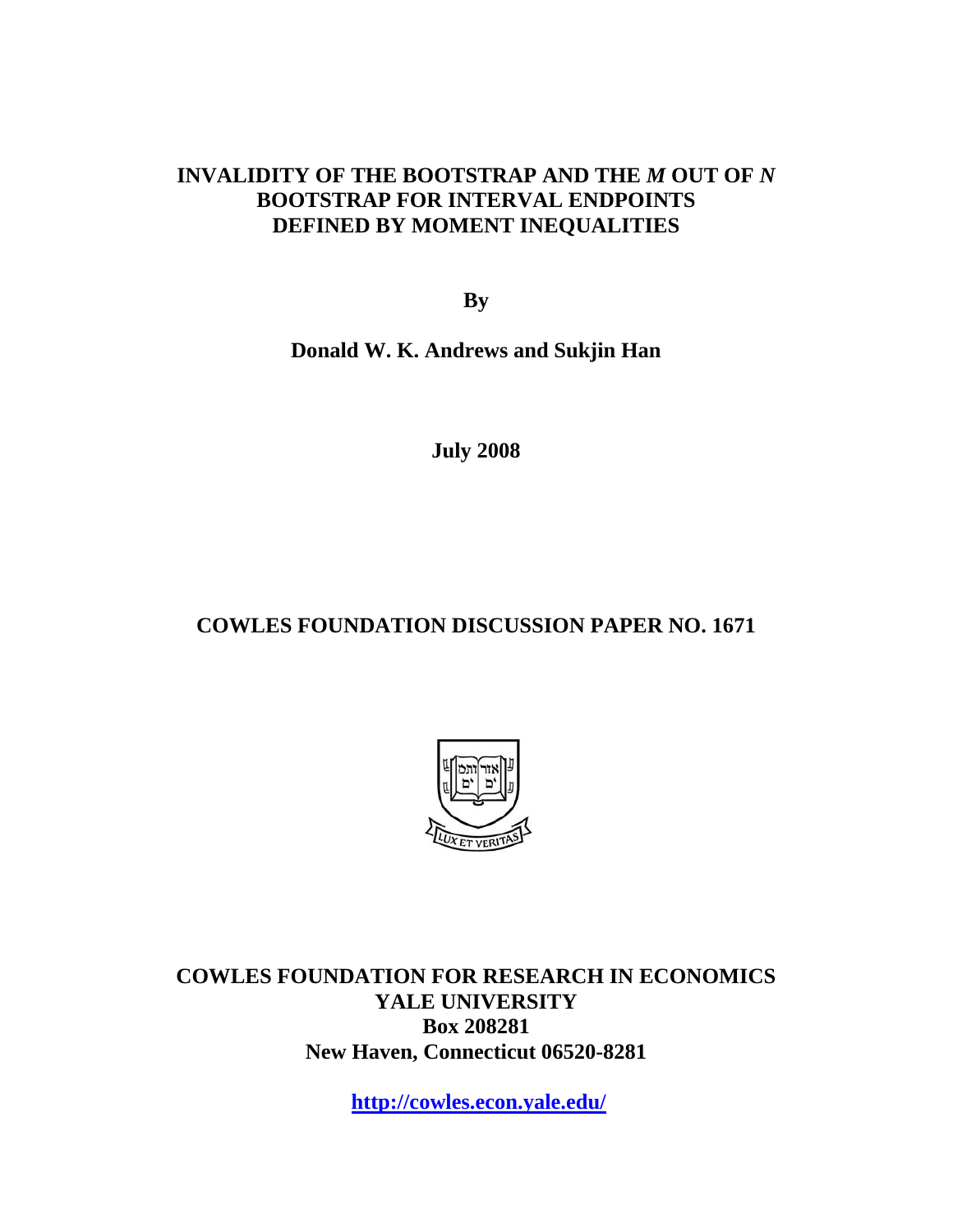# Invalidity of the Bootstrap and the  $m$  Out of  $n$ Bootstrap for Interval Endpoints Defined by Moment Inequalities

Donald W. K. Andrews Cowles Foundation for Research in Economics Yale University

> Sukjin Han Department of Economics Yale University

> > November 2005 Revised: July 2008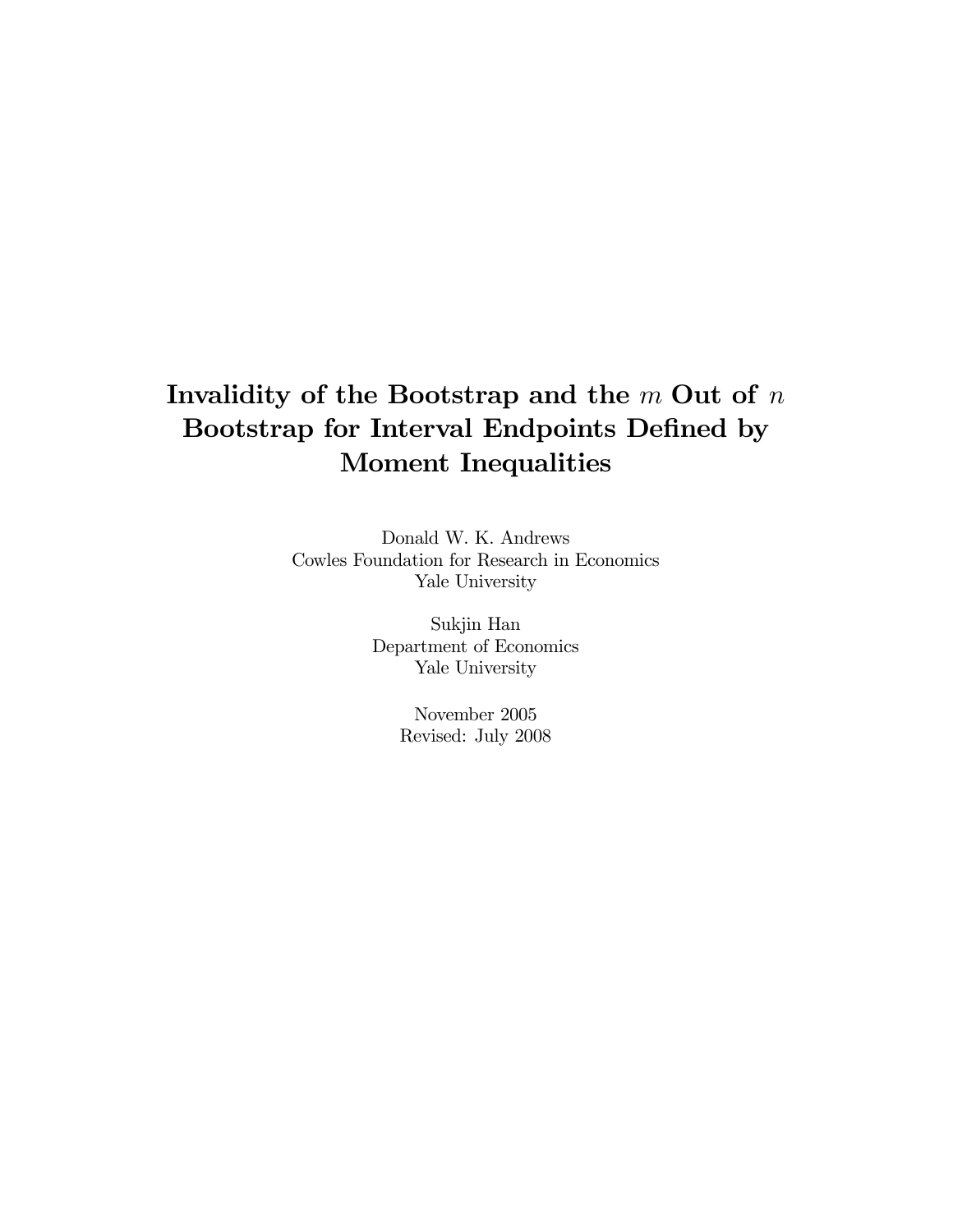#### Abstract

This paper analyzes the finite-sample and asymptotic properties of several bootstrap and m out of n bootstrap methods for constructing confidence interval  $\left( \text{CI}\right)$ endpoints in models defined by moment inequalities. In particular, we consider using these methods directly to construct CI endpoints. By considering two very simple models, the paper shows that neither the bootstrap nor the  $m$  out of  $n$  bootstrap is valid in finite samples or in a uniform asymptotic sense in general when applied directly to construct CI endpoints.

In contrast, other results in the literature show that other ways of applying the bootstrap,  $m$  out of  $n$  bootstrap, and subsampling do lead to uniformly asymptotically valid confidence sets in moment inequality models. Thus, the uniform asymptotic validity of resampling methods in moment inequality models depends on the way in which the resampling methods are employed.

Keywords: Bootstrap, coverage probability, m out of n bootstrap, moment inequality model, partial identification, subsampling.

JEL Classification Numbers: C01.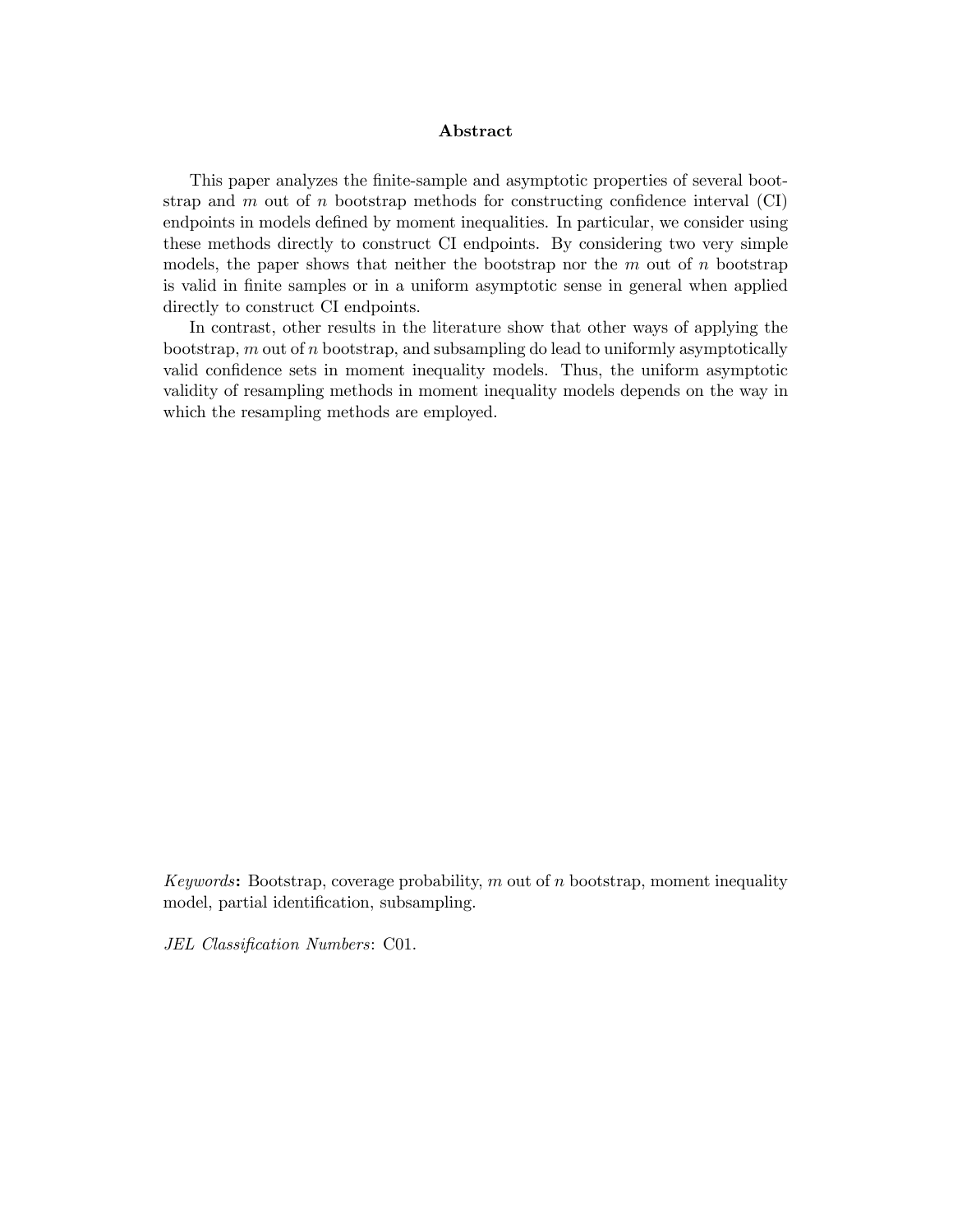### 1 Introduction

This paper considers confidence intervals (CIs) for partially-identified parameters defined by moment inequalities. The paper investigates the properties of the bootstrap and the m out of n bootstrap applied directly to CI endpoints. (Here,  $m$  is the bootstrap sample size and n is the original sample size.) By "applied directly to  $CI$ endpoints," we mean that one takes the CI upper endpoint to be the upper bound of the estimated set based on the original sample plus a (recentered and rescaled) sample quantile of the upper bounds of the estimated sets from a collection of bootstrap or m out of n bootstrap samples and analogously for the CI lower endpoint. We note that the  $m$  out of  $n$  bootstrap has been suggested in the literature as an alternative to the bootstrap in cases in which the bootstrap does not work properly.

"Backward" and "forward" bootstrap and  $m$  out of  $n$  bootstrap CIs are considered. (These are defined below.) Both finite-sample and asymptotic coverage probabilities and sizes of the CIs are obtained. In fact, one of the novelties of the paper is the determination of exact finite-sample coverage probabilities and sizes for some bootstrap and  $m$  out of  $n$  bootstrap procedures.

The results show that neither the bootstrap nor the  $m$  out of  $n$  bootstrap is asymptotically valid in a uniform sense in general when applied directly to CI endpoints. These results are obtained by considering the parametric bootstrap in two particular models. These two models each have normally distributed observations, a scalar parameter  $\theta$ , and two moment inequalities. The two models are selected to exhibit the two common features of moment inequality models that cause difficulties for inference.

The first model exhibits a redundant, but not irrelevant, moment inequality. The model has two moment inequalities, only one of which is binding in the population, but either of which may be binding in the sample due to random fluctuations. The second model exhibits the possibility of random "reversals" of moment inequalities. The model has two moment inequalities that bound a parameter from below and above such that the identified set is a proper interval. But the length of the identified set is sufficiently short relative to the variability in the moment inequalities that there is a non-negligible probability that the estimated set is a singleton. The estimated set is a singleton when the lower bound from one moment inequality is larger than the upper bound from another moment inequality, which is referred to as a "reversal" of the moment inequalities. Redundant but not irrelevant moment inequalities and reversals of moment inequalities are common features of moment inequality models, e.g., see Andrews, Berry, and Jia (2004) and Pakes, Porter, Ishii, and Ho (2004).

The paper shows that the finite-sample and asymptotic coverage probabilities and sizes of the bootstrap and  $m$  out of  $n$  bootstrap CIs can be far from their nominal levels in these two models.<sup>1</sup> For example, in the first model, the nominal  $.95$ "backward" bootstrap CI has finite-sample confidence size equal (up to simulation error) to .00 for all n. Similarly, the nominal .95 m out of n "backward" bootstrap

 $1_{\rm B}$  definition, the "size" of a CI is the infimum of the coverage probabilities of the CI over all distributions in the model. A CI has "level"  $1 - \alpha$  if its size is greater than or equal to  $1 - \alpha$ .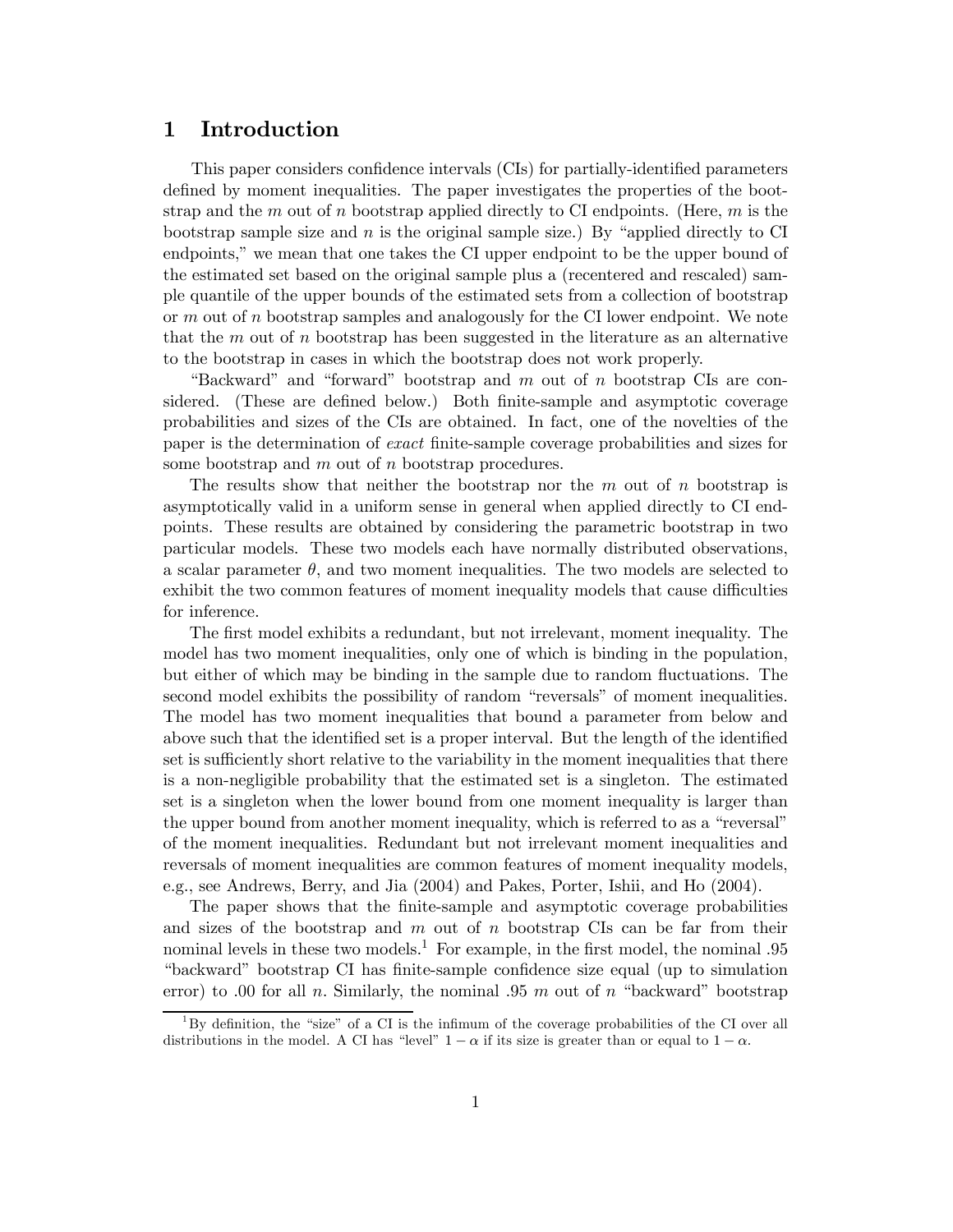has finite-sample confidence size equal to .00 when  $m/n = .01, .05,$  or .10 for all n. It has asymptotic size .00 when  $m/n \to 0$  as  $n \to \infty$ . In the second model, the nominal .95 "forward" bootstrap CI has finite-sample confidence size equal (up to simulation error) to .51 for all n. Similarly, the nominal .95 m out of n "forward" bootstrap has finite-sample confidence size equal to .51 when  $m/n = .01, .05,$  or .10 for all n. It has asymptotic size .50 when  $m/n \to 0$  as  $n \to \infty$ .

The failure of the bootstrap in these models is due to the non-differentiability of the statistics of interest as a function of the underlying sample moments. See Shao (1994) for further discussion. The failure of the  $m$  out of  $n$  bootstrap is due to the discontinuity of the asymptotic distribution of the statistics of interest as a function of the parameters. See Andrews and Guggenberger (2005a) for further discussion.

Obviously, if a method fails to deliver desirable finite-sample and asymptotic properties in the two models considered in the paper, it cannot do so in general. Hence, the results of this paper show that the bootstrap and  $m$  out of  $n$  bootstrap applied directly to CI endpoints cannot be relied upon to give valid inference in general.

As stated above, the results given here are for the parametric bootstrap and the m out of n parametric bootstrap. The asymptotic properties of the nonparametric i.i.d. bootstrap and nonparametric i.i.d.  $m$  out of  $n$  bootstrap are the same as those of the parametric bootstrap, although we do not show this explicitly in the paper. Furthermore, asymptotic results for subsampling are the same as for the nonparametric i.i.d. m out of n bootstrap provided the subsample size b equals m and  $m^2/n \to 0$  as  $n \to \infty$ , see Politis, Romano, and Wolf (1999, p. 48). Hence, the asymptotic results of this paper for the  $m$  out of  $n$  bootstrap also should apply to subsampling methods. Such results for subsampling could be established directly using the methods in Andrews and Guggenberger (2005a). For brevity, we do not do so here.

We emphasize that there are different ways of applying the bootstrap,  $m$  out of  $n$ bootstrap, and subsampling to moment inequality models. This paper addresses one way, viz., by applying such methods to CI endpoints directly. The paper shows that this does not yield asymptotically valid CIs in a uniform sense in general. On the other hand, if one follows the approach in Chernozhukov, Hong, and Tamer (2007) and one constructs confidence sets by inverting tests based on an Anderson-Rubintype test statistic, then subsampling and the  $m$  out of  $n$  bootstrap yield confidence sets that are asymptotically valid in a uniform sense for test statistics in a suitable class, see Andrews and Guggenberger (2008). Also see Romano and Shaikh (2008). Furthermore, confidence sets constructed by inverting tests based on an Anderson-Rubin test statistic can be coupled with a recentered bootstrap that is applied as part of a generalized moment selection (GMS) method for constructing critical values. Such bootstrapped-based confidence sets are asymptotically valid in a uniform sense, see Andrews and Soares (2007). Bugni (2007a,b) and Canay (2007) consider similar bootstrap-based confidence sets that are asymptotically valid in a uniform sense.

We now discuss additional related literature. There is a large literature on bootstrap inconsistency due to non-regularity of a model, see Efron (1979), Bickel and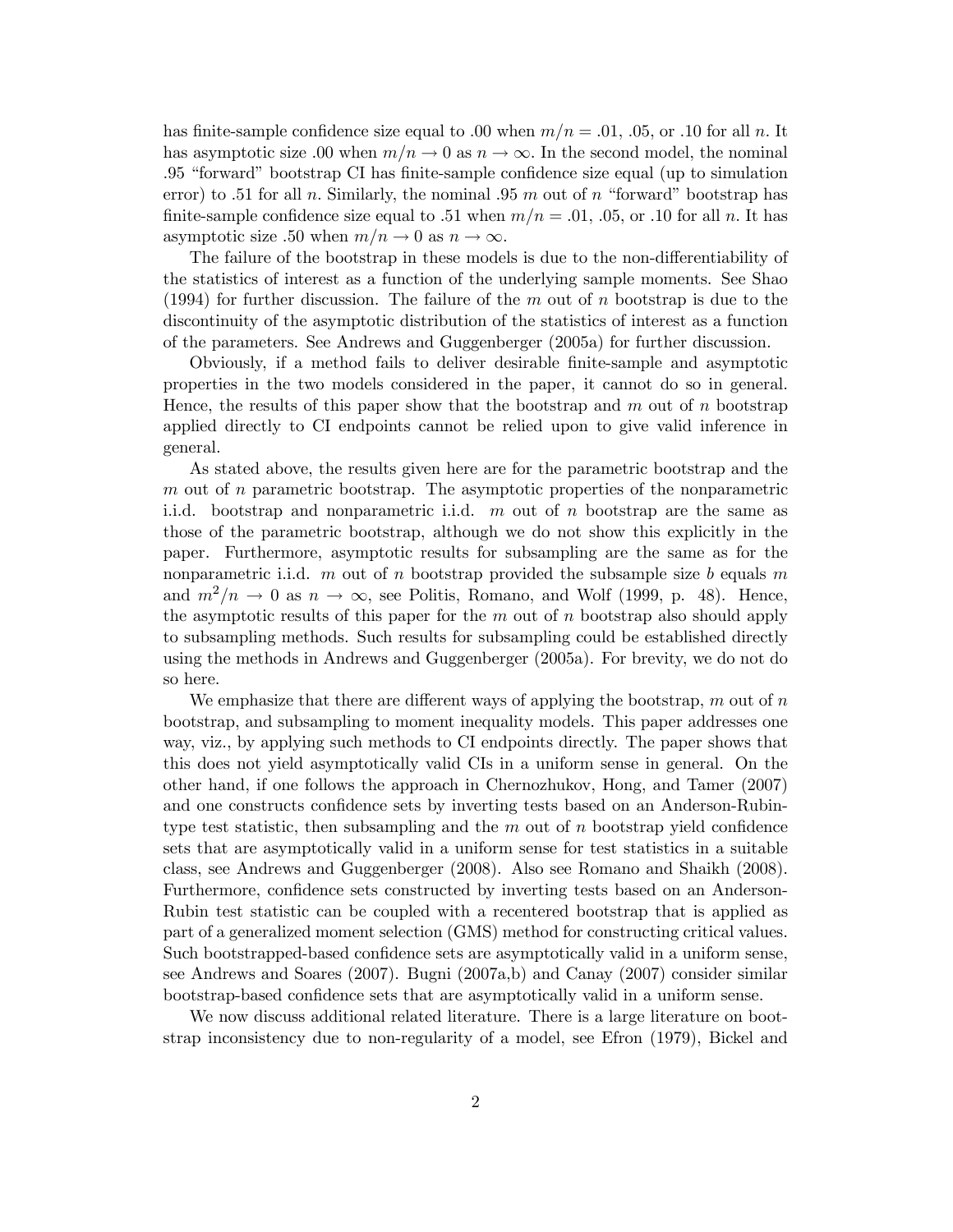Freedman (1981), Beran (1982, 1997), Babu (1984), Beran and Srivastava (1985), Athreya (1987), Romano (1988), Basawa et al. (1991), Putter and van Zwet (1996), Bretagnolle (1983), Deheuvels, Mason, and Shorack (1993), Dümbgen (1993), Sriram (1993), Athreya and Fukuchi (1994), Datta (1995), Bickel, Götze, and van Zwet (1997), and Andrews (2000).

When the bootstrap is not consistent, it is common in the literature to suggest using the  $m$  out of  $n$  bootstrap or subsampling as an alternative, see Bretagnolle (1983), Swanepoel (1986), Athreya (1987), Beran and Srivastava (1987), Shao and Wu (1989), Wu (1990), Eaton and Tyler (1991), Politis and Romano (1994), Shao (1994, 1996), Beran (1997), Bickel, Götze, and van Zwet (1997), Andrews (1999, 2000), Politis, Romano, and Wolf (1999), Romano and Wolf (2001), Guggenberger and Wolf (2004), Lehmann and Romano (2005), Romano and Shaikh (2005, 2008), and Chernozhukov, Hong, and Tamer (2007).

Potential problems with the  $m$  out of  $n$  bootstrap and subsampling are discussed in Dümbgen (1993), Beran (1997), Andrews (2000), Samworth (2003), Andrews and Guggenberger (2005a,b,c,d), and Mikusheva (2007).

The remainder of the paper is organized as follows. Section 2 introduces the general moment inequality model. Section 3 defines "forward" and "backward" bootstrap CIs based on bootstrapping CI endpoints. Section 4 does likewise for the  $m$  out of n bootstrap. Sections 5 and 6 treat two specific moment inequality models that are based on linear normally-distributed moment inequalities. These two sections provide finite-sample and asymptotic coverage probability and size results for bootstrap and m out of n bootstrap procedures in the two models considered.

### 2 Moment Inequality Model

The sample is  $\{X_i : i \leq n\}$ . The random variables  $\{X_i : i \geq 1\}$  are assumed to be iid. We have some moment functions  $m(X_i, \theta)$  ( $\in R^k$ ) that depend on a parameter  $\theta \in \Theta \subset R^p$ . The true value of the parameter is  $\theta_0 \in \Theta$ . The population moments satisfy

$$
E_{\theta_0} m(X_i, \theta_0) \ge 0 \tag{2.1}
$$

element by element. We are interested in a real-valued smooth function  $g(\theta)$  ( $\in R$ ) of θ.

Define the *identified set* of  $\theta$  values that satisfy the population moment inequalities to be

$$
\Theta_0 = \{ \theta \in \Theta : E_{\theta_0} m(X_i, \theta) \ge 0 \}. \tag{2.2}
$$

The corresponding identified set of  $g(\theta)$  values is  $[g_{L0}, g_{U0}]$ , where

$$
g_{L0} = \inf\{g(\theta) : \theta \in \Theta_0\} \text{ and}
$$
  

$$
g_{U0} = \sup\{g(\theta) : \theta \in \Theta_0\}.
$$
 (2.3)

The object is to determine a random interval  $[\tilde{g}_{Ln}, \tilde{g}_{Un}]$  that contains either the true value  $g(\theta_0)$  with probability  $1 - \alpha$  asymptotically or the identified interval [ $g_{L0}, g_{U0}$ ]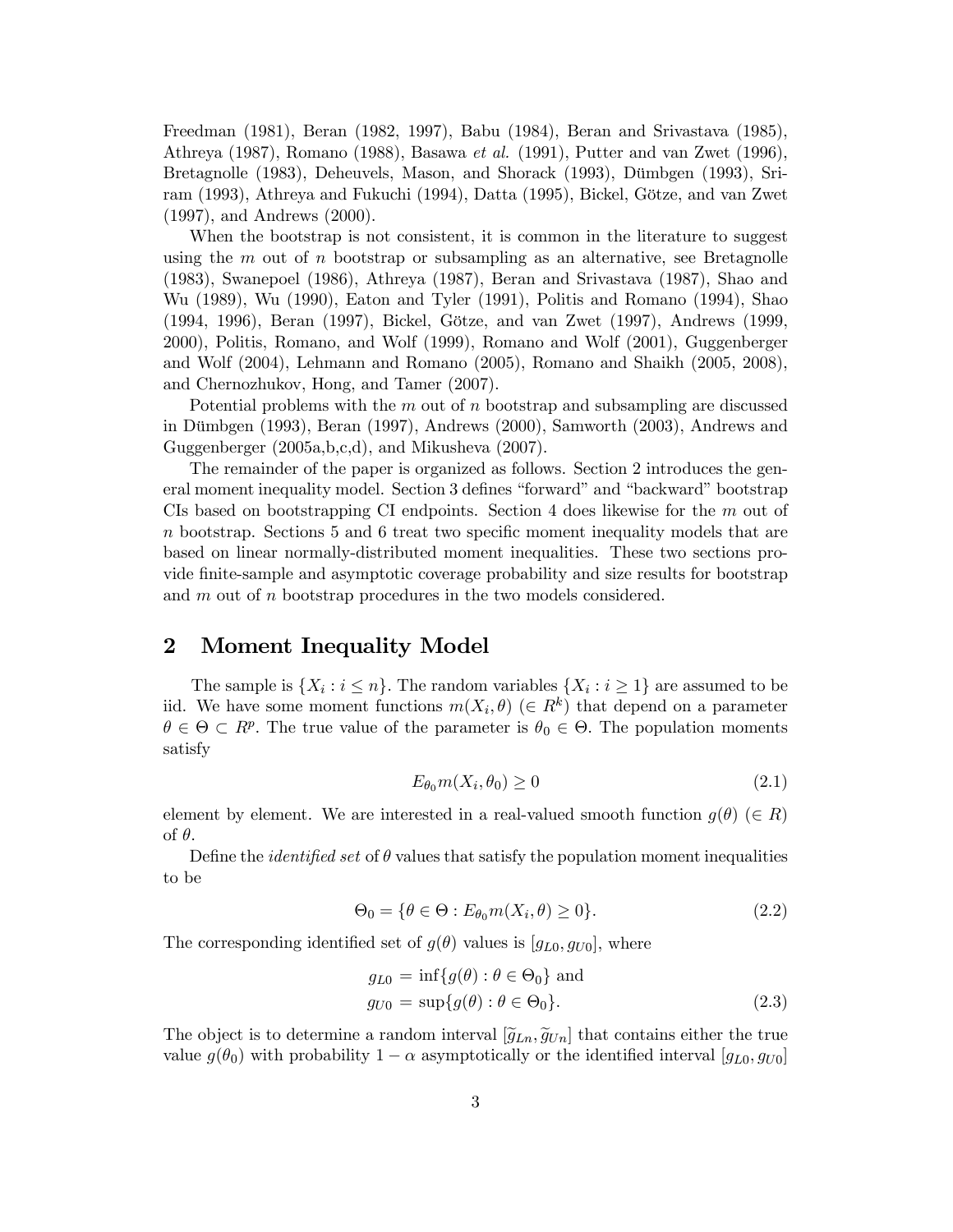with probability  $1-\alpha$  asymptotically for some  $\alpha \in (0,1)$ . We specify a plausible bootstrap procedure for doing this and show that it does not have the correct asymptotic coverage probability in very simple normal models with linear moment functions and a scalar parameter  $\theta$ . We show that using an m out of n version of the bootstrap does not solve the problem.

Define

$$
\overline{m}_n(X_i, \theta) = n^{-1} \sum_{i=1}^n m(X_i, \theta),
$$
  
\n
$$
Q_n(\theta) = d(\sqrt{n} \cdot [\overline{m}_n(X_i, \theta)]-),
$$
  
\n
$$
[x]_- = \min\{x, 0\},
$$
  
\n
$$
\widehat{\Theta}_n = \{\theta \in \Theta : Q_n(\theta) = \inf_{\overline{\theta} \in \Theta} Q_n(\overline{\theta})\},
$$
  
\n
$$
\widehat{g}_{Ln} = \inf\{g(\theta) : \theta \in \widehat{\Theta}_n\}, \text{ and}
$$
  
\n
$$
\widehat{g}_{Un} = \sup\{g(\theta) : \theta \in \widehat{\Theta}_n\}, \tag{2.4}
$$

where  $d(\cdot): R^k \to R$  is a non-negative distance function such as  $d(x) = x^k$  or  $d(x) = \sum_{j=1}^{k} |x_j|^2$  The quantities  $\widehat{\Theta}_n$ ,  $\widehat{g}_{Ln}$ , and  $\widehat{g}_{Un}$  are estimators of  $\Theta_0$ ,  $g_{L0}$ , and  $g_{U0}$ , respectively. <sup>3</sup>

### 3 Bootstrap for CI Endpoints

We now define a heuristic procedure for constructing the random interval  $[\tilde{g}_{Ln}, \tilde{g}_{Un}]$ based on the bootstrap. (Based on the results given below, we do not recommend that this procedure be used in practice.)

The bootstrap procedure is as follows. (i) Generate  $B$  independent bootstrap samples  $\{X_{ir}^*: i \leq n\}$  for  $r = 1, ..., B$  using some method of bootstrapping—as discussed further below. (ii) Compute  $\hat{g}^*_{Lnr}$  and  $\hat{g}^*_{Unr}$  using the definitions of  $\hat{g}_{Ln}$  and  $\widehat{g}_{Un}$  in (2.4) with  $\{X_{ir}^*: i \leq n\}$  in place of  $\{X_i : i \leq n\}$  for  $r = 1, ..., B$ . (iii) Compute the  $\alpha/2$  sample quantile of  $\{g_{Lnr}^*: r = 1, ..., B\}$ , call it  $c_{LnB}^{**}(\alpha/2)$ . (iv) Compute the  $1 - \alpha/2$  sample quantile of  $\{g^*_{Unr} : r = 1, ..., B\}$ , call it  $c^{**}_{UnB}(1 - \alpha/2)$ . (v) Take the random interval  $[\widetilde{g}_{Ln}, \widetilde{g}_{Un}]$  to be

$$
[\widetilde{g}_{Ln}, \widetilde{g}_{Un}] = [c_{LnB}^{**}(\alpha/2), c_{UnB}^{**}(1-\alpha/2)]. \tag{3.1}
$$

The intuitive idea behind this interval is that the bootstrap quantities  $g^*_{Lnr}$  and  $g^*_{Unr}$ for  $r = 1, ..., B$  behave like B iid realizations of  $\hat{g}_{Ln}$  and  $\hat{g}_{Un}$ . Hence, the interval from the  $\alpha/2$  sample quantile of  $g^*_{Lnr}$  to the  $1 - \alpha/2$  quantile of  $g^*_{Unr}$  should include  $[g_{L0}, g_{U0}]$  with probability  $1 - \alpha$ . This intuition is not completely correct because it

<sup>&</sup>lt;sup>2</sup>One also could consider data-dependent weight functions  $d(\cdot)$  of  $[\overline{m}_n(X_i, \theta)]_-,$  but for simplicity we do not do so here.

<sup>&</sup>lt;sup>3</sup>If  $E_{\theta_0}m(X_i,\theta)$  is not well-behaved, then it is possible for these estimators to be inconsistent, e.g., see Manski and Tamer (2002). But this is not the issue that is of concern here. We consider cases in which  $E_{\theta_0}m(X_i, \theta)$  is sufficiently well-behaved that  $\hat{\Theta}_n$ ,  $\hat{g}_{Ln}$ , and  $\hat{g}_{Un}$  are consistent.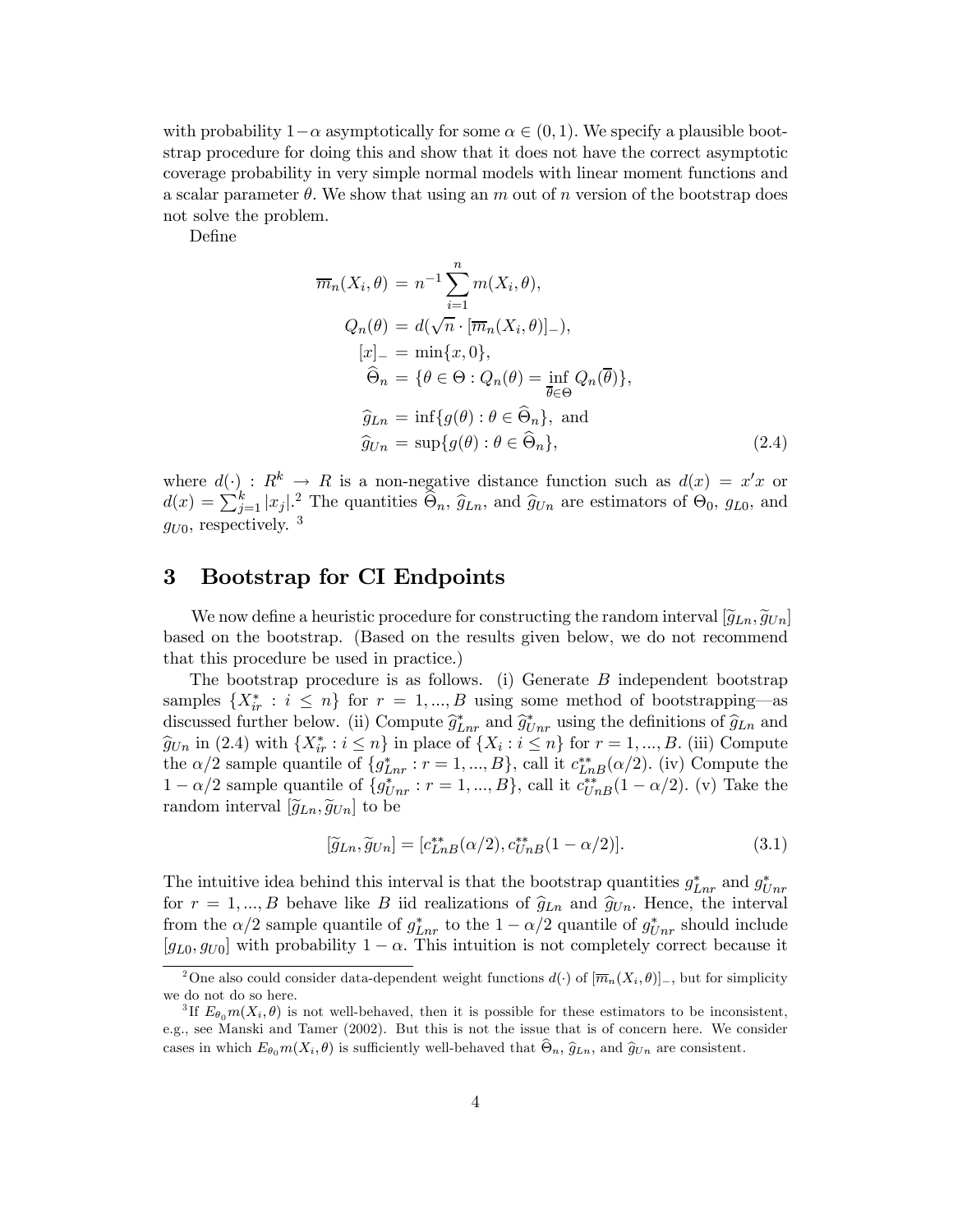ignores the issues of (i) proper centering of the bootstrap quantities and (ii) the nondifferentiability in the mapping between the sample moments and the estimators  $\hat{g}_{Ln}$ and  $\hat{q}_{Un}$ . In "regular" cases the first issue does not cause problems and the second issue does not arise. In the present case with moment inequalities, these issues cause problems.

In practice, one often is interested in a two-sided CI such as the one in (3.1). However, for simplicity, we focus on a one-sided interval

$$
(-\infty, \widetilde{g}_{Un}] = (-\infty, c_{UnB}^{**}(1-\alpha)], \qquad (3.2)
$$

where  $\widetilde{g}_{Un}$  and  $c_{UnB}^{**}(1 - \alpha)$  are defined as above.

The bootstrap that is employed to generate the bootstrap samples can be the usual iid nonparametric bootstrap (in which  $\{X_{ir}^* : i \leq n\}$  are iid draws from the empirical distribution of  $\{X_i : i \leq n\}$ , a parametric bootstrap (if the distribution of the data is specified up to an unknown parameter), or an "asymptotic normal" bootstrap (in which  $\{\overline{m}_n(X_{ir}^*, \theta) : \theta \in \Theta\}$  for  $r = 1, ..., B$  are iid draws from a kvariate Gaussian process with mean  $\overline{m}_n(X_i, \theta)$  and covariance function  $C_n(\theta_1, \theta_2)$  =  $n^{-1} \sum_{i=1}^{n} (m(X_i, \theta_1) - \overline{m}_n(X_i, \theta_1))(m(X_i, \theta_2) - \overline{m}_n(X_i, \theta_2))')$ .

It is standard in the bootstrap literature to analyze the properties of the bootstrap when  $B = \infty$  because the simulation error due to the use of B bootstrap repetitions can be made arbitrarily small by taking B large. We do this here. When  $B = \infty$ ,  $c_{UnB}^{**}(1-\alpha)$  is the population  $1-\alpha$  quantile of the distribution of  $g_{Unr}^{*}$  given the original sample  $\{X_i : i \leq n\}$ . For notational simplicity, when  $B = \infty$ , we let  $c_{Un}^{**}(1-\alpha)$ denote  $c_{UnB}^{**}(1-\alpha)$ .

Let  $c_{UBB}^*(\alpha)$  denote the  $\alpha$  quantile of  $n^{1/2}(\hat{g}_{UB}^* - \hat{g}_{Un})$  conditional on the original sample  $\{X_i : i \leq n\}$ . Notice that

$$
c_{UnB}^{**}(\alpha) = \hat{g}_{Un} + n^{-1/2} c_{UnB}^{*}(\alpha). \tag{3.3}
$$

In consequence, the interval in  $(3.2)$  can be written equivalently as

$$
(-\infty, \widetilde{g}_{Un}] = (-\infty, \widehat{g}_{Un} + n^{-1/2} c_{UnB}^*(1 - \alpha)). \tag{3.4}
$$

This way of writing the CI makes it clear that the CI is based on an estimator of the upper bound plus a bootstrap adjustment that takes sampling error into account. For reasons given below, the CI of (3.2) and (3.4) will be referred to as a "backward" bootstrap CI.

Suppose one is interested in a CI for the true value  $g(\theta_0)$ . Let  $AS_{tv}$  denote the "asymptotic size of the CI for the true value." By definition and simple algebra,

$$
AS_{tv} = \liminf_{n \to \infty} \inf_{(\theta_0, \gamma_0) \in \Theta \times \Gamma} P_{\theta_0, \gamma_0}(g(\theta_0) \le \hat{g}_{Un} + n^{-1/2} c_{Un}^*(1 - \alpha))
$$
  
= 
$$
\liminf_{n \to \infty} \inf_{(\theta_0, \gamma_0) \in \Theta \times \Gamma} P_{\theta_0, \gamma_0}(n^{1/2}(\hat{g}_{Un} - g(\theta_0)) \ge -c_{Un}^*(1 - \alpha)),
$$
 (3.5)

where  $c_{Un}^*(1-\alpha)$  denotes  $c_{UnB}^*(1-\alpha)$  when  $B=\infty$  and  $\gamma_0$  is a nuisance parameter with parameter space Γ. The nuisance parameter  $\gamma_0$  arises because  $\theta_0$  does not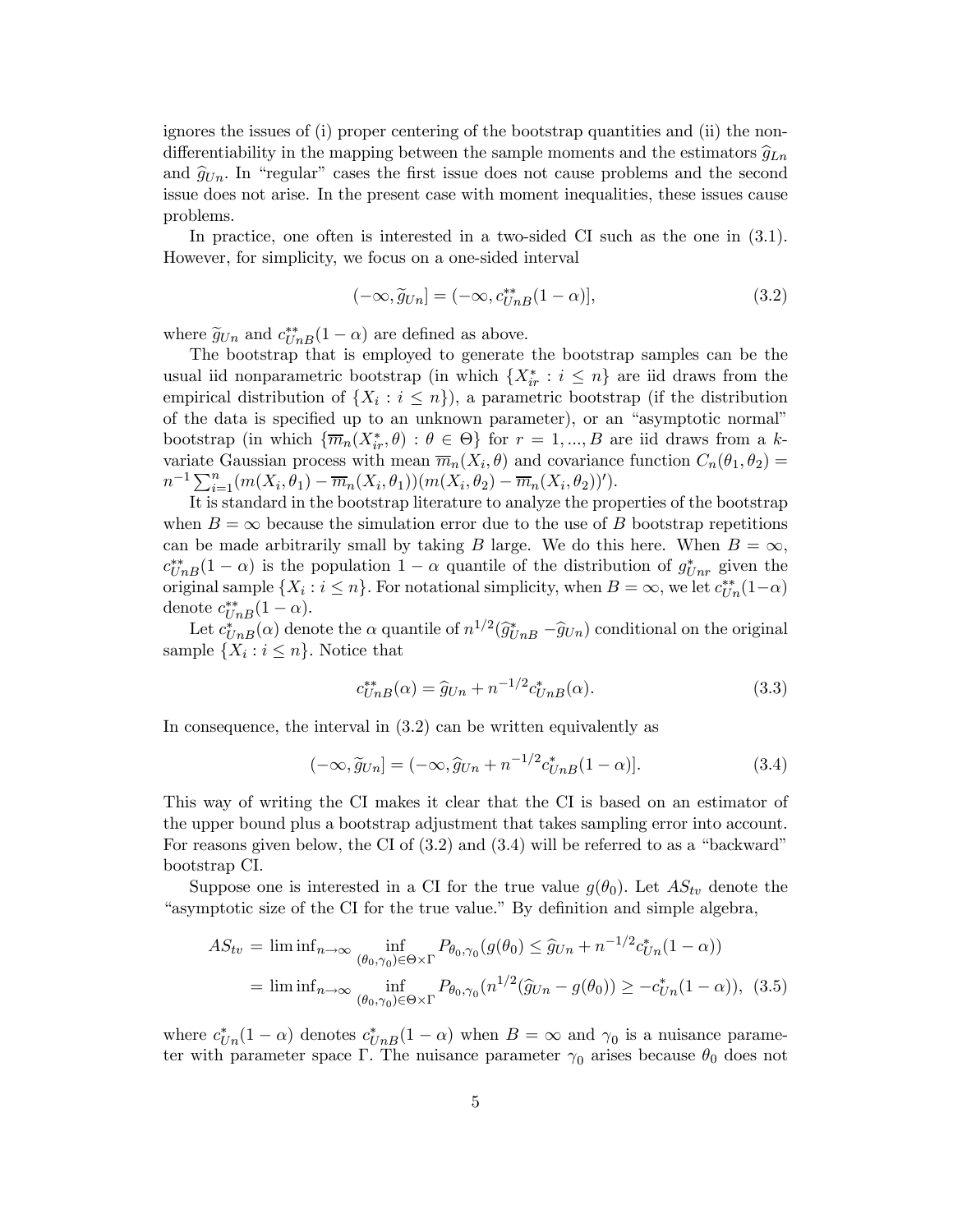completely determine the distribution of the sample  $\{X_i : i \leq n\}$  in the moment inequality context. In later sections when we consider simple examples, the nuisance parameter  $\gamma_0$  is specified explicitly.

Taking the infimum over  $(\theta_0, \gamma_0) \in \Theta \times \Gamma$  in (3.5) is standard in the definition of the size of a CI. In particular, by definition, without the  $\liminf_{n\to\infty}$  the expression in (3.5) for  $AS_{tv}$  is the confidence size of the random interval. Taking the infimum over  $(\theta_0, \gamma_0) \in \Theta \times \Gamma$  guarantees that no matter what is the (unknown) true value of the parameter of interest  $\theta_0$  or the (unknown) nuisance parameter  $\gamma_0$ , the asymptotic coverage probability is at least  $AS_{tv}$ .

Next, suppose one is interested in a CI for the identified interval  $(-\infty, g_{U0}]$ . For this case, let  $AS_{int}$  be defined analogously to  $AS_{tv}$ , but with  $g_{U0}$  in place of the true value  $g(\theta_0)$ . Then,

$$
AS_{int} = \liminf_{n \to \infty} \inf_{(\theta_0, \gamma_0) \in \Theta \times \Gamma} P_{\theta_0, \gamma_0}(n^{1/2}(\hat{g}_{Un} - g_{U0}) \ge -c_{Un}^*(1 - \alpha)). \tag{3.6}
$$

One would like the bootstrap intervals to be such that

$$
AS_{tv} = 1 - \alpha \text{ and } AS_{int} = 1 - \alpha \text{ or, at least,}
$$
  

$$
AS_{tv} \ge 1 - \alpha \text{ and } AS_{int} \ge 1 - \alpha.
$$
 (3.7)

If the CI satisfies  $AS_{tv} > 1 - \alpha$  (or  $AS_{int} > 1 - \alpha$ ), then it has asymptotic level  $1 - \alpha$ , but may be longer than desirable. We show later that the bootstrap interval  $(-\infty, \tilde{g}_{Un}]$  in (3.2) (or equivalently in (3.4)) does not necessarily satisfy  $AS_{tv} \geq 1-\alpha$ or  $AS_{int} \ge 1 - \alpha$  even if the infimum over  $(\theta_0, \gamma_0) \in \Theta \times \Gamma$  in (3.5) is deleted.

Given the definition of  $AS_{tv}$  in (3.5), the bootstrap interval in (3.4) has the desired (first-order) asymptotic property in (3.7) if the difference between the  $\alpha$ quantile of  $n^{1/2}(\hat{g}_{Un} - g(\theta_0))$  and  $-1$  times the  $1 - \alpha$  quantile of  $n^{1/2}(\hat{g}_{Un}^* - \hat{g}_{Un})$ (given the sample  $\{X_i : i \leq n\}$ ) converges in probability to zero uniformly over  $(\theta_0, \gamma_0) \in \Theta \times \Gamma$ . This seems "backwards" because in scenarios in which the bootstrap works properly, the distribution of the normalized bootstrap estimator  $n^{1/2}(\hat{g}_{UnB}^* - \hat{g}_{UnB}^*)$  $\widehat{g}_{Un}$ ) is close to that of the normalized estimator  $n^{1/2}(\widehat{g}_{Un} - g(\theta_0))$  when n is large. Hence, in such cases it makes sense to have  $c_{Un}^*(\alpha)$  appear in place of  $-c_{Un}^*(1-\alpha)$ in the right-hand side expression for  $AS_{tv}$  in (3.5). Indeed, Hall (1992, pp. 12, 36) refers to a bootstrap interval of the type in (3.4) as the "other percentile" or "backward percentile" bootstrap CI. If  $n^{1/2}(\hat{g}_{Un} - g(\theta_0))$  and  $n^{1/2}(\hat{g}_{Un}^* - \hat{g}_{Un})$  are both asymptotically normal, then the "backward percentile" bootstrap CI typically has the desired (first-order) asymptotic properties because  $c_{Un}^*(\alpha)$  and  $-c_{Un}^*(1-\alpha)$ both converge in probability to  $z_{\alpha}$  using the symmetry of the asymptotic normal distribution. In the present case, however, neither  $n^{1/2}(\hat{g}_{Un} - g(\theta_0))$  nor  $n^{1/2}(\hat{g}_{Un}^* - g(\theta_0))$  $\widehat{g}_{Un}$  are asymptotically normal.

An alternative "forward" bootstrap CI is given by taking  $(-\infty, \tilde{g}_{Un}]$  to be

$$
(-\infty, \widetilde{g}_{Un}] = (-\infty, \widehat{g}_{Un} - n^{-1/2} c^*_{UnB}(\alpha)). \tag{3.8}
$$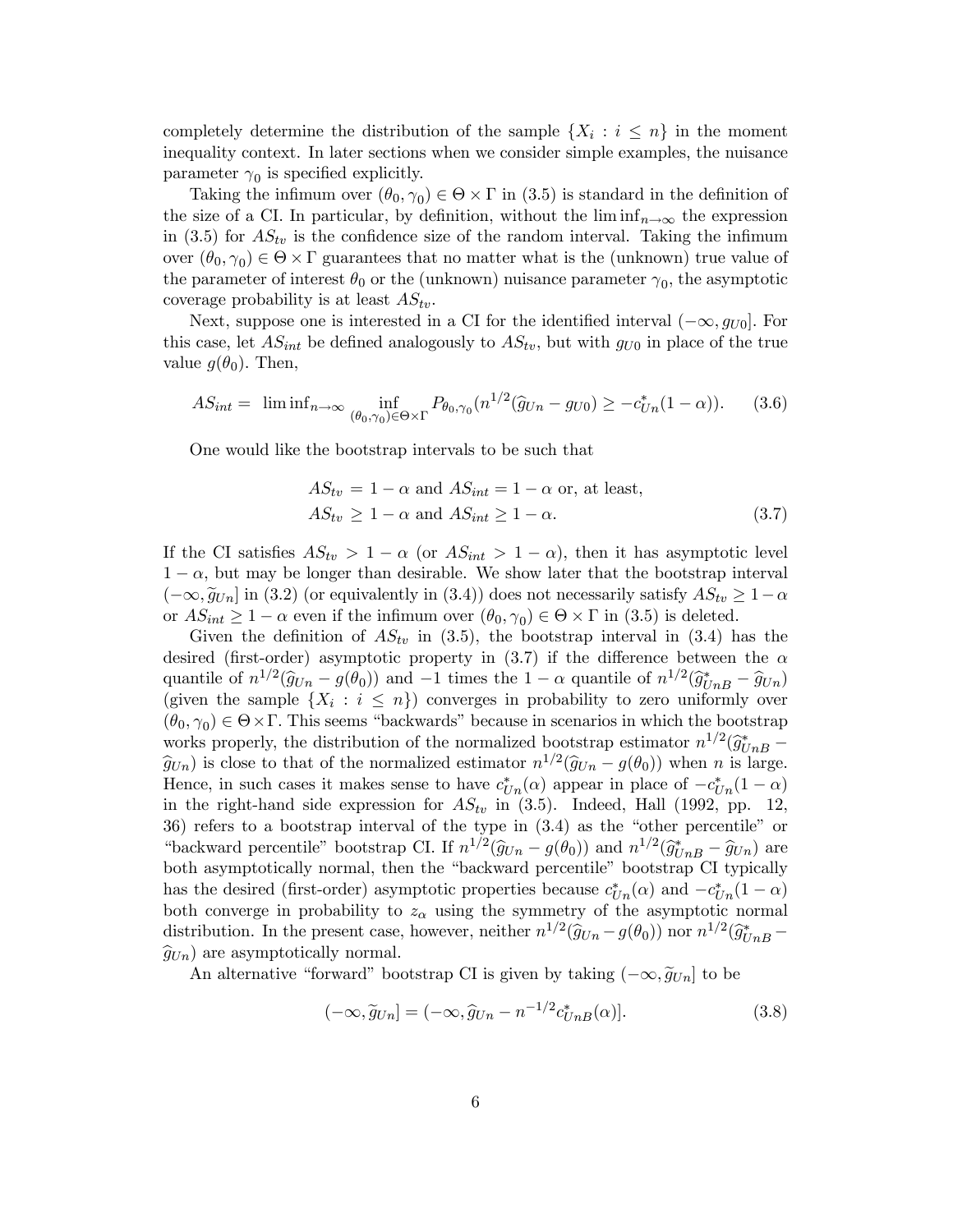This "forward" bootstrap CI has coverage probabilities for covering for  $q(\theta_0)$  and  $(-\infty, g_{U0}]$  given by

$$
AS_{tv}^{for} = \liminf_{n \to \infty} \inf_{(\theta_0, \gamma_0) \in \Theta \times \Gamma} P_{\theta_0, \gamma_0}(n^{1/2}(\hat{g}_{Un} - g(\theta_0)) \ge c_{Un}^*(\alpha)) \text{ and}
$$
  

$$
AS_{int}^{for} = \liminf_{n \to \infty} \inf_{(\theta_0, \gamma_0) \in \Theta \times \Gamma} P_{\theta_0, \gamma_0}(n^{1/2}(\hat{g}_{Un} - g_{U0}) \ge c_{Un}^*(\alpha)), \tag{3.9}
$$

respectively.

We show below that the "forward" bootstrap interval  $(-\infty, \tilde{g}_{Un}]$  in (3.8) does not necessarily satisfy  $AS_{tv}^{for} \geq 1 - \alpha$  or  $AS_{int}^{for} \geq 1 - \alpha$  even if the infimum over  $(\theta_0, \gamma_0) \in \Theta \times \Gamma$  in (3.9) is deleted. Hence, neither the "backward" nor the "forward" bootstrap CI has the desired asymptotic properties in general.

Notice that the coverage probabilities of the bootstrap CIs given in  $(3.5)$ ,  $(3.6)$ , and (3.9) depend on the asymptotic distributions of  $n^{1/2}(\hat{g}_{Un} - g(\theta_0))$ ,  $n^{1/2}(\hat{g}_{Un} - g(\theta_0))$  $g_{U0}$ , and  $n^{1/2}(\hat{g}_{U_{nB}}^* - \hat{g}_{U_n})$ . Hence, in subsequent sections, we determine what these normalized distributions are.

### 4 m Out of n Bootstrap for CI Endpoints

We now consider the m out of n bootstrap for CI endpoints. (Based on the results given below, we do not recommend that this procedure be used in practice either.) As in the previous section, we simplify the arguments by focusing on a one-sided CI.

The m out of n "backward" bootstrap procedure is defined as in  $(3.4)$  but with the bootstrap sample size n replaced by  $m \leq n$ . One computes it as follows: (i) Generate B independent bootstrap samples  $\{X_{ir}^* : i \leq m\}$  of size  $m \; (< n)$  for  $r = 1, ..., B$  using some method of bootstrapping. (ii) Compute  $\hat{g}^*_{Umr}$  using the definitions of  $\hat{g}_{Un}$  in (2.4) with  $\{X_{ir}^* : i \leq m\}$  in place of  $\{X_i : i \leq n\}$  for  $r = 1, ..., B$ . (iii) Compute the  $1 - \alpha$  sample quantile of  $\{m^{1/2}(\hat{g}_{Umr}^* - \hat{g}_{Un}) : r = 1, ..., B\}$ , call it  $c_{Um}^*(1 - \alpha)$ .<sup>4</sup> (iv) Take the random interval  $(-\infty, \tilde{g}_{Un}]$  to be

$$
(-\infty, \widetilde{g}_{Un}] = (-\infty, \widehat{g}_{Un} + n^{-1/2} c_{UmB}^*(1 - \alpha)]. \tag{4.1}
$$

The bootstrap that is employed can be any of those discussed in the previous section.

For a CI for the true value  $g(\theta_0)$ ,  $AS_{tv}$  is defined as in (3.5) but with  $c^*_{Um}(1-\alpha)$  in place of  $c_{Un}^*(1-\alpha)$ . Analogously, for a CI for the identified interval  $(-\infty, g_{U0}]$ ,  $AS_{int}$ is defined (3.6) but with  $c^*_{Um}(1-\alpha)$  in place of  $c^*_{Un}(1-\alpha)$ . As above, we would like  $AS_{tv}$  and  $AS_{int}$  to satisfy (3.7). We show below that the m out of n bootstrap interval  $(-\infty, \tilde{g}_{Un}]$  in (4.1) does not necessarily satisfy  $AS_{tv} \geq 1 - \alpha$  or  $AS_{int} \geq 1 - \alpha$  for any value of  $m/n$  including  $m/n = 0$  (which gives the asymptotic size when  $m/n \to 0$  as  $n \to \infty$  as is usually assumed for the m out of n bootstrap). In fact, this is true even if the infima in (3.5) and (3.6) are deleted.

<sup>&</sup>lt;sup>4</sup>The critical value  $c_{UmB}^*(1-\alpha)$  depends on n as well as m because the bootstrap distribution depends on the original sample which is of size  $n$ . However, for notational simplicity, we suppress the dependence on n.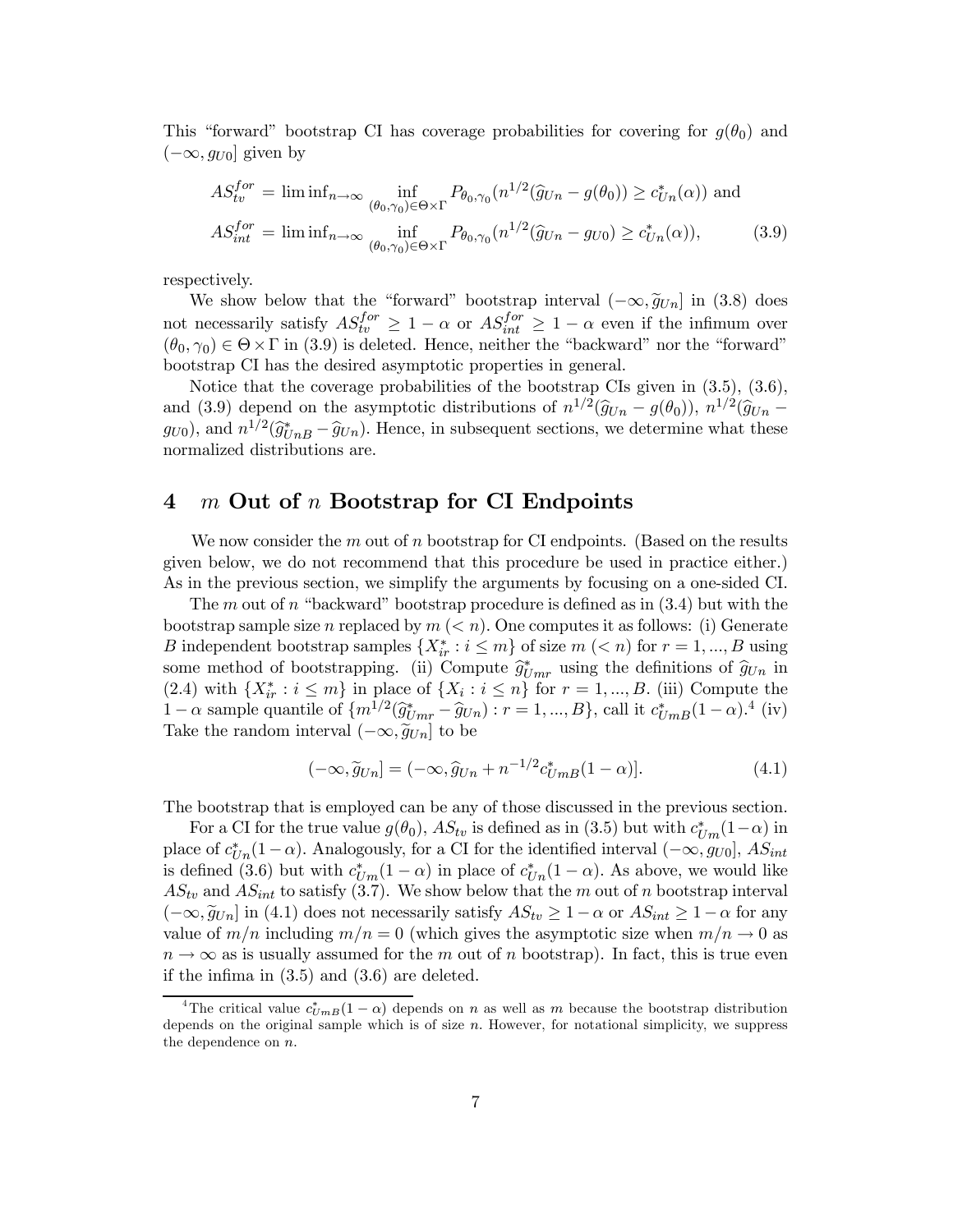As discussed above, the m out of n bootstrap of  $(4.1)$  is "backward" in a certain sense. The  $m$  out of  $n$  "forward" bootstrap CI is defined by

$$
(-\infty, \widetilde{g}_{Un}] = (-\infty, \widehat{g}_{Un} - n^{-1/2} c^*_{UmB}(\alpha)]. \tag{4.2}
$$

This m out of n "forward" bootstrap CI has coverage probabilities for covering for  $g(\theta_0)$  and  $(-\infty, g_{U0}]$  given by the first and second expressions in (3.9), respectively, with  $c_{Um}^*(\alpha)$  in place of  $c_{Un}^*(\alpha)$ . We show in the next sections that the m out of n "forward" bootstrap interval  $(-\infty, \tilde{g}_{Un}]$  in (4.2) does not necessarily satisfy  $AS_{tv} \geq$  $1 - \alpha$  or  $AS_{int} \ge 1 - \alpha$  for any value of  $m/n$  including  $m/n = 0$ .

### 5 Linear Inequalities I

#### 5.1 Model and Estimators

Next we consider a special case of the moment inequality model discussed above. The model considered is one in which a moment inequality is potentially redundant but not irrelevant. We choose this particular model for the reasons given in the Introduction and for its analytic tractability–we can derive the finite-sample distribution of the bootstrap and  $m$  out of  $n$  bootstrap statistics that are considered. If neither the bootstrap nor m out of n bootstrap work in this simple model, then they are not procedures that work in general.

Let

$$
X_i = \begin{pmatrix} X_{1i} \\ X_{2i} \end{pmatrix} \sim N(\mu, \Sigma), \text{ where}
$$
  

$$
\mu = \begin{pmatrix} \mu_1 \\ \mu_2 \end{pmatrix} \text{ and } \Sigma = \begin{pmatrix} 1 & \rho \\ \rho & 1 \end{pmatrix} \text{ for some } \rho \in (-1, 1).
$$
 (5.1)

For simplicity, we assume that  $\rho$  is known.

The moment functions, sample moments, and population moment inequalities are

$$
m(X_i, \theta) = \begin{pmatrix} X_{1i} - \theta \\ X_{2i} - \theta \end{pmatrix}, \overline{m}_n(X_i, \theta) = \begin{pmatrix} \overline{X}_{1n} - \theta \\ \overline{X}_{2n} - \theta \end{pmatrix}, \text{ and}
$$
  

$$
E_{\theta_0} m(X_i, \theta_0) = \begin{pmatrix} \mu_1 - \theta_0 \\ \mu_2 - \theta_0 \end{pmatrix} \ge 0, \text{ where } \overline{X}_{sn} = n^{-1} \sum_{i=1}^n X_{si} \text{ for } s = 1, 2. (5.2)
$$

In consequence,  $\theta_0 \leq \min\{\mu_1, \mu_2\}$  and the identified set  $\Theta_0$  equals  $(-\infty, \min\{\mu_1, \mu_2\}]$ .

The function  $g(\theta)$  of interest is just the identity function  $g(\theta) = \theta$ . Hence,  $(g_{L0}, g_{U0}] = (-\infty, \min{\mu_1, \mu_2}]$ . In the present case,  $\Theta_n$ ,  $\hat{g}_{Ln}$ , and  $\hat{g}_{Un}$  can be determined analytically. It is easy to see that for the distance functions  $d(x) = x^{\prime}x$  and  $d(x) = |x_1| + |x_2|$  (and many other distance functions symmetric in  $x_1$  and  $x_2$ ), we have

$$
\widehat{g}_{Ln} = -\infty
$$
,  $\widehat{g}_{Un} = \min{\{\overline{X}_{1n}, \overline{X}_{2n}\}}$ , and  $\widehat{\Theta}_n = (-\infty, \min{\{\overline{X}_{1n}, \overline{X}_{2n}\}}]$ . (5.3)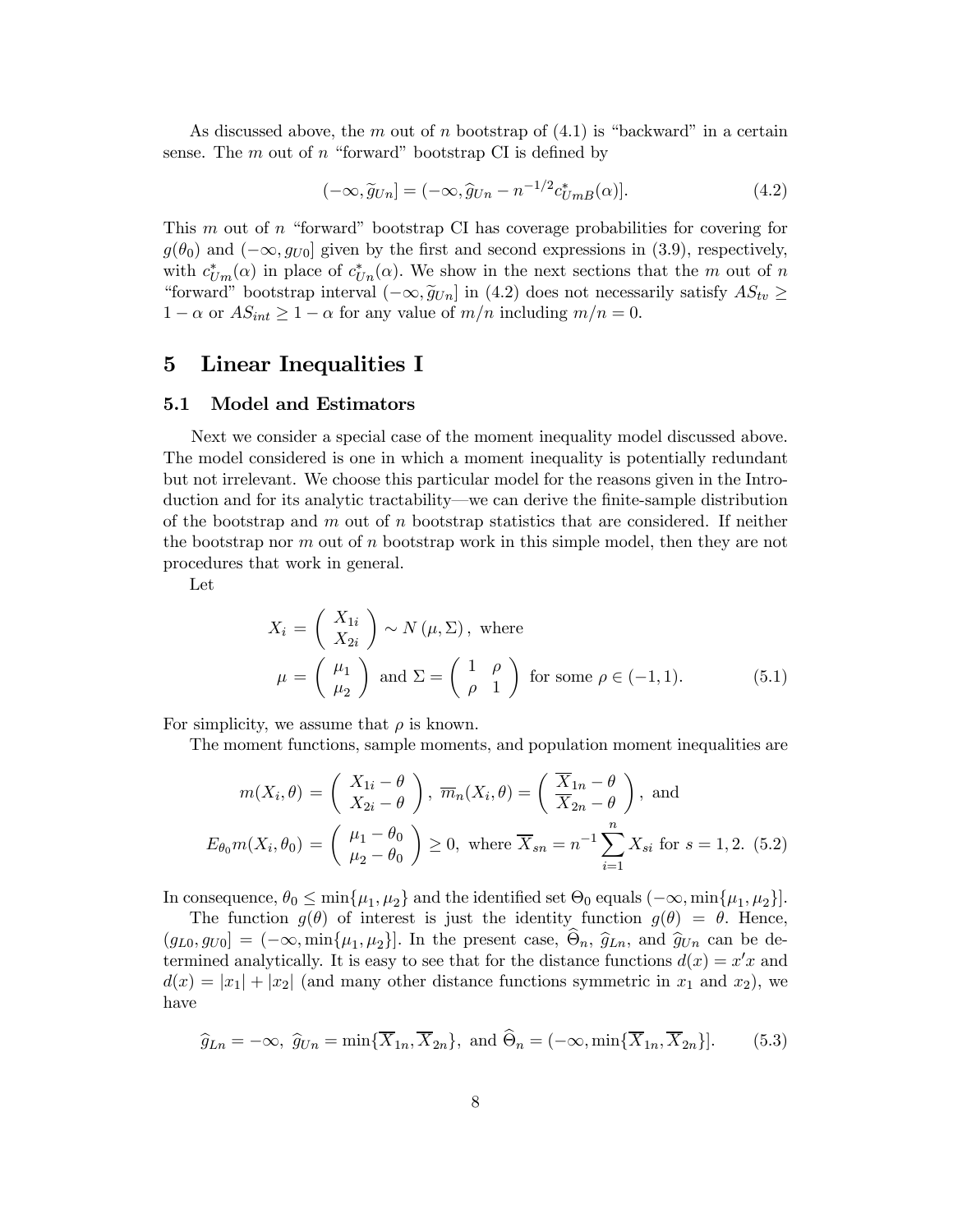Without loss of generality, we assume that  $\mu_1 \leq \mu_2$  (although this is not known to the investigator using the moment inequalities). Hence,  $\min{\{\mu_1, \mu_2\}} = \mu_1$ .

Notice that  $\hat{g}_{Un}$  is a non-differentiable function of the sample mean vector  $(X_{1n}, X_{2n})$ . In consequence, the asymptotic distribution of  $\hat{g}_{Un}$  turns out to be a discontinuous function of the parameters  $(\mu_1, \mu_2)$ . In particular, the asymptotic distribution is different between the cases where  $\mu_1 < \mu_2$  and  $\mu_1 = \mu_2$ . Furthermore, the asymptotic distribution is different again if the true difference  $\mu_2 - \mu_1 = h_D/n^{1/2}$ for some positive constant  $h<sub>D</sub>$ . Because of this, the bootstrap does not perform as desired.

For  $s \in R$ , define

$$
U(s) = \min\{Z_1, Z_2 + s\}, \text{ where } Z = \begin{pmatrix} Z_1 \\ Z_2 \end{pmatrix} \sim N(0, \Sigma). \tag{5.4}
$$

Combining  $(5.3)$  and  $(5.4)$  gives

$$
n^{1/2}(\hat{g}_{Un} - g_{U0}) = \min\{n^{1/2}(\overline{X}_{1n} - \mu_1), n^{1/2}(\overline{X}_{2n} - \mu_1)\}
$$
  
=  $d U(n^{1/2}(\mu_2 - \mu_1))$  and  

$$
n^{1/2}(\hat{g}_{Un} - \theta_0) = d U(n^{1/2}(\mu_2 - \mu_1)) + n^{1/2}(\mu_1 - \theta_0),
$$
 (5.5)

where " $=_d$ " denotes equality in distribution.

#### 5.2 Bootstrap and  $m$  Out of  $n$  Bootstrap

We now introduce the  $m$  out of  $n$  bootstrap for the linear moment inequality model of  $(5.1)-(5.2)$ . The (standard) bootstrap is obtained as a special case by taking  $m = n$ . We consider the parametric bootstrap for which a bootstrap sample  $\{X_i^* :$  $i \leq m$  consists of iid  $N(\overline{X}_n, \Sigma)$  random variables. For specificity, we take

$$
X_i^* = Z_i^{**} + \overline{X}_n, \text{ where } Z_i^{**} \sim N(0, \Sigma) \text{ for } i \le m
$$
 (5.6)

and  $\{Z_i^{**}: i \leq m\}$  are iid and independent of  $\{X_i : i \leq n\}$ . In the present model, the parametric bootstrap is the same as the "asymptotic normal" bootstrap referred to above. The issues that arise below with the parametric bootstrap are the same as those that arise with the nonparametric bootstrap. The parametric bootstrap, however, has the advantage of making these issues as clear as possible. We write  $\overline{X}_{sm}^* = \overline{Z}_{sm}^{**} + \overline{X}_{sn}$  for  $s = 1, 2$ , where  $\overline{Z}_{sm}^{**} = m^{-1} \sum_{i=1}^m Z_{si}^{**}$  and  $Z_i^{**} = (Z_{1i}^{**}, Z_{2i}^{**})'$ . Using (5.3) and (5.6), the bootstrap estimator  $\hat{g}^*_{Um}$  is defined by

$$
\widehat{g}^*_{Um} = \min \{ \overline{Z}_{1m}^{**} + \overline{X}_{1n}, \overline{Z}_{2m}^{**} + \overline{X}_{2n} \}. \tag{5.7}
$$

For  $s \in R$ , define

$$
U^*(m/n, s) = \min\{Z_1^* + (m/n)^{1/2} Z_1, Z_2^* + (m/n)^{1/2} (Z_2 + s)\}, \text{ where}
$$
  

$$
Z^* = \begin{pmatrix} Z_1^* \\ Z_2^* \end{pmatrix} \sim N(0, \Sigma), \tag{5.8}
$$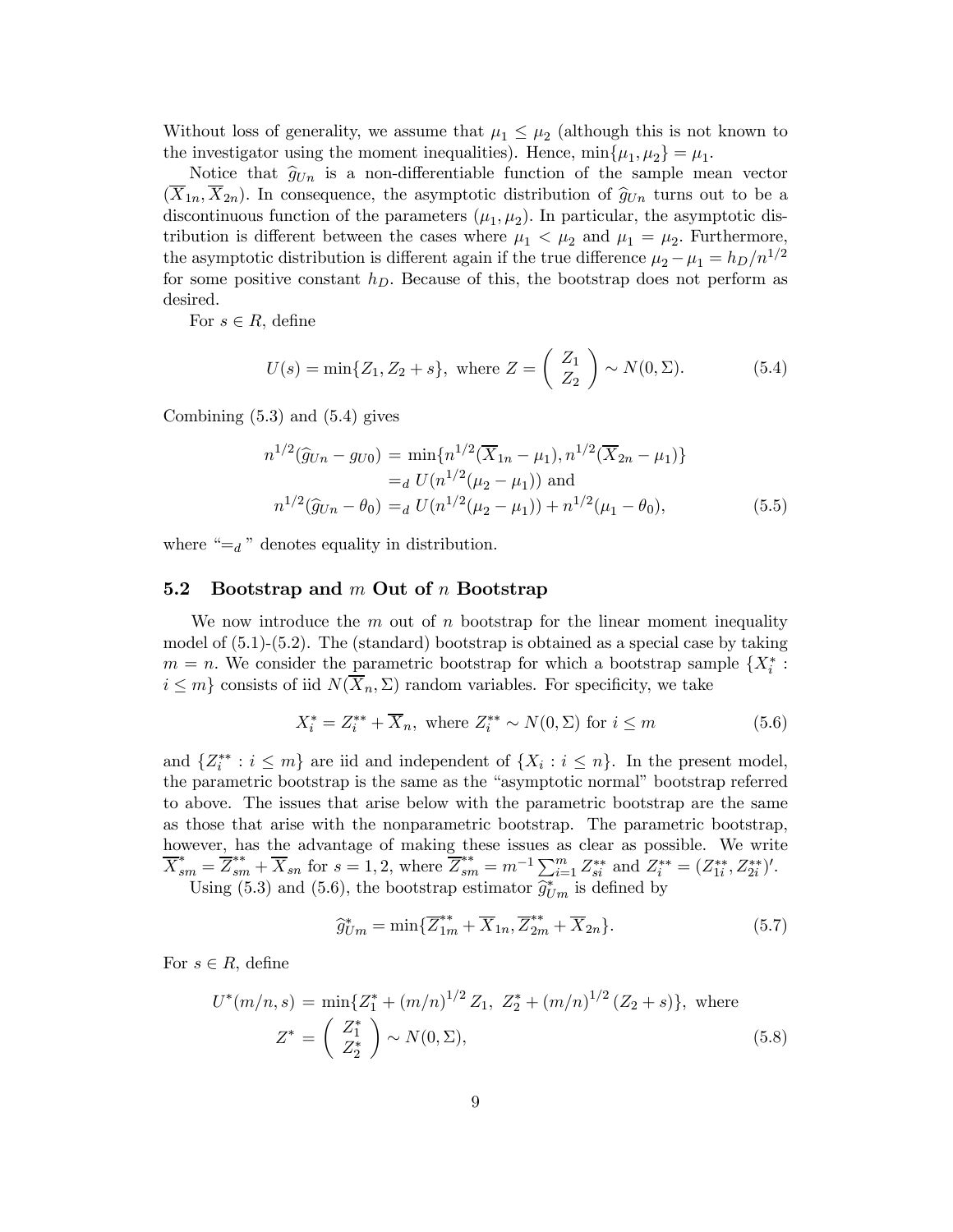Z is as defined in  $(5.4)$ , and  $Z^*$  and Z are independent. Using  $(5.7)$  and  $(5.8)$ , we have

$$
m^{1/2}(\hat{g}_{Um}^* - g_{U0})
$$
  
= min{ $m^{1/2}\overline{Z}_{1m}^{**} + (m/n)^{1/2} n^{1/2} (\overline{X}_{1n} - \mu_1),$   
 $m^{1/2}\overline{Z}_{2m}^{**} + (m/n)^{1/2} [n^{1/2} (\overline{X}_{2n} - \mu_2) + n^{1/2} (\mu_2 - \mu_1])$ }  
= $d U^*(m/n, n^{1/2} (\mu_2 - \mu_1)).$  (5.9)

Combining  $(5.5)$  and  $(5.9)$  gives

$$
m^{1/2}(\hat{g}_{Um}^* - \hat{g}_{Un}) = m^{1/2}(\hat{g}_{Um}^* - g_{U0}) - m^{1/2}(\hat{g}_{Un} - g_{U0})
$$
(5.10)  

$$
=_{d} U^*(m/n, n^{1/2}(\mu_2 - \mu_1)) - (m/n)^{1/2} U(n^{1/2}(\mu_2 - \mu_1)).
$$

#### 5.3 Coverage Probabilities and Size

We now use the results of the previous subsection to provide expressions for the coverage probabilities of the  $m$  out of  $n$  "backward" and "forward" bootstrap CIs. As above, results for the standard bootstrap are obtained by taking  $m = n$ . For notational convenience, let

$$
h_1 = n^{1/2}(\mu_1 - \theta_0), h_D = n^{1/2}(\mu_2 - \mu_1), \text{ and } h = (h_1, h_D)'
$$
. (5.11)

Note that  $h_1, h_D \geq 0$  and  $h_D$  denotes the scaled difference between  $\mu_1$  and  $\mu_2$ . Let  $c^*_{U}(m/n, s, \alpha)$  be the conditional  $\alpha$  quantile of  $U^*(m/n, s) - (m/n)^{1/2} U(s)$  given Z. Using  $(4.1)$ ,  $(5.5)$ , and  $(5.10)$ , the probability that the m out of n "backward" bootstrap CI covers the true value  $\theta_0$ , denoted  $CP_{tv}(m/n, h)$ , is

$$
CP_{tv}(m/n, h) = P_{\theta_0, \mu}(\theta_0 \le \hat{g}_{Un} + n^{-1/2} c_{Um}^*(1 - \alpha))
$$
  
=  $P_{\theta_0, \mu}(n^{1/2}(\hat{g}_{Un} - \theta_0) \ge -c_{Um}^*(1 - \alpha))$   
=  $P(U(h_D) + h_1 \ge -c_U^*(m/n, h_D, 1 - \alpha)),$  (5.12)

where  $c_{Um}^*(1-\alpha)$  is the  $1-\alpha$  quantile of  $n^{1/2}(\hat{g}_{Um}^*-\hat{g}_{Un})$  conditional on  $\{X_i : i \leq \dots \}$ n}. Note that  $CP_{tv}(m/n, h)$  only depends on  $h \in R_+^2$ ,  $\rho$  (the correlation coefficient between  $X_{1i}$  and  $X_{2i}$ , and  $m/n$ .

The finite-sample coverage probability  $CP_{tv}(m/n, h)$  is exactly the same as the asymptotic coverage probability that arises when (i)  $m/n$  is fixed for all n, (ii)  $n^{1/2}(\mu_1 - \theta_0) \to h_1$  and (iii)  $n^{1/2}(\mu_2 - \mu_1) \to h_D$  as  $n \to \infty$  for some fixed  $h_1, h_D \in$  $[0, \infty]$ . Hence, the results given here are both exact and asymptotic.

If the true value  $\theta_0$  is on the edge of the identified interval (i.e.,  $\theta_0 = g_{U0}$  and  $h_1 =$ 0) and the difference between  $\mu_1$  and  $\mu_2$  is "arbitrarily large" (i.e.,  $h_D = \infty$ ), then  $U(h_D) = Z_1, U^*(m/n, h_D) = Z_1^* + (m/n)^{1/2} Z_1, U^*(m/n, h_D) - (m/n)^{1/2} U(h_D) =$  $Z_1^*, c_U^*(m/n, h_D, 1 - \alpha) = z_{1-\alpha}, \text{ and } CP_{tv}(m/n, h) = P(Z_1 \ge -z_{1-\alpha}) = 1 - \alpha, \text{ as }$ desired. However, if the difference between  $\mu_1$  and  $\mu_2$  is not "arbitrarily large," then this desired result does not hold, as shown in the next subsection.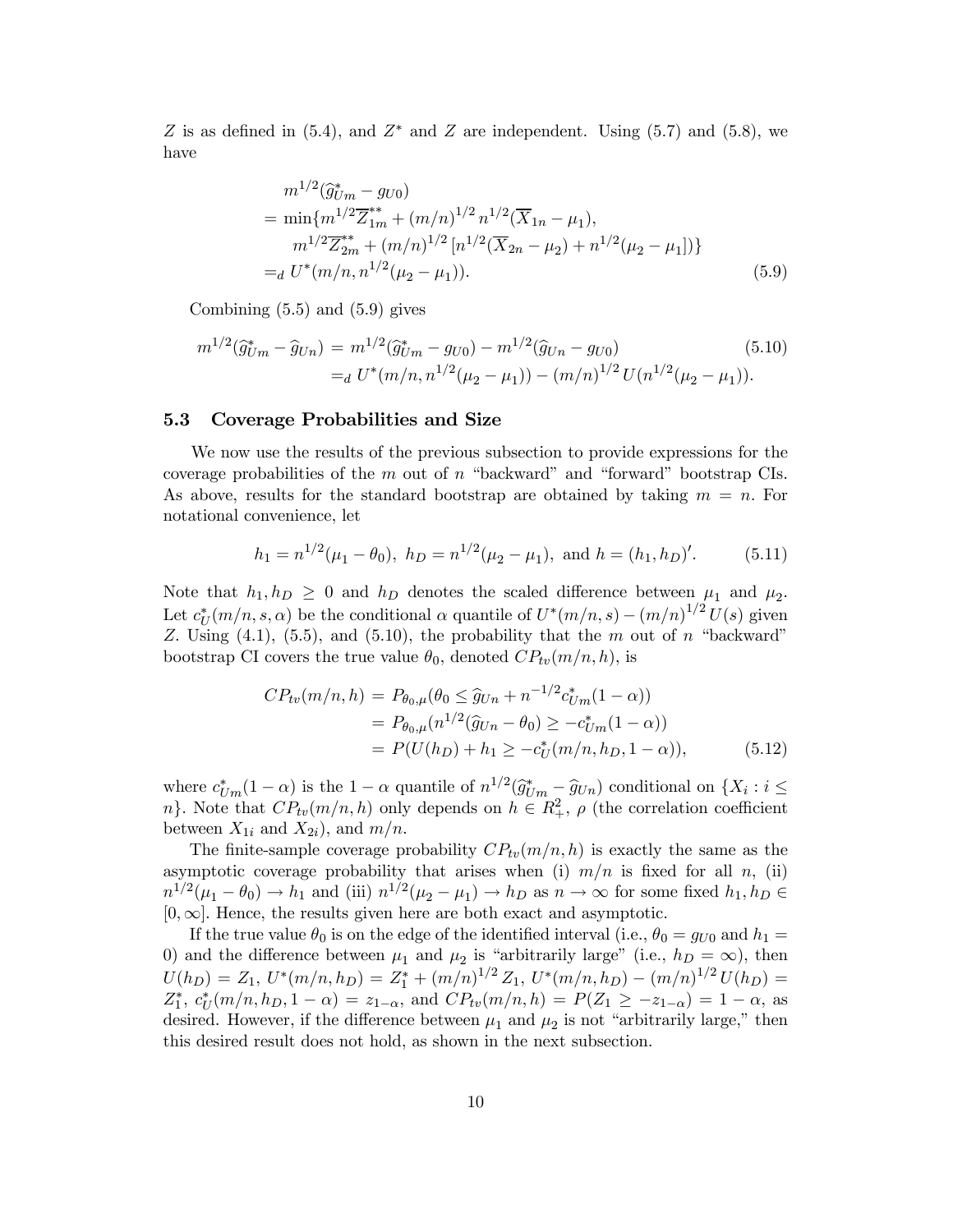The finite-sample size of an  $m$  out of  $n$  "backward" bootstrap CI for the true value  $\theta_0$  is

$$
Size_{tv}(m/n) = \inf_{h \in R_+^2} CP_{tv}(m/n, h)
$$
  
= 
$$
\inf_{h_1, h_D \in R_+} P(U(h_D) + h_1 \ge -c_U^*(m/n, h_D, 1 - \alpha))
$$
  
= 
$$
\inf_{h_D \in R_+} P(U(h_D) \ge -c_U^*(m/n, h_D, 1 - \alpha)),
$$
 (5.13)

which depends on m and n only through  $m/n$ . Provided  $r = \lim_{n \to \infty} m/n$  ( $\in [0, 1]$ ) exists, the asymptotic size  $AS_{tv}$  of the CI is given by (5.13) with r in place of  $m/n$ . Hence, the size results given here also are both exact and asymptotic. Note that for the bootstrap we have  $r = 1$ , and for the usual choices of m for the m out of n bootstrap we have  $r = 0$ .

For the "forward" bootstrap CI, the coverage probability and size are the same as in (5.12) and (5.13), respectively, but with  $c^*_{Um}(1-\alpha)$  and  $-c^*_{U}(m/n, h_D, 1-\alpha)$ replaced by  $-c_{Um}^{*}(\alpha)$  and  $c_{U}^{*}(m/n, h_D, \alpha)$ , respectively.

Next, suppose one wants a CI for the identified interval  $(-\infty, g_{U0}]$ , rather than the true value. Then, using (5.5) and (5.10), the probability that the CI covers the identified interval  $(-\infty, g_{U0}]$ , denoted  $CP_{int}(m/n, h)$ , is

$$
CP_{int}(m/n, h) = P_{\theta_0, \mu}(gv_0 \leq \hat{g}_{Un} + n^{-1/2} c^*_{Um}(1 - \alpha))
$$
  
=  $P(U(h_D) \geq -c^*_{U}(m/n, h_D, 1 - \alpha)).$  (5.14)

If the difference between  $\mu_1$  and  $\mu_2$  is "arbitrarily large" (i.e.,  $h_D = \infty$ ), then  $U(h_D) = Z_1, U^*(m/n, h_D) = Z_1^* + (m/n)^{1/2} Z_1, U^*(m/n, h_D) - (m/n)^{1/2} U(h_D) =$  $Z_1^*, c_U^*(m/n, h_D, 1 - \alpha) = z_{1-\alpha}, \text{ and } CP_{int}(m/n, h) = P(Z_1 \ge -z_{1-\alpha}) = 1 - \alpha, \text{ as }$ desired. If the difference between  $\mu_1$  and  $\mu_2$  is not "arbitrarily large," then the desired result for  $CP_{int}(m/n, h)$  does not hold. The size of the m out of n "backward" bootstrap for the identified interval is given by

$$
Size_{int}(m/n) = \inf_{h_D \in R_+} P(U(h_D) \ge -c_U^*(m/n, h_D, 1 - \alpha)), \tag{5.15}
$$

which is the same as that for the corresponding CI for the true value.

For the "forward" bootstrap CI for the identified interval  $(-\infty, g_{U0}]$ , the coverage probability and size are the same as in (5.14) and (5.15), respectively, but with  $c_{Um}^*(1-\alpha)$  and  $-c_{U}^*(m/n, h_D, 1-\alpha)$  replaced by  $-c_{Um}^*(\alpha)$  and  $c_{U}^*(m/n, h_D, \alpha)$ , respectively.

#### 5.4 Coverage Probability Simulations for Bootstrap CIs

Table 1 provides values of  $CP_{tv}(1, h)$  and  $CP_{int}(1, h)$  based on the formulae in (5.12) and (5.14), respectively, computed by simulation for the "backward" and "forward" bootstrap CIs (for which  $m = n$ ). Table 1 provides results for  $1 - \alpha = .95$  and for a variety of values of  $h \in \mathbb{R}^2_+$  and  $\rho \in [-1, 1]$ . In particular, we consider the cases where  $h_1 = 0$ ,  $h_D = 0$ , .125, .25, .5, 1.0, 2.0, and  $\rho = -1.0, -0.99, -0.95, -0.5, 0.5, 0.95, 0.99, 1.0.$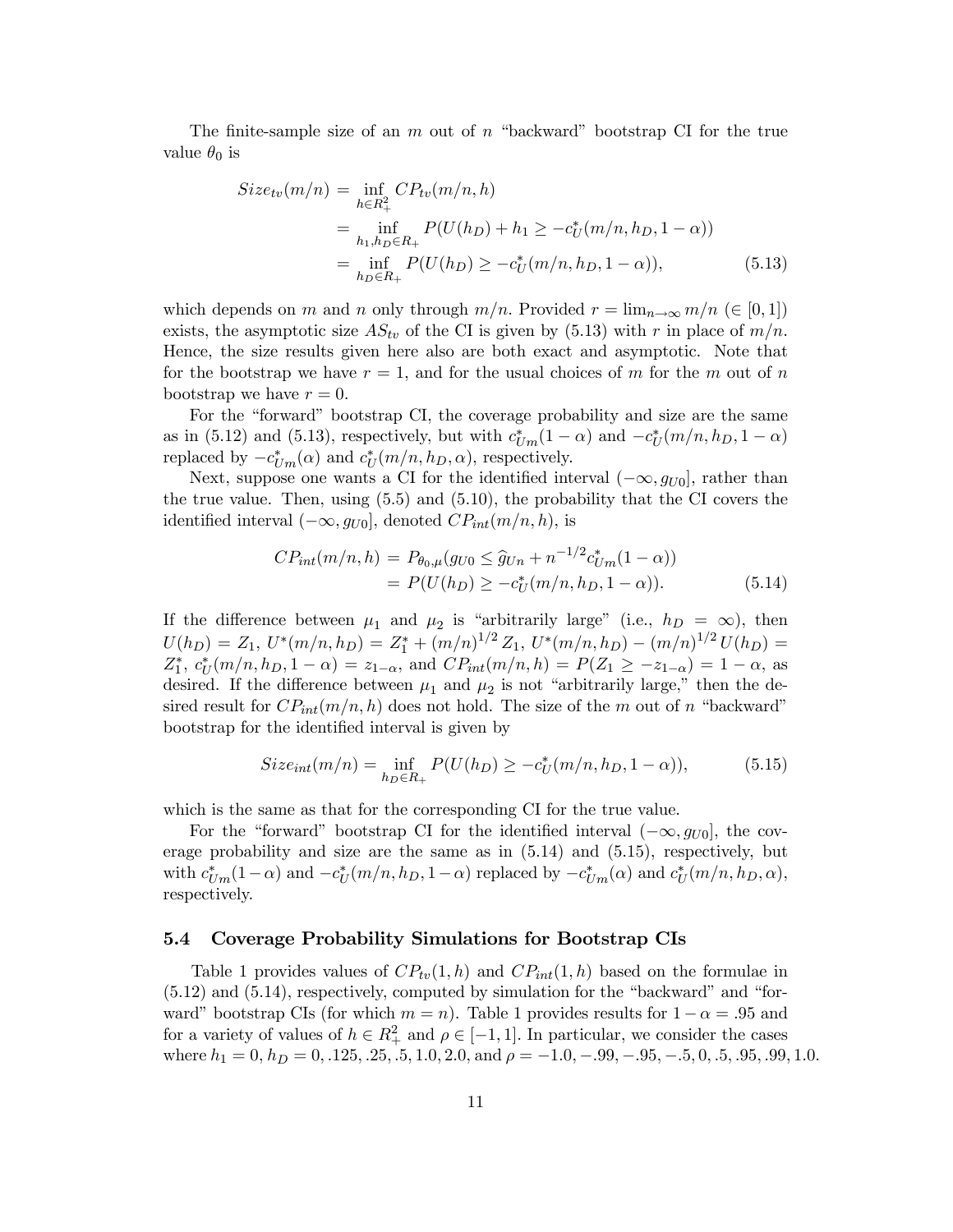Given that  $h_1 = 0$ , we have  $CP_{tv}(1, h) = CP_{int}(1, h)$ . Forty thousand bootstrap repetitions are used here (and in all Tables below) to compute the bootstrap critical value for each simulation repetition. Forty thousand simulation repetitions are used here (and in all Tables below) to compute each coverage probability.

Table 1(a) shows that the coverage probabilities for the "backward" bootstrap are much less than the nominal level .95 when  $\rho \leq .5$  and  $h_D \leq .5$ . For a given value of  $\rho$ , the exact (and asymptotic) confidence size of the bootstrap CI is less than or equal to the minimum value in each column. For example, for  $\rho = -1.0$ , the confidence size is .00 rather than .95. When  $\rho = -.99$ , the confidence size is .13 rather than .95. Clearly, the "backward" bootstrap fails dramatically to deliver a CI with asymptotic size equal to its nominal size.

Table 1(b) shows that the coverage probabilities for the "forward" bootstrap are less than the nominal level when  $\rho \leq .5$  and  $h_D \leq .5$ . But, the differences are much smaller than with the "backward" bootstrap. The results of the Table indicate that the finite-sample (and asymptotic) confidence size (over all  $\rho \in [-1.0, 1.0]$ ) of the "forward" bootstrap is .90 or less rather than .95.

The pointwise asymptotic coverage probabilities (ACPs) of the "backward" and "forward" bootstrap CIs when  $\theta_0 = \mu_1 = \mu_2$  are given by the values in the first rows of Table 1(a) and 1(b), respectively (which correspond to  $h_D = 0$ ). Table 1 shows that the pointwise ACPs of the bootstrap CIs are less than the nominal .95 coverage probability for many values of  $\rho$ . In some cases, they are much below .95. Hence, these bootstrap CIs do not yield correct pointwise ACP.

To conclude, Table 1 illustrates that neither the "backward" nor the "forward" bootstrap yields CIs with finite-sample or asymptotic confidence size equal to the nominal level. In particular, the bootstrap CIs are not asymptotically valid in a pointwise or uniform sense.

#### 5.5 Coverage Probability Simulations for m out of n Bootstrap CIs

Table 2 provides values of  $CP_{tv}(m/n, h)$  and  $CP_{int}(m/n, h)$  computed by simulation for the m out of n "backward" and "forward" bootstrap CIs for  $m/n =$ 0, .01, .05, .1, .5 and for the same confidence level and parameters as in Table 1. Given that  $h_1 = 0$ , we have  $CP_{tv}(m/n, h) = CP_{int}(m/n, h)$ .

For each value of  $m/n$ , Table 2(a) (i.e., Table 2(i)(a) through 2(v)(a)) shows that the coverage probabilities for the  $m$  out of  $n$  "backward" bootstrap are much lower than the nominal level .95 when  $\rho \leq .5$  for all values of  $h_D$ . For a given value of  $\rho$ , the exact (and asymptotic) confidence size of the  $m$  out of  $n$  bootstrap CI is less than or equal to the minimum value in each column and each Table. Hence, when  $\rho = -1.0$ and for all values of  $m/n$ , the confidence size is .00 rather than .95. Clearly, the m out of  $n$  "backward" bootstrap fails dramatically to deliver a CI with asymptotic size equal to its nominal size.

For all  $m/n \in [0.01, 0.5]$ , for certain values of  $h_D$ , and for all  $\rho \leq .5$ , Table 2(b) (i.e., Table 2(i)(b) through 2(v)(b)) shows that the m out of n "forward" bootstrap has coverage probability that is less than the nominal level .95. But, the differences are much smaller than with the  $m$  out of  $n$  "backward" bootstrap. More specifically, the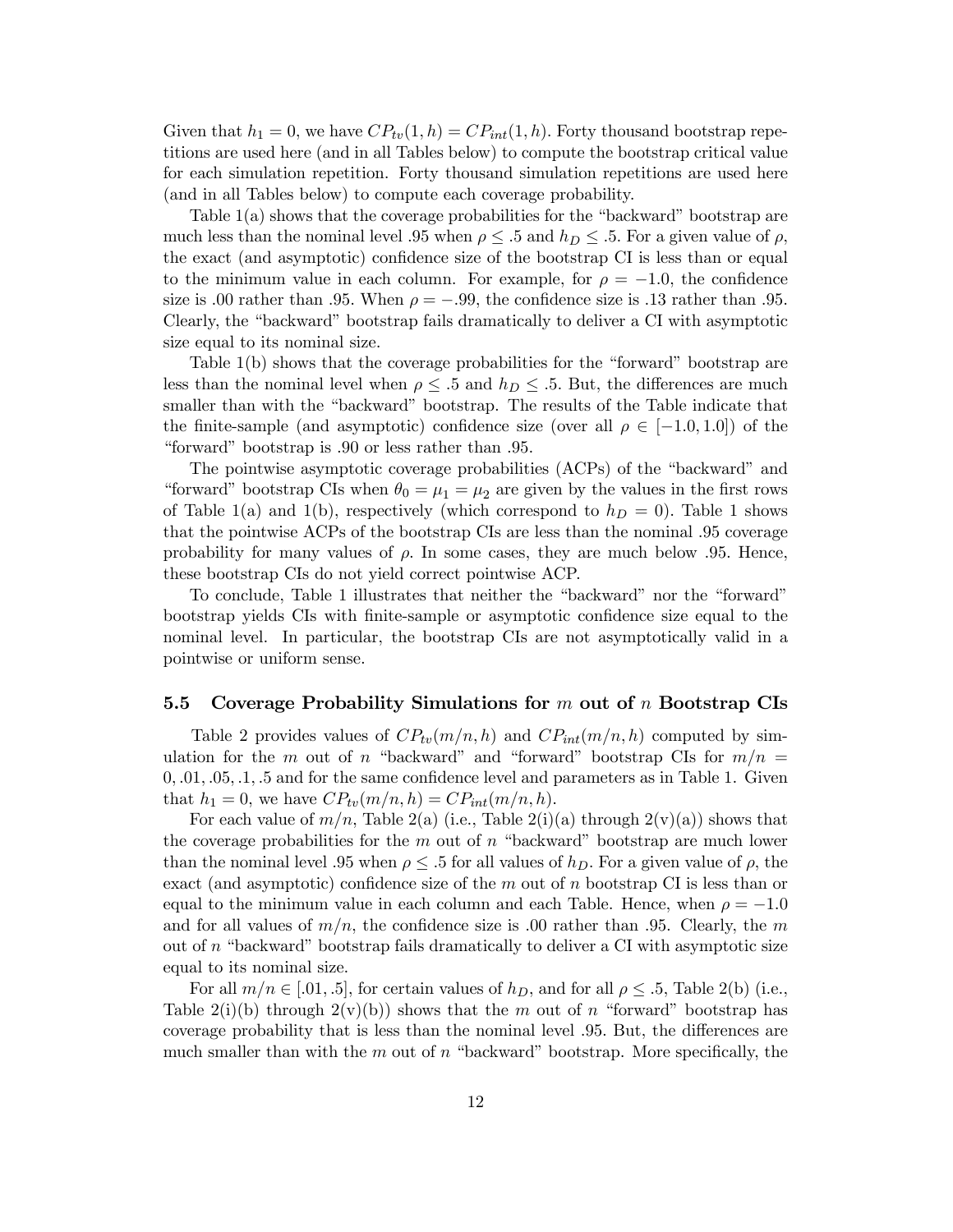finite-sample confidence size of the nominal .95 m out of n "forward" bootstrap is less than or equal to .93 for  $m/n = .01, .91$  for  $m/n = .05, .10,$  and .90 for  $m/n = .5$ . Table  $2(i)(b)$  shows that the m out of n "forward" bootstrap has correct asymptotic size when  $m/n \to 0$  as  $n \to \infty$  (i.e.,  $AS_{tv} = AS_{int} = .95$ ).

The pointwise ACPs of the  $m$  out of  $n$  "backward" and "forward" bootstrap CIs when  $\theta_0 = \mu_1 = \mu_2$  are given by the values in the first rows of Table 2(i)(a) and 2(i)(b), respectively (which correspond to  $h_D = 0$  and  $m/n = 0$ ). Table 2(i)(a) shows that the pointwise ACPs of the  $m$  out of  $n$  "backward" bootstrap CIs are less than the nominal .95 coverage probability for many values of  $\rho$ . This is because of the asymmetry of the distribution of  $m^{1/2}(\hat{g}_{Um}^*-\hat{g}_{Un}) (= U^*(0,0),$  here) in (5.10). In some cases, the ACPs are much below .95. Hence, the  $m$  out of  $n$  "backward" bootstrap CIs do not yield correct pointwise ACP. Table  $2(i)(b)$  shows that the pointwise ACP probabilities of the  $m$  out of  $n$  "forward" bootstrap are greater than or equal to .95, as desired.

To conclude, Table 2 illustrates that in model I the  $m$  out of  $n$  "backward" bootstrap yields CIs with finite-sample and asymptotic confidence size substantially less than its nominal level. In particular, the  $m$  out of  $n$  "backward" bootstrap CI is not asymptotically valid in a pointwise or uniform sense. On the other hand, the  $m$ out of n "forward" bootstrap is asymptotically valid in pointwise and uniform senses when  $\lim_{n\to\infty} m/n = 0$ . In finite samples, the m out of n "forward" bootstrap yields CIs with confidence sizes that are somewhat lower than their nominal level.

### 6 Linear Inequalities II

#### 6.1 Model and Estimators

In this section, we consider a model with  $X_i$  defined as in  $(5.1)$ , but with different moment inequalities. The main purpose of this section is to see the quantitative difference between the finite-sample/asymptotic sizes and the nominal sizes of the bootstrap CIs in a model scenario in which "reversals" of moment inequalities may occur. In particular, we are interested in whether the  $m$  out of  $n$  "forward" bootstrap yields CIs whose confidence size is close to the nominal size (because these CIs work fairly well in model I).

The moment functions, sample moments, and population moment inequalities are

$$
m(X_i, \theta) = \begin{pmatrix} \theta_0 - X_{1i} \\ X_{2i} - \theta_0 \end{pmatrix}, \overline{m}_n(X_i, \theta) = \begin{pmatrix} \theta_0 - \overline{X}_{1n} \\ \overline{X}_{2n} - \theta_0 \end{pmatrix}, \text{ and}
$$
  

$$
E_{\theta_0}m(X_i, \theta) = \begin{pmatrix} \theta_0 - \mu_1 \\ \mu_2 - \theta_0 \end{pmatrix} \ge 0, \text{ where } \overline{X}_{sn} = n^{-1} \sum_{i=1}^n X_{si} \text{ for } s = 1, 2. (6.1)
$$

In consequence,  $\mu_1 \leq \theta_0 \leq \mu_2$  and the identified set  $\Theta_0$  equals  $[\mu_1, \mu_2]$ .

Note that the model considered here differs from the "interval-censored variable" model considered in Imbens and Manski (2004) because the latter assumes that  $X_{1i} \leq$  $X_{2i}$  almost surely. In contrast, the model defined by (5.1) and (6.1) allows for sample "reversals" of the moment conditions which lead to no solution to the sample moment inequalities  $\overline{m}_n(X_i, \theta) \geq 0$  even though the population inequalities  $E_{\theta_0} m(X_i, \theta) \geq 0$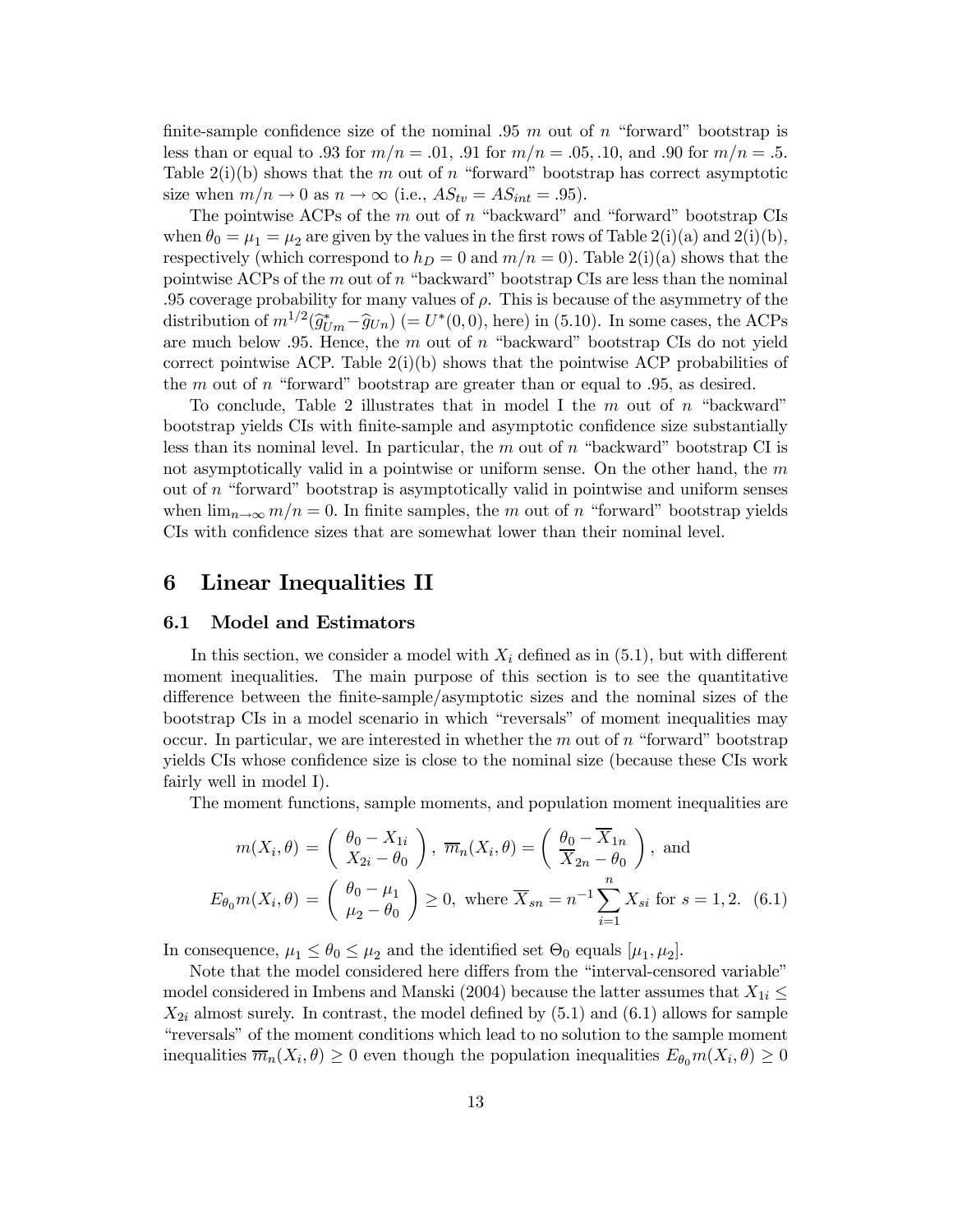hold. This is a common feature of more complicated moment inequality models. In the model considered here, a "reversal" occurs whenever  $\overline{X}_{1n} \geq \overline{X}_{2n}$ .

The function  $g(\theta)$  of interest is just the identity function  $g(\theta) = \theta$ . Hence,  $[g_{L0}, g_{U0}]=[\mu_1, \mu_2]$ . In the present case,  $\widehat{\Theta}_n$ ,  $\widehat{g}_{Ln}$ , and  $\widehat{g}_{Un}$  can be determined analytically. It is easy to see that if  $\overline{X}_{1n} \leq \overline{X}_{2n}$ , then

$$
\widehat{\Theta}_n = [\overline{X}_{1n}, \overline{X}_{2n}], \ \widehat{g}_{Ln} = \overline{X}_{1n}, \text{ and } \widehat{g}_{Un} = \overline{X}_{2n}.
$$
 (6.2)

On the other hand, provided  $d(x)$  is symmetric in its  $k = 2$  components and nondecreasing in each component (as is true if  $d(x) = x'x$  or  $d(x) = |x_1| + |x_2|$ ), it is easy to see that if  $\overline{X}_{1n} \geq \overline{X}_{2n}$ , then

$$
\widehat{\Theta}_n = \{ (\overline{X}_{1n} + \overline{X}_{2n})/2 \}, \ \widehat{g}_{Ln} = (\overline{X}_{1n} + \overline{X}_{2n})/2, \text{ and } \widehat{g}_{Un} = (\overline{X}_{1n} + \overline{X}_{2n})/2. \tag{6.3}
$$

Notice that  $\hat{g}_{Ln}$  and  $\hat{g}_{Un}$  are non-differentiable functions of the sample mean vector  $(X_{1n}, X_{2n})$ . In consequence, the asymptotic distributions of  $\hat{g}_{Ln}$  and  $\hat{g}_{Un}$  turn out to be discontinuous functions of the parameters  $(\mu_1, \mu_2)$ . In particular, the asymptotic distributions are different between the cases where  $\mu_1 < \mu_2$  and  $\mu_1 = \mu_2$ . Furthermore, the asymptotic distribution is different again if the true difference  $\mu_2 - \mu_1 = h_D/n^{1/2}$ for some positive constant  $h<sub>D</sub>$ . Because of this, it is shown below that the bootstrap and the m out of n bootstrap do not perform as desired.

Because we only consider one-sided CIs here, we focus on  $\hat{g}_{Un}$  from now on. Combining  $(6.2)$  and  $(6.3)$  gives

$$
\widehat{g}_{Un} = \max\{\overline{X}_{2n}, (\overline{X}_{1n} + \overline{X}_{2n})/2\}.
$$
\n(6.4)

For  $s \in R$ , define

$$
U(s) = \max\{Z_2, (Z_1 + Z_2 - s)/2\}, \text{ where } Z = \begin{pmatrix} Z_1 \\ Z_2 \end{pmatrix} \sim N(0, \Sigma). \tag{6.5}
$$

Combining  $(6.4)$  and  $(6.5)$  gives

$$
n^{1/2}(\widehat{g}_{Un} - g_{U0}) = \max\{n^{1/2}(\overline{X}_{2n} - \mu_2), n^{1/2}(\overline{X}_{1n} + \overline{X}_{2n} - 2\mu_2)/2\}
$$
  
=  $d U(n^{1/2}(\mu_2 - \mu_1)).$  (6.6)

In turn, (6.6) yields

$$
n^{1/2}(\hat{g}_{Un} - \theta_0) =_d U(n^{1/2}(\mu_2 - \mu_1)) + n^{1/2}(\mu_2 - \theta_0).
$$
 (6.7)

#### 6.2 Bootstrap and  $m$  Out of  $n$  Bootstrap

We now consider the  $m$  out of  $n$  bootstrap for the linear moment inequality model of  $(5.1)-(6.1)$ . As above, the (standard) bootstrap is obtained by taking  $m = n$ . The bootstrap sample  $\{X_i^* : i \leq m\}$  is defined exactly as in (5.6).

Using (5.6) and (6.4), the bootstrap estimator  $\hat{g}^*_{U_m}$  satisfies

$$
\widehat{g}^*_{Um} = \max \{ \overline{Z}_{2m}^{**} + \overline{X}_{2n}, (\overline{Z}_{1m}^{**} + \overline{Z}_{2m}^{**} + \overline{X}_{1n} + \overline{X}_{2n})/2 \}.
$$
 (6.8)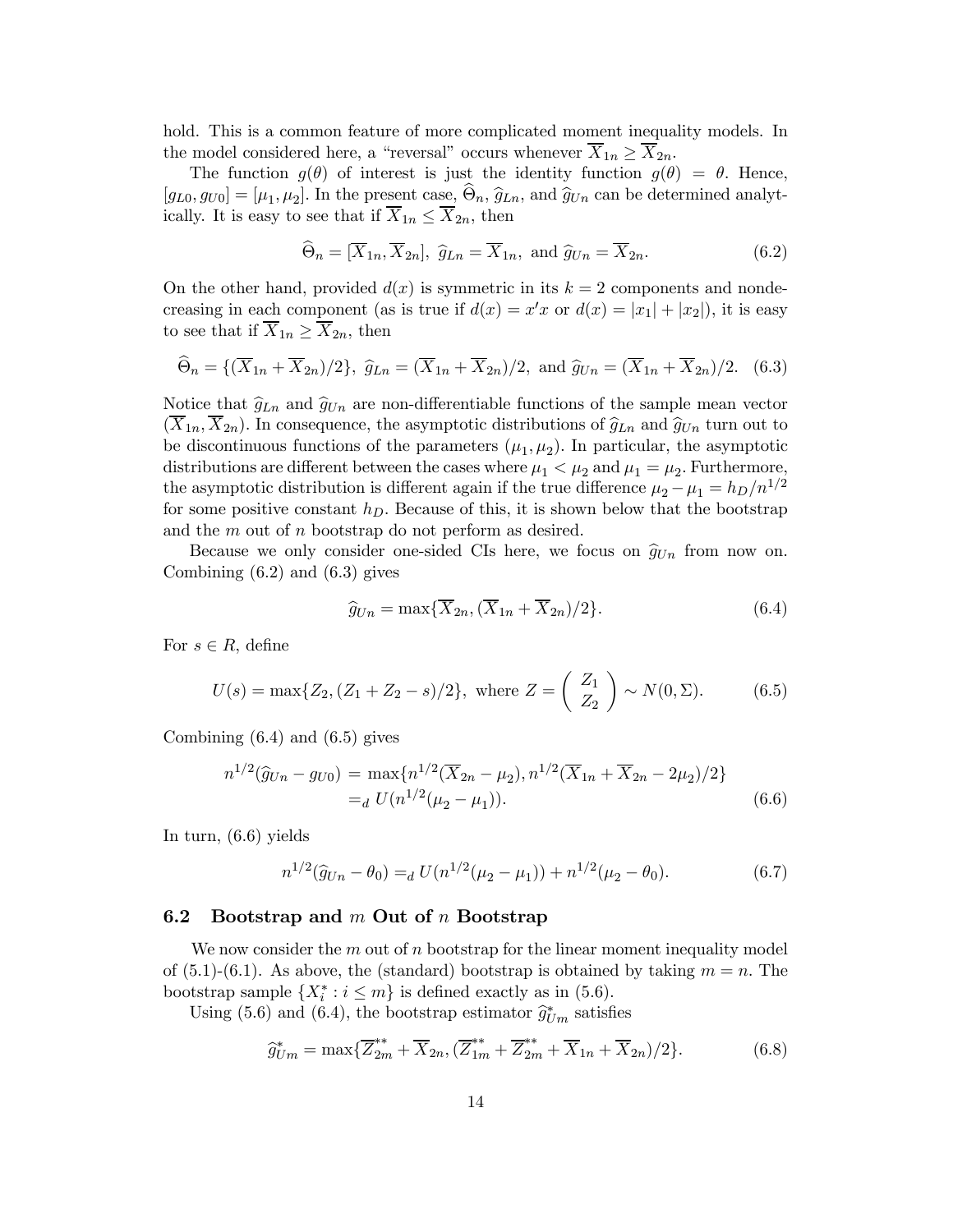For  $s \in R$ , define

$$
U^*(m/n, s) = \max\{Z_2^* + (m/n)^{1/2} Z_2, (Z_1^* + Z_2^* + (m/n)^{1/2} (Z_1 + Z_2 - s))/2\}, \text{ where}
$$
  

$$
Z^* = \begin{pmatrix} Z_1^* \\ Z_2^* \end{pmatrix} \sim N(0, \Sigma),
$$
 (6.9)

Z is as defined in (6.5), and  $Z^*$  and Z are independent. Using (6.8) and (6.9), we have

$$
m^{1/2}(\hat{g}_{Um}^* - g_{U0})
$$
  
= max  $\left\{ m^{1/2} \overline{Z}_{2m}^{**} + (m/n)^{1/2} n^{1/2} (\overline{X}_{2n} - \mu_2), \right\}$   

$$
\left( m^{1/2} \overline{Z}_{1m}^{**} + m^{1/2} \overline{Z}_{2m}^{**} + (m/n)^{1/2} n^{1/2} (\overline{X}_{1n} + \overline{X}_{2n} - 2\mu_2) \right) / 2 \right\}
$$
  
= $d U^*(m/n, n^{1/2} (\mu_2 - \mu_1)).$  (6.10)

Combining  $(6.6)$  and  $(6.10)$  gives

$$
m^{1/2}(\hat{g}_{Um}^* - \hat{g}_{Un}) = m^{1/2}(\hat{g}_{Um}^* - g_{U0}) - m^{1/2}(\hat{g}_{Un} - g_{U0})
$$
  
=
$$
_d U^*(m/n, n^{1/2}(\mu_2 - \mu_1))
$$
  

$$
- (m/n)^{1/2} U(n^{1/2}(\mu_2 - \mu_1)).
$$
 (6.11)

#### 6.3 Coverage Probabilities and Size

Next, we use the results of the previous subsection to provide expressions for the coverage probabilities of the  $m$  out of  $n$  bootstrap CIs considered above. For notational convenience, let

$$
h_1 = n^{1/2}(\theta_0 - \mu_1), \ h_2 = n^{1/2}(\mu_2 - \theta_0),
$$
  
\n
$$
h = (h_1, h_2)', \text{ and } h_D = h_1 + h_2 = n^{1/2}(\mu_2 - \mu_1).
$$
\n(6.12)

Note that  $h_1, h_2, h_D \geq 0$  and  $h_D$  denotes the scaled difference between  $\mu_1$  and  $\mu_2$ . Let  $c^*_{U}(m/n, s, \alpha)$  be the conditional  $\alpha$  quantile of  $U^*(m/n, s) - (m/n)^{1/2} U(s)$  given Z.

Using  $(6.7)$  and  $(6.11)$ , the coverage probability of the m out of n "backward" bootstrap CI for the true value, denoted  $CP_{tv}(m/n, h)$ , is

$$
CP_{tv}(m/n, h) = P_{\theta_0, \mu}(g(\theta_0) \leq \hat{g}_{Un} + n^{-1/2} c_{Um}^*(1 - \alpha))
$$
  
=  $P_{\theta_0, \mu}(n^{1/2}(\hat{g}_{Un} - g(\theta_0)) \geq -c_{Um}^*(1 - \alpha))$   
=  $P(U(h_D) + h_2 \geq -c_U^*(m/n, h_D, 1 - \alpha)),$  (6.13)

where  $c_{Um}^*(1-\alpha)$  denotes the  $1-\alpha$  quantile of  $m^{1/2}(\hat{g}_{Um}^*-\hat{g}_{Un})$  conditional on  $\{X_i : i \leq n\}$ . This finite-sample probability is exactly the same as the asymptotic probability that arises when  $m/n$  is fixed for all  $n, n^{1/2}(\theta_0 - \mu_1) \to h_1$ , and  $n^{1/2}(\mu_2 \theta_0$   $\rightarrow$  h<sub>2</sub> as  $n \rightarrow \infty$  for some fixed  $h_1, h_2 \in [0, \infty]$ . Hence, the results given here are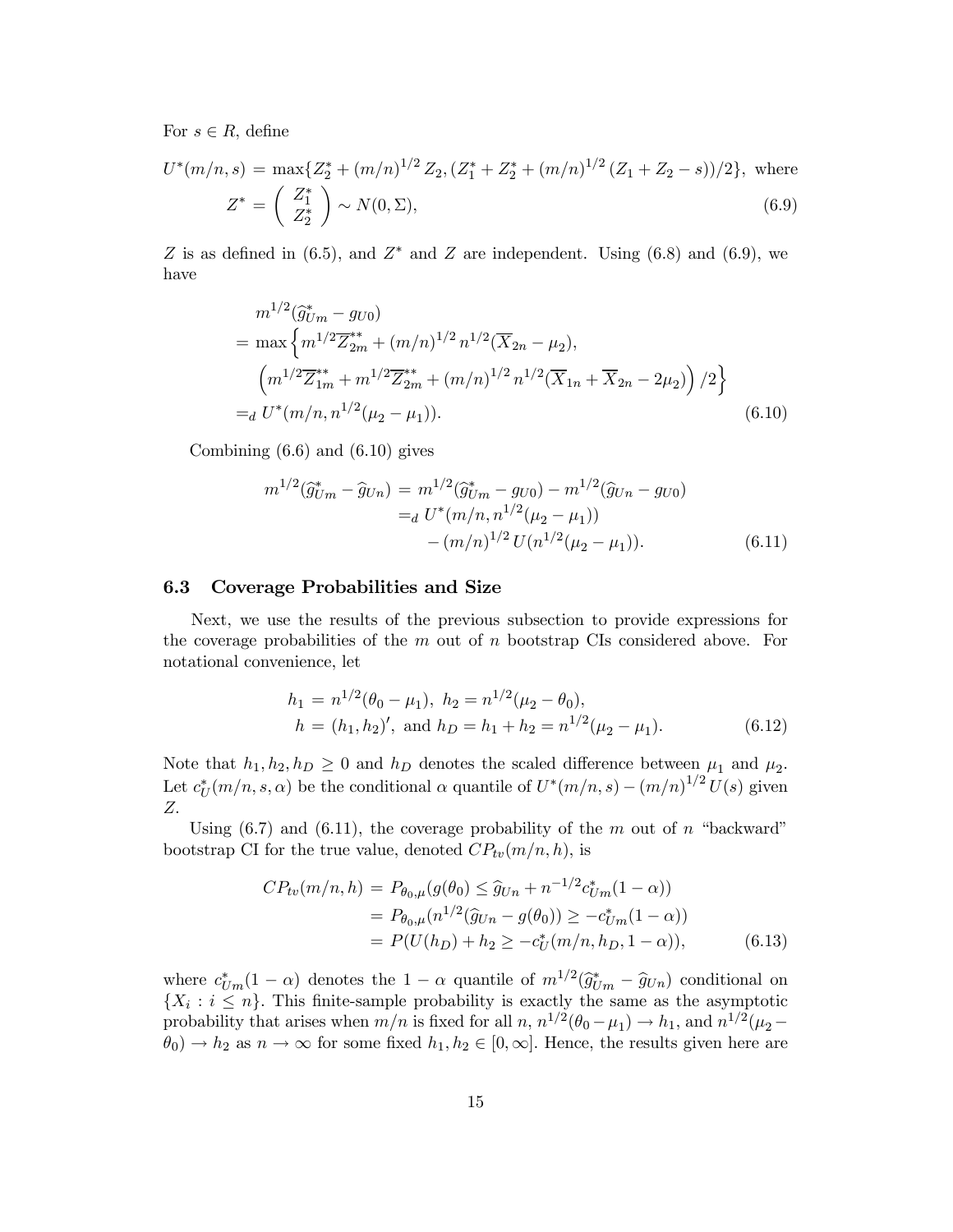both exact finite-sample and asymptotic. The probability in (6.13) depends only on  $h_D, h_2 \in R_+, \rho$ , and  $m/n$ .

If  $\theta_0$  is on the right edge of the identified interval (i.e.,  $\theta_0 = g_{U0}$  and  $h_2 = 0$ ) and the interval is "arbitrarily wide" (i.e.,  $h_1 = \infty$ ), then  $U(h_D) = Z_2, U^*(m/n, h_D) =$  $Z_2^* + (m/n)^{1/2} Z_2, U^*(m/n, h_D) - (m/n)^{1/2} U(h_D) = Z_2^*, c_U^*(m/n, h_D, 1 - \alpha) = z_{1-\alpha},$ and  $CP_{tv}(m/n, h) = P(Z_2 \geq -z_{1-\alpha}) = 1 - \alpha$ . However, if the identified interval is not "arbitrarily wide," then this desired result does not hold.

The finite-sample size of an  $m$  out of  $n$  "backward" bootstrap CI for the true value  $\theta_0$  is

$$
Size_{tv}(m/n) = \inf_{h \in R_+^2} CP_{tv}(m/n, h)
$$
  
= 
$$
\inf_{h_2, h_0 \in R_+} P(U(h_D) + h_2 \ge -c_U^*(m/n, h_D, 1 - \alpha))
$$
  
= 
$$
\inf_{h_D \in R_+} P(U(h_D) \ge -c_U^*(m/n, h_D, 1 - \alpha)).
$$
 (6.14)

As above, provided  $r = \lim_{n \to \infty} m/n$  ( $\in [0, 1]$ ) exists, the asymptotic size  $AS_{tv}$  of the CI is given by  $(6.14)$  with r in place of  $m/n$ . Hence, the size results given here also are both exact and asymptotic.

For the "forward" bootstrap CI, the coverage probability and size are the same as in (6.13) and (6.14), respectively, but with  $c^*_{Um}(1-\alpha)$  and  $-c^*_{U}(m/n, h_D, 1-\alpha)$ replaced by  $-c_{Um}^*(\alpha)$  and  $c_U^*(m/n, h_D, \alpha)$ , respectively.

Using  $(6.6)$  and  $(6.11)$ , the probability that the m out of n "backward" bootstrap CI covers the identified interval  $(-\infty, g_{U0}]$ , denoted  $CP_{int}(m/n, h)$ , is

$$
CP_{int}(m/n, h) = P_{\theta_0, \mu}(gv_0 \leq \hat{g}_{Un} + n^{-1/2} c^*_{Um}(1 - \alpha))
$$
  
=  $P(U(h_D) \geq -c^*_{U}(m/n, h_D, 1 - \alpha)).$  (6.15)

If the identified interval is "arbitrarily wide" (i.e.,  $h_D = \infty$ ), then  $U(h_D) = Z_2$ ,  $U^*(m/n, h_D) = Z_2^* + (m/n)^{1/2} Z_2, U^*(m/n, h_D) - (m/n)^{1/2} U(h_D) = Z_2^*, c_U^*(m/n, h_D, h_D)$  $1 - \alpha$ ) =  $z_{1-\alpha}$ , and  $CP_{int}(m/n, h) = P(Z_2 \ge -z_{1-\alpha}) = 1 - \alpha$ , as desired. If the identified interval is not "arbitrarily wide," then the desired result for  $CP_{int}(m/n, h)$ does not hold.

The size of the  $m$  out of  $n$  "backward" bootstrap for the identified interval is given by the same expression as in (5.15) (but with  $U(h_D)$  and  $c^*_{U}(m/n, h_D, 1 - \alpha)$ defined as in this section). For the "forward" bootstrap CI for the identified interval  $(-\infty, g_{U0}]$ , the coverage probability and size are the same as in (6.15) and (5.15), respectively, but with  $c_{Um}^*(1-\alpha)$  and  $-c_{U}^*(m/n, h_D, 1-\alpha)$  replaced by  $-c_{Um}^*(\alpha)$  and  $c^*_{U}(m/n, h_D, \alpha)$ , respectively.

#### 6.4 Coverage Probability Simulations of Bootstrap CIs

Table 3 provides values of  $CP_{tv}(1, h)$  and  $CP_{int}(1, h)$  for "backward" and "forward" bootstrap CIs for the moment inequality model of  $(5.1)-(6.1)$ . These results are analogous to those in Table 1, but apply to the second linear inequality model rather than the first. The parameters considered are  $h_2 = 0$  and  $h_1 =$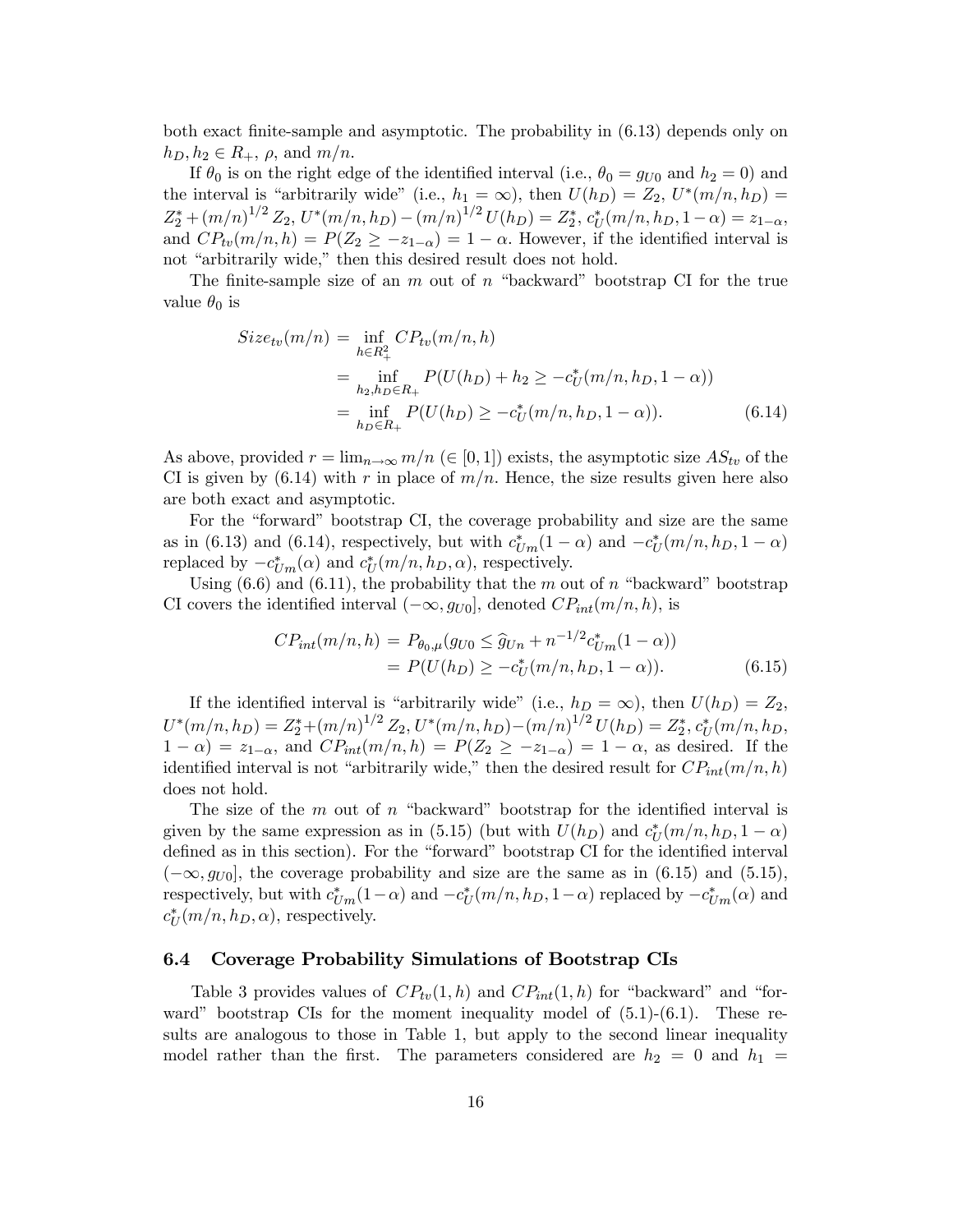$h_D = 0, 125, 25, 5, 10, 2.0, 4.0, 6.0, 8.0$ . Given that  $h_2 = 0$ , we have  $CP_{tv}(1, h) =$  $CP_{int}(1, h).$ 

Table 3(a) indicates that the "backward" bootstrap has exact and asymptotic size equal to the nominal level .95, as desired. (That is, the coverage probabilities are .95 or greater with equality for some parameter values.) The coverage probability exceeds .95 in a variety of cases, however, so the CI is not asymptotically similar. In consequence, the CI may be longer than necessary. This does not occur in model scenarios in which the bootstrap performs properly.

Table 3(b) shows that the "forward" bootstrap has asymptotic size substantially less than its nominal level when  $\rho \le -.5$ <sup>5</sup> For example, when  $\rho$  is fixed at -1.0, the exact and asymptotic size is less than or equal to .51. When  $\rho = -.99$ , the exact and asymptotic size is less than or equal to .57. This demonstrates that the "forward" bootstrap CI can behave quite poorly depending upon the moment inequalities and the parameter values considered.

#### 6.5 Coverage Probability Simulations of m out of n Bootstrap CIs

Table 4 provides values of  $CP_{tv}(m/n, h)$  and  $CP_{int}(m/n, h)$  for m out of n "backward" and "forward" bootstrap CIs for the moment inequality model of  $(5.1)-(6.1)$ . These results are analogous to those in Table 2 and use the same values of  $m/n$  as in Table 2, but apply to the second linear inequality model rather than the first. The nominal confidence level .95 and parameter values are the same as in Table 3. Given that  $h_2 = 0$ , we have  $CP_{tv}(m/n, h) = CP_{int}(m/n, h)$ .

Table  $4(a)$  indicates that the m out of n "backward" bootstrap has exact and asymptotic size equal to the nominal level .95, as desired. (That is, the coverage probabilities are .95 or greater with equality for some parameter values.) The coverage probabilities for the  $m$  out of  $n$  "backward" bootstrap are not very sensitive to the value of  $m/n$ . The coverage probabilities exceed .95 in a variety of cases, however, so the CI is not asymptotically similar. In consequence, the CI may be longer than necessary.

Table  $4(b)$  shows that the m out of n "forward" bootstrap has asymptotic size substantially less than its nominal level when  $\rho \le -.5$ . For example, when  $\rho = -1.0$ and  $m/n = 0$ , the exact and asymptotic size is less than or equal to .50. When  $\rho = -.99$  and  $m/n = 0$ , it is less than or equal to .58. This demonstrates that the  $m$  out of  $n$  "forward" bootstrap CI can behave quite poorly depending upon the moment inequalities and the parameter values considered.

<sup>&</sup>lt;sup>5</sup>Table 3(b) and Tables 4(i)(b)-4(v)(b) show a discontinuity in the coverage probability at  $(h_D, \rho) = (0.0, -1.0)$ . To see why this discontinuity occurs, consider the case where  $m/n = 0$ . In this case, (i)  $U(h_D) = \max\{Z_2,(Z_1 + Z_2 - h_D)/2\} = \max\{Z_2, -h_D/2\}$ , where the last equality holds because  $Z_1^* = -Z_2^*$  when  $\rho = -1$ , (ii)  $U^*(m/n, h_D) = U^*(0, h_D) = \max\{Z_2^*, (Z_1^* + Z_2^*)/2\} =$  $\max\{Z_2^*,0\}$ , (iii) the  $1-\alpha$  quantile of  $U^*(0,h_D)$  is  $c^*_{U}(0,h_D,1-\alpha) = 0.0$  for  $\alpha \leq 1/2$ , (iv)  $CP_{tv}(m/n, h) = CP_{tv}(0, (h_D, 0)) = P(U(h_D) \geq -c^*_{U}(0, h_D, 1-\alpha)) = P(\max\{Z_2, -h_D/2\} \geq 0),$ and (v)  $P(\max\{Z_2, -h_D/2\} \ge 0) = 1$  when  $h_D = 0$  and  $P(\max\{Z_2, -h_D/2\} \ge 0) = 1/2$  when  $h_D > 0.$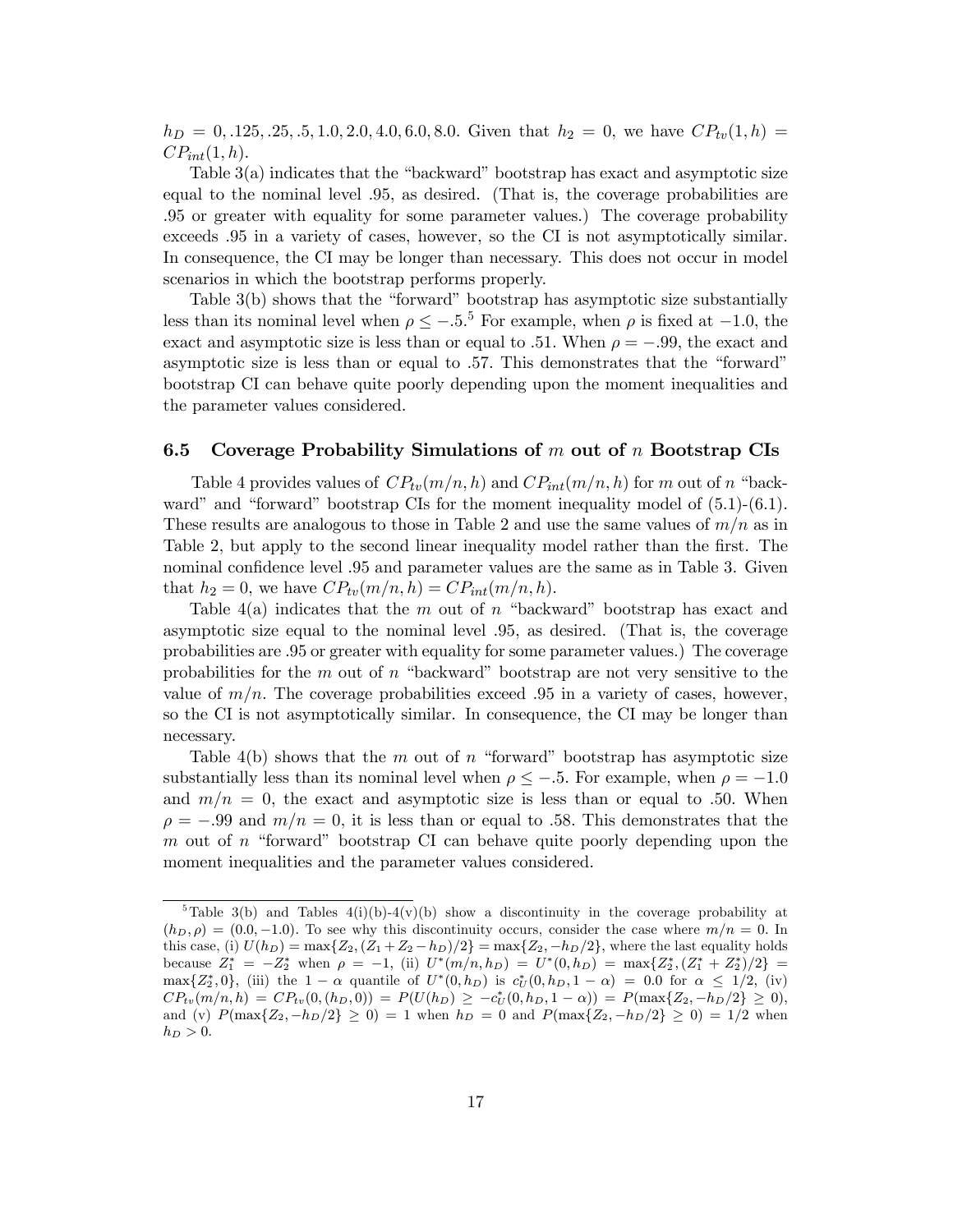# ACKNOWLEDGMENTSCKNOWLEDGEMENTS

Andrews gratefully acknowledges the research support of the National Science Foundation via grant numbers SES-0417911 and SES-0751517.

### **REFERENCES**

- Andrews, D. W. K. (1999). Estimation when a parameter is on a boundary. Econometrica 67, 1341—1383.
- Andrews, D. W. K. (2000). Inconsistency of the bootstrap when a parameter is on the boundary of the parameter space. Econometrica 68, 399—405.
- Andrews, D. W. K., S. Berry, and P. Jia (2004). Confidence regions for parameters in discrete games with multiple equilibria, with an application to discount chain store location. Working Paper, Cowles Foundation, Yale University.
- Andrews, D. W. K. and P. Guggenberger (2005a). The limit of finite sample size and a problem with subsampling and with the  $m$  out of  $n$  bootstrap. Working paper, Cowles Foundation, Yale University.
- Andrews, D. W. K. and P. Guggenberger (2005b). Hybrid and size-corrected subsample methods. Cowles Foundation Discussion Paper No. 1606, Yale University. Available at http://cowles.econ.yale.edu.
- Andrews, D. W. K. and P. Guggenberger (2005c). Applications of subsampling, hybrid, and size-correction methods. Cowles Foundation Discussion Paper No. 1608, Yale University.
- Andrews, D. W. K. and P. Guggenberger (2005d). Invalidity of subsampling inference based on post-consistent model selection estimators. Working paper, Cowles Foundation, Yale University.
- Andrews, D. W. K. and P. Guggenberger (2008). Validity of subsampling and "plug-in asymptotic" inference for parameters defined by moment inequalities. Econometric Theory, forthcoming.
- Andrews, D. W. K. and G. Soares (2007). Inference for parameters defined by moment inequalities using generalized moment selection. Cowles Foundation Discussion Paper No. 1631, Yale University.
- Athreya, K. B. (1987). Bootstrap of the mean in the infinite variance case. Annals of Statistics 15, 724—731.
- Athreya, K. B. and J. Fukuchi (1994). Bootstrapping extremes of i.i.d. random variables. Proceedings of the Conference on Extreme Value Theory. NIST.
- Babu, J. (1984). Bootstrapping statistics with linear combinations of chi-squares as weak limit. Sankhya  $46, 86-93$ .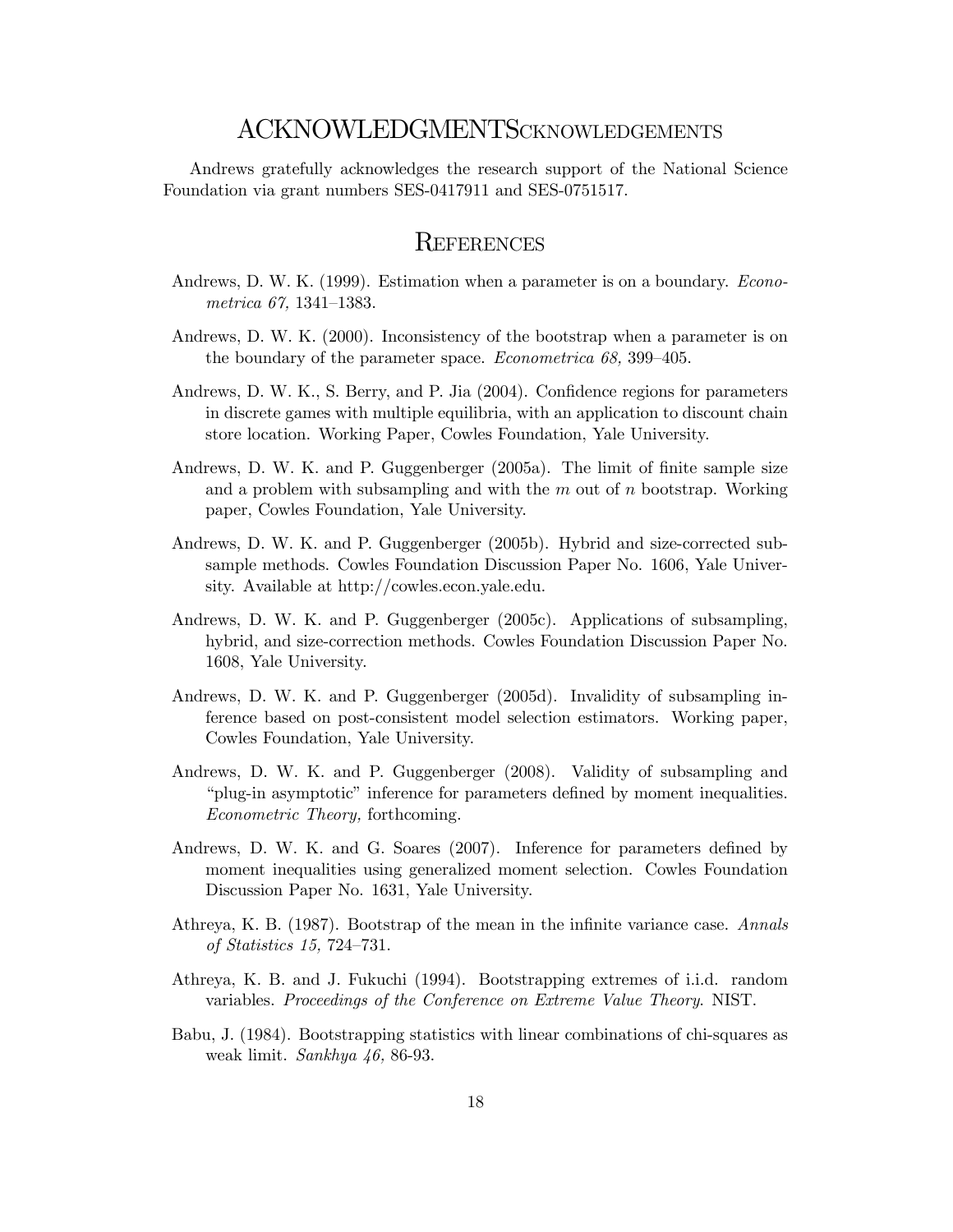- Basawa, I. V., A. K. Mallik, W. P. McCormick, J. H. Reeves, and R. L. Taylor (1991). Bootstrapping unstable first-order autoregressive processes. Annals of Statistics 19, 1098—1101.
- Beran, R. (1982). Estimated sampling distributions: the bootstrap and competitors. Annals of Statistics 10, 212—225.
- Beran, R. (1997). Diagnosing bootstrap success. Annals of the Institute of Statistical Mathematics 49, 1—24.
- Beran, R. and M. S. Srivastava (1985). Bootstrap tests and confidence regions for functions of a covariance matrix. Annals of Statistics 13, 95-115.
- Bickel, P. J. and D. Freedman (1981). Some asymptotic theory for the bootstrap. Annals of Statistics 9, 1196-1217.
- Bickel, P. J., F. Götze, and W. R. van Zwet  $(1997)$ . Resampling fewer than n observations: gains, losses, and remedies for losses. Statistica Sinica 7, 1—31.
- Bretagnolle, J. (1983). Lois limites du bootstrap de certaines fonctionnelles. Annales de L'institut Henri Poincaré Sec. B, 19, 281-296.
- Bugni, F. (2007a). Bootstrap inference in partially identified models. Working paper, Department of Economics, Northwestern University.
- Bugni, F. (2007b). Bootstrap inference in partially identified models: pointwise construction. Working paper, Department of Economics, Northwestern University.
- Canay, I. A. (2007). EL inference for partially identified models: large deviations optimality and bootstrap validity. Working paper, Department of Economics, University of Wisconsin.
- Chernozhukov, V., H. Hong, and E. Tamer (2007). Estimation and confidence regions for parameter sets in econometric models. Econometrica 75, 1243-1284.
- Datta, S. (1995). On a modified bootstrap for certain asymptotically non-normal statistics. Statistics and Probability Letters 24, 91—98.
- Deheuvels, P., D. Mason, and G. Shorack (1993). Some results on the influence of extremes on the bootstrap. Annales de L'institut Henri Poincaré 29, 83—103.
- Dümbgen, L. (1993). On nondifferentiable functions and the bootstrap. *Probability* Theory and Related Fields 95, 125—140.
- Eaton, M. L. and D. E. Tyler (1991). On Wieland's inequality and its applications to the asymptotic distribution of the eigenvalues of a random symmetric matrix. Annals of Statistics 19, 260—271.
- Efron, B. (1979). Bootstrap methods: another look at the jackknife. Annals of Statistics 7, 1-26.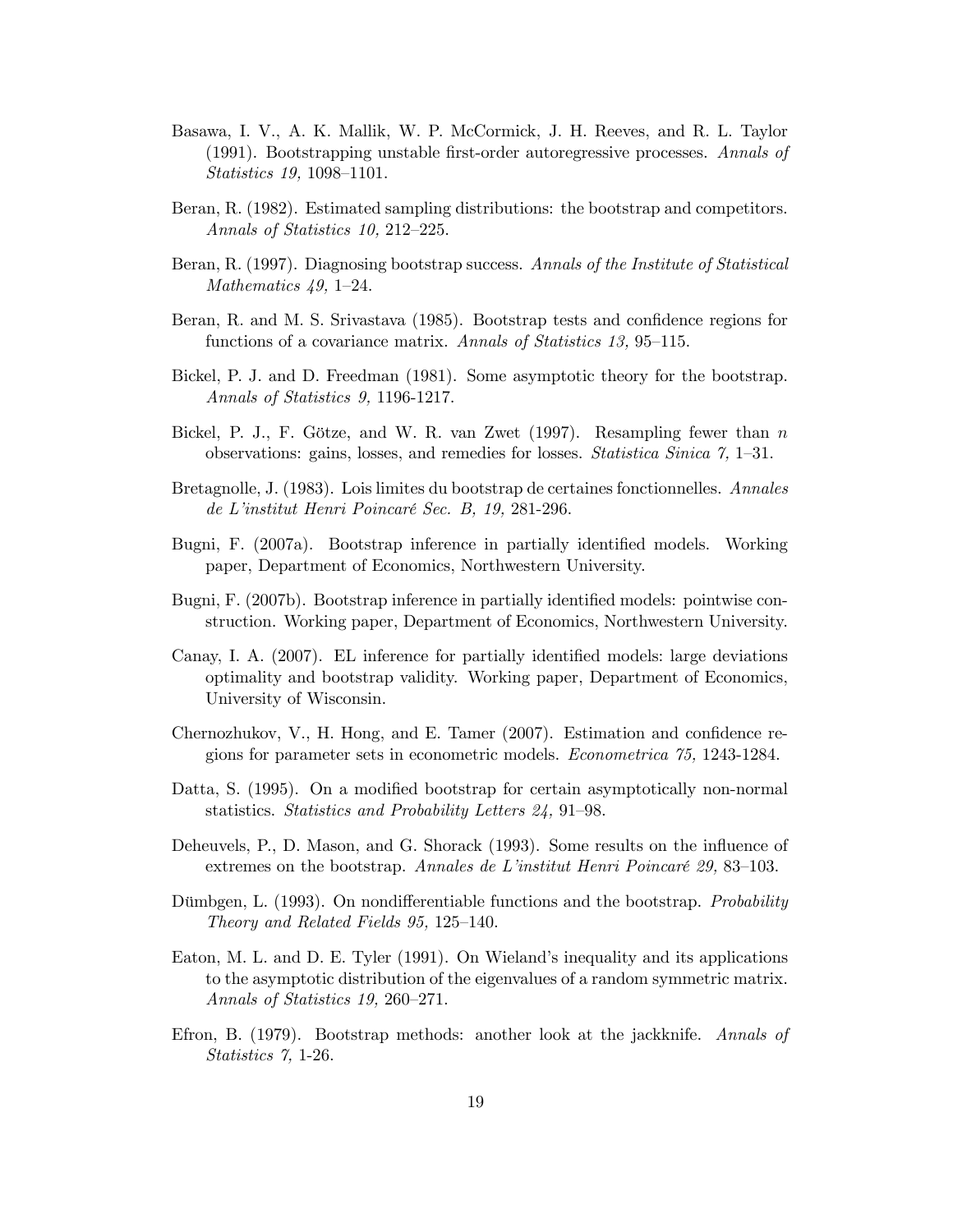- Guggenberger, P. and M. Wolf (2004). Subsampling tests of parameter hypotheses and overidentifying restrictions with possible failure of identification. Working paper, Department of Economics, UCLA.
- Hall, P. (1992). The Bootstrap and Edgeworth Expansion. New York: Springer.
- Imbens, G. and C. F. Manski (2004). Confidence intervals for partially identified parameters. Econometrica 72, 1845—1857.
- Lehmann, E. L. and J. P. Romano (2005). Testing Statistical Hypotheses (3rd ed.). New York: Wiley.
- Manski, C. F. and E. Tamer (2002). Inference on regressions with interval data on a regressor or outcome. Econometrica 70, 519-546.
- Mikusheva, A. (2007). Uniform inferences in autoregressive models. Econometrica 75, 1411-1452.
- Pakes, A., J. Porter, K. Ho, and J. Ishii (2004). Applications of moment inequalities. Working paper, Department of Economics, Harvard University.
- Politis, D. N. and J. P. Romano (1994). Large sample confidence regions based on subsamples under minimal assumptions. Annals of Statistics 22, 2031—2050.
- Politis, D. N., J. P. Romano, and M. Wolf (1999). Subsampling. New York: Springer.
- Putter, H. and W. R. van Zwet (1996). Resampling: consistency of substitution estimators. Annals of Statistics 24, 2297—2318.
- Romano, J. (1988). Bootstrapping the mode. Annals of the Institute of Statistical Mathematics 40, 565-586.
- Romano, J. P. and A. M. Shaikh (2005). Inference for the identified set in partially identified econometric models. Working paper, Department of Economics, University of Chicago.
- Romano, J. P. and A. M. Shaikh (2008). Inference for identifiable parameters in partially identified econometric models. Journal of Statistical Inference and Planning (Special Issue in Honor of T. W. Anderson), forthcoming.
- Romano, J. P. and M. Wolf (2001). Subsampling intervals in autoregressive models with linear time trend. *Econometrica 69*, 1283–1314.
- Samworth, R. (2003). A note on methods of restoring consistency to the bootstrap. Biometrika 90, 985-990.
- Shao, J. (1994). Bootstrap sample size in nonregular cases. Proceedings of the American Mathematical Society 112, 1251—1262.
- Shao, J. (1996). Bootstrap model selection. Journal of the American Statistical Association 91, 655—665.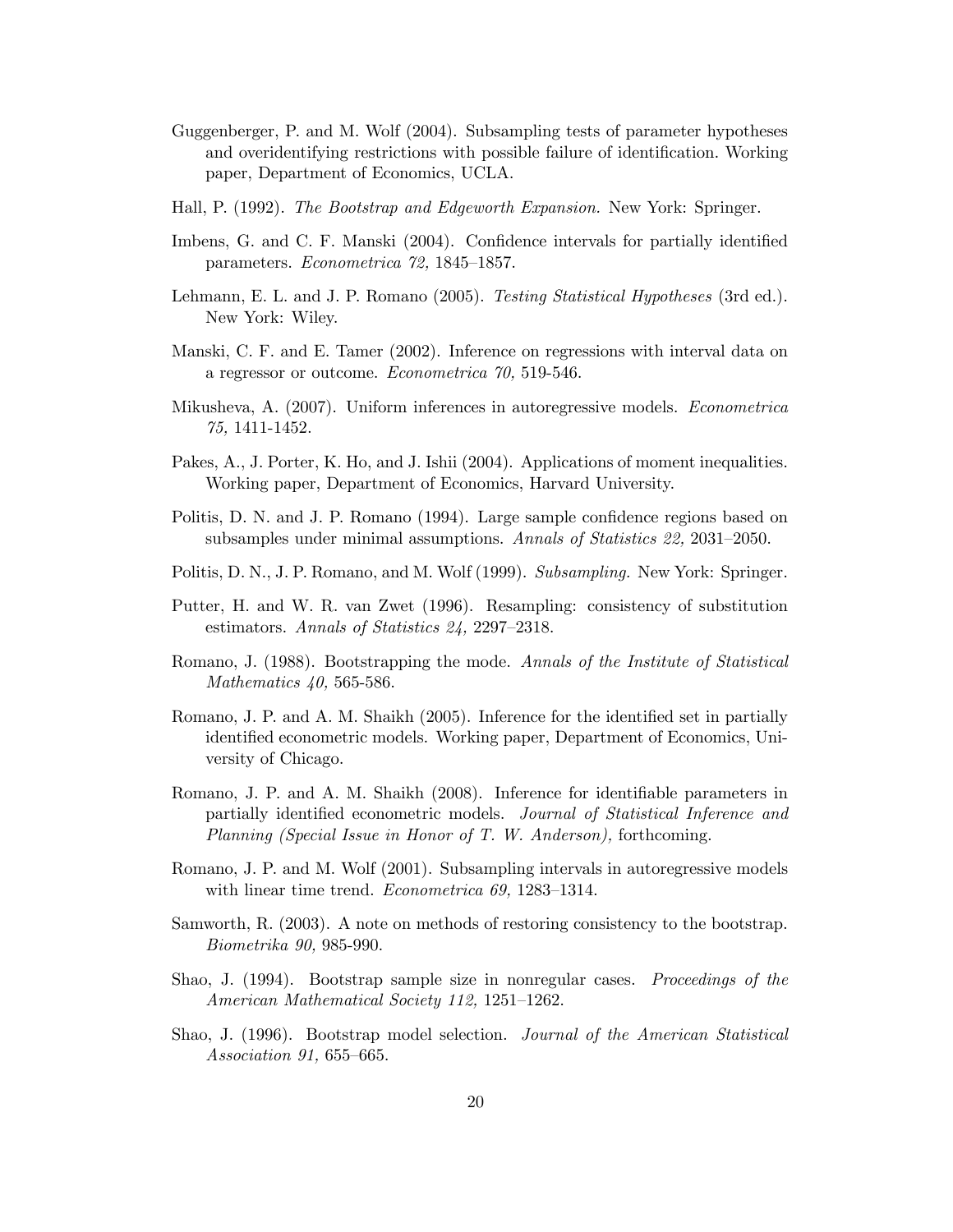- Shao, J. and C. J. F. Wu (1989). A general theory for jackknife variance estimation. Annals of Statistics 15, 1563—1579.
- Sriram, T. N. (1993). Invalidity of the bootstrap for critical branching processes with immigration. Annals of Statistics 22, 1013—1023.
- Swanepoel, J. W. H. (1986). A note on proving that the (modified) bootstrap works. Communications in Statistics—Theory and Methods Section 15, 3193—3203.
- Wu, C. F. J. (1990). On the asymptotic properties of the jackknife histogram. Annals of Statistics 18, 1438—1452.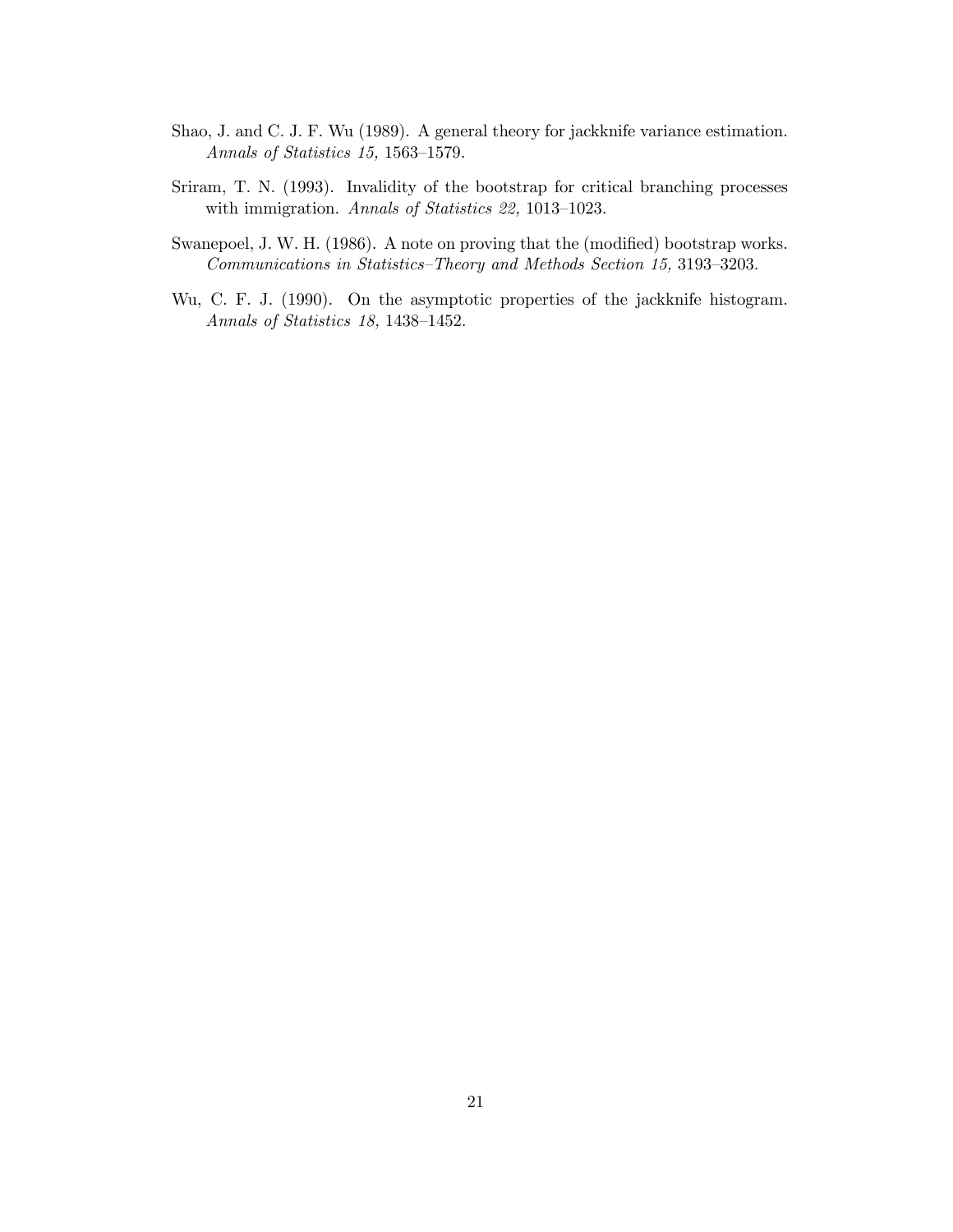Table 1. Linear moment inequalities I: bootstrap coverage probabilities of nominal 95% confidence intervals when  $h_1 = 0$ .

|       | $m/n=1$ |         |         |         |         |      |      |      |      |      |
|-------|---------|---------|---------|---------|---------|------|------|------|------|------|
|       |         | $-1.00$ | $-0.99$ | $-0.95$ | $-0.50$ | 0.00 | 0.50 | 0.95 | 0.99 | 1.00 |
|       |         |         |         |         |         |      |      |      |      |      |
|       | 0.00    | .00     | .13     | .36     | .70     | .80  | .87  | .93  | .94  | .95  |
|       | .125    | .03     | .36     | .50     | .74     | .82  | .88  | .94  | .95  | .95  |
| $h_D$ | .250    | .76     | .63     | .63     | .77     | .84  | .89  | .94  | .95  | .95  |
|       | .500    | .90     | .88     | .82     | .83     | .87  | .91  | .95  | .95  | .95  |
|       | 1.00    | .94     | .94     | .93     | .90     | .91  | .93  | .95  | .95  | .95  |
|       | 2.00    | .95     | .95     | .95     | .94     | .94  | .95  | .95  | .95  | .95  |

(a) "Backward" bootstrap confidence interval.

|  | (b) "Forward" bootstrap confidence interval. |  |  |  |
|--|----------------------------------------------|--|--|--|
|--|----------------------------------------------|--|--|--|

| $m/n=1$ |                                      |                                 |                                 |                                 |                                 |                                 |                                     |                                 |                                 |                                 |
|---------|--------------------------------------|---------------------------------|---------------------------------|---------------------------------|---------------------------------|---------------------------------|-------------------------------------|---------------------------------|---------------------------------|---------------------------------|
|         |                                      | $-1.00$                         | $-0.99$                         | $-0.95$                         | $-0.50$                         | 0.00                            | 0.50                                | 0.95                            | 0.99                            | 1.00                            |
| $h_D$   | 0.00<br>.125<br>.250<br>.500<br>1.00 | .90<br>.91<br>.92<br>.94<br>.95 | .90<br>.91<br>.92<br>.94<br>.95 | .90<br>.91<br>.92<br>.94<br>.95 | .90<br>.91<br>.92<br>.93<br>.95 | .91<br>.92<br>.93<br>.94<br>.95 | $.92\,$<br>.93<br>.94<br>.94<br>.95 | .94<br>.95<br>.95<br>.95<br>.95 | .95<br>.95<br>.95<br>.95<br>.95 | .95<br>.95<br>.95<br>.95<br>.95 |
|         | 2.00                                 | .95                             | .95                             | .95                             | .95                             | .95                             | .95                                 | .95                             | .95                             | .95                             |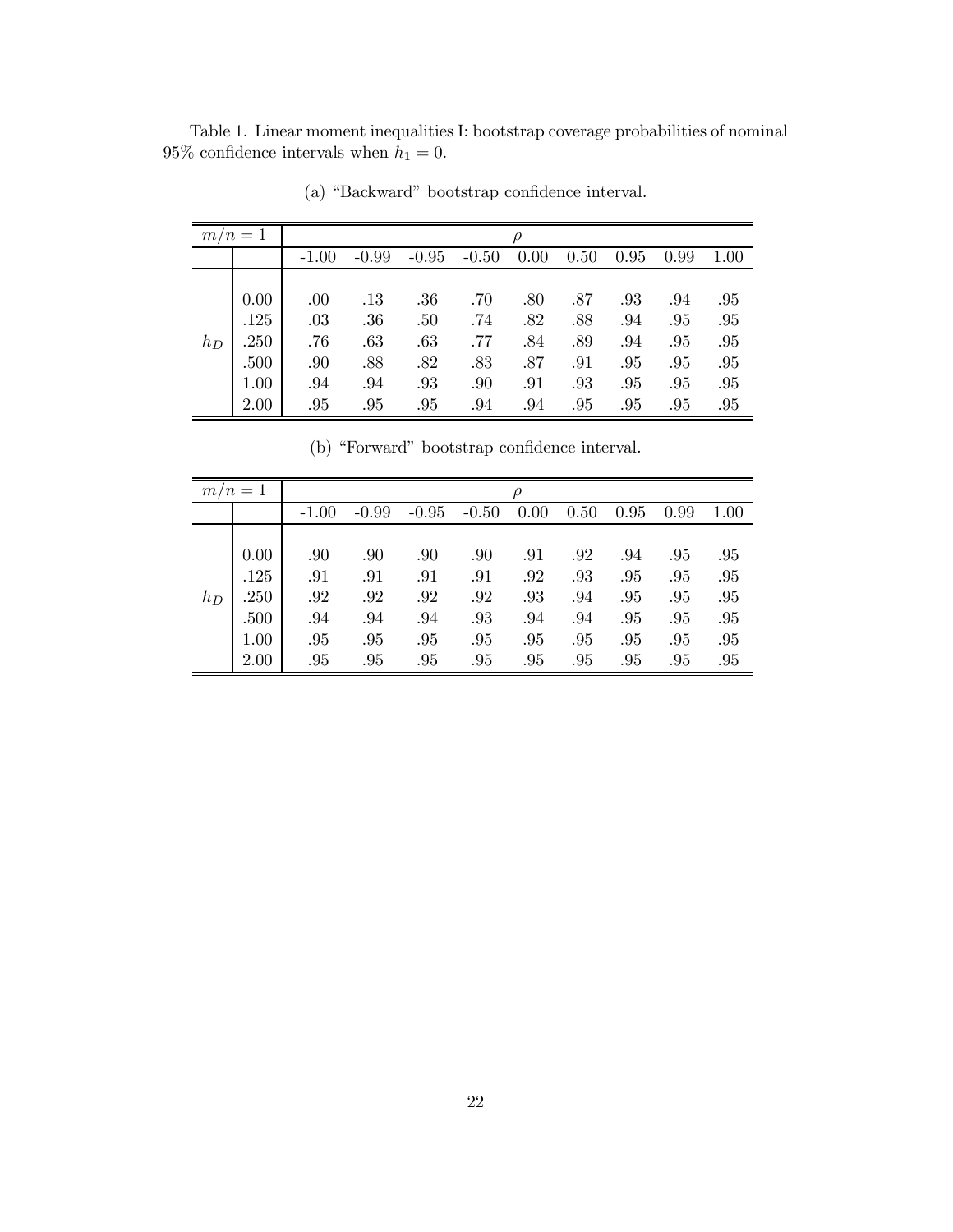Table 2. Linear moment inequalities  $\Gamma: m$  out of n bootstrap coverage probabilities of nominal 95% confidence intervals when  $h_1 = 0$ .

(i) 
$$
m/n = 0
$$
.

|       | $m/n=0$ |         |         |         |         |      |      |      |      |      |
|-------|---------|---------|---------|---------|---------|------|------|------|------|------|
|       |         | $-1.00$ | $-0.99$ | $-0.95$ | $-0.50$ | 0.00 | 0.50 | 0.95 | 0.99 | 1.00 |
|       |         |         |         |         |         |      |      |      |      |      |
|       | 0.00    | .00     | .01     | .05     | .37     | .60  | .77  | .92  | .94  | .95  |
|       | .125    | .00     | .03     | .08     | .40     | .63  | .79  | .93  | .94  | .95  |
| $h_D$ | .250    | .05     | .06     | .11     | .43     | .65  | .81  | .93  | .94  | .95  |
|       | .500    | .14     | .15     | .19     | .49     | .69  | .83  | .93  | .94  | .95  |
|       | 1.00    | .30     | .31     | .34     | .58     | .74  | .86  | .94  | .94  | .95  |
|       | 2.00    | .45     | .45     | .47     | .65     | .77  | .86  | .94  | .94  | .95  |

(a) "Backward" bootstrap confidence interval.

|       | $m/n=0$ |         |         |         |         |      |      |      |      |      |
|-------|---------|---------|---------|---------|---------|------|------|------|------|------|
|       |         | $-1.00$ | $-0.99$ | $-0.95$ | $-0.50$ | 0.00 | 0.50 | 0.95 | 0.99 | 1.00 |
|       |         |         |         |         |         |      |      |      |      |      |
|       | 0.00    | .95     | .95     | .95     | .95     | .95  | .95  | .95  | .95  | .95  |
|       | .125    | .96     | .96     | .96     | .96     | .96  | .96  | .96  | .96  | .95  |
| $h_D$ | .250    | .96     | .96     | .96     | .96     | .96  | .96  | .96  | .96  | .95  |
|       | .500    | .97     | .97     | .97     | .97     | .97  | .97  | .96  | .96  | .95  |
|       | 1.00    | .97     | .97     | .97     | .97     | .98  | .97  | .96  | .96  | .95  |
|       | 2.00    | .98     | .98     | .98     | .97     | .98  | .97  | .96  | .96  | .95  |

(b) "Forward" bootstrap confidence interval.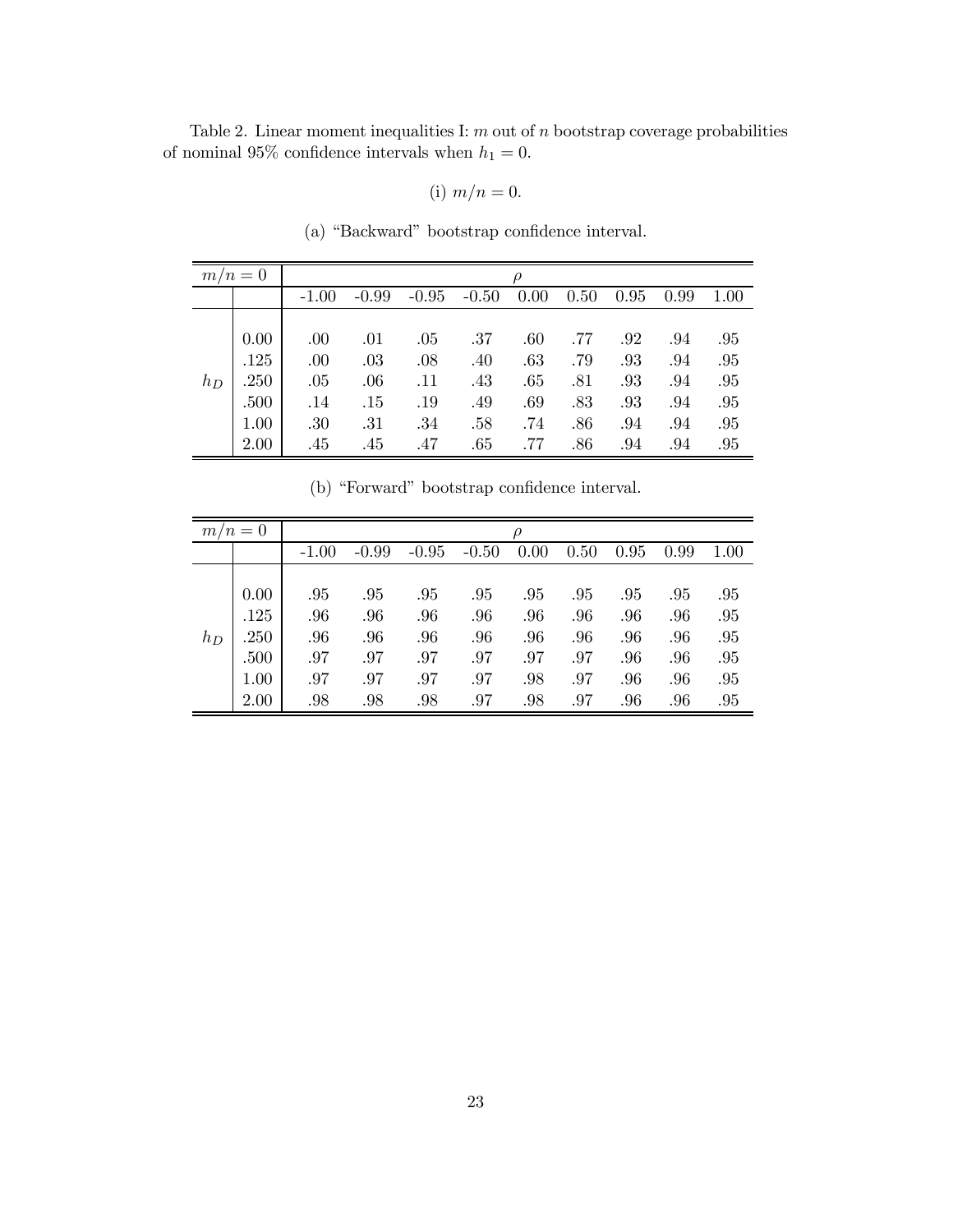(ii) 
$$
m/n = 0.01
$$
.

|  | (a) "Backward" bootstrap confidence interval. |  |  |  |
|--|-----------------------------------------------|--|--|--|
|--|-----------------------------------------------|--|--|--|

|       | $m/n = 0.01$ |         |         |         |         | ρ    |      |      |      |      |
|-------|--------------|---------|---------|---------|---------|------|------|------|------|------|
|       |              | $-1.00$ | $-0.99$ | $-0.95$ | $-0.50$ | 0.00 | 0.50 | 0.95 | 0.99 | 1.00 |
|       |              |         |         |         |         |      |      |      |      |      |
|       | 0.00         | .00     | .01     | .06     | .40     | .63  | .79  | .92  | .94  | .95  |
|       | .125         | .00     | .03     | .09     | .43     | .66  | .81  | .93  | .94  | .95  |
| $h_D$ | .250         | .06     | .07     | $.12\,$ | .47     | .68  | .83  | .93  | .94  | .95  |
|       | .500         | .16     | .17     | .21     | .53     | .72  | .85  | .94  | .95  | .95  |
|       | 1.00         | .33     | .34     | .37     | .62     | .77  | .87  | .94  | .95  | .95  |
|       | 2.00         | .50     | .50     | .52     | .70     | .81  | .89  | .94  | .95  | .95  |

(b) "Forward" bootstrap confidence interval.

|       | $m/n = 0.01$ |         |         |         |         | $\rho$ |      |      |      |      |
|-------|--------------|---------|---------|---------|---------|--------|------|------|------|------|
|       |              | $-1.00$ | $-0.99$ | $-0.95$ | $-0.50$ | 0.00   | 0.50 | 0.95 | 0.99 | 1.00 |
|       |              |         |         |         |         |        |      |      |      |      |
|       | 0.00         | .93     | .93     | .93     | .93     | .94    | .94  | .95  | .95  | .95  |
|       | .125         | .94     | .94     | .94     | .94     | .95    | .95  | .95  | .95  | .95  |
| $h_D$ | .250         | .95     | .95     | .95     | .95     | .95    | .95  | .96  | .95  | .95  |
|       | .500         | .96     | .96     | .95     | .96     | .96    | .96  | .96  | .95  | .95  |
|       | 1.00         | .96     | .96     | .96     | .96     | .97    | .97  | .96  | .95  | .95  |
|       | 2.00         | .96     | .96     | .96     | .96     | .97    | .96  | .95  | .95  | .95  |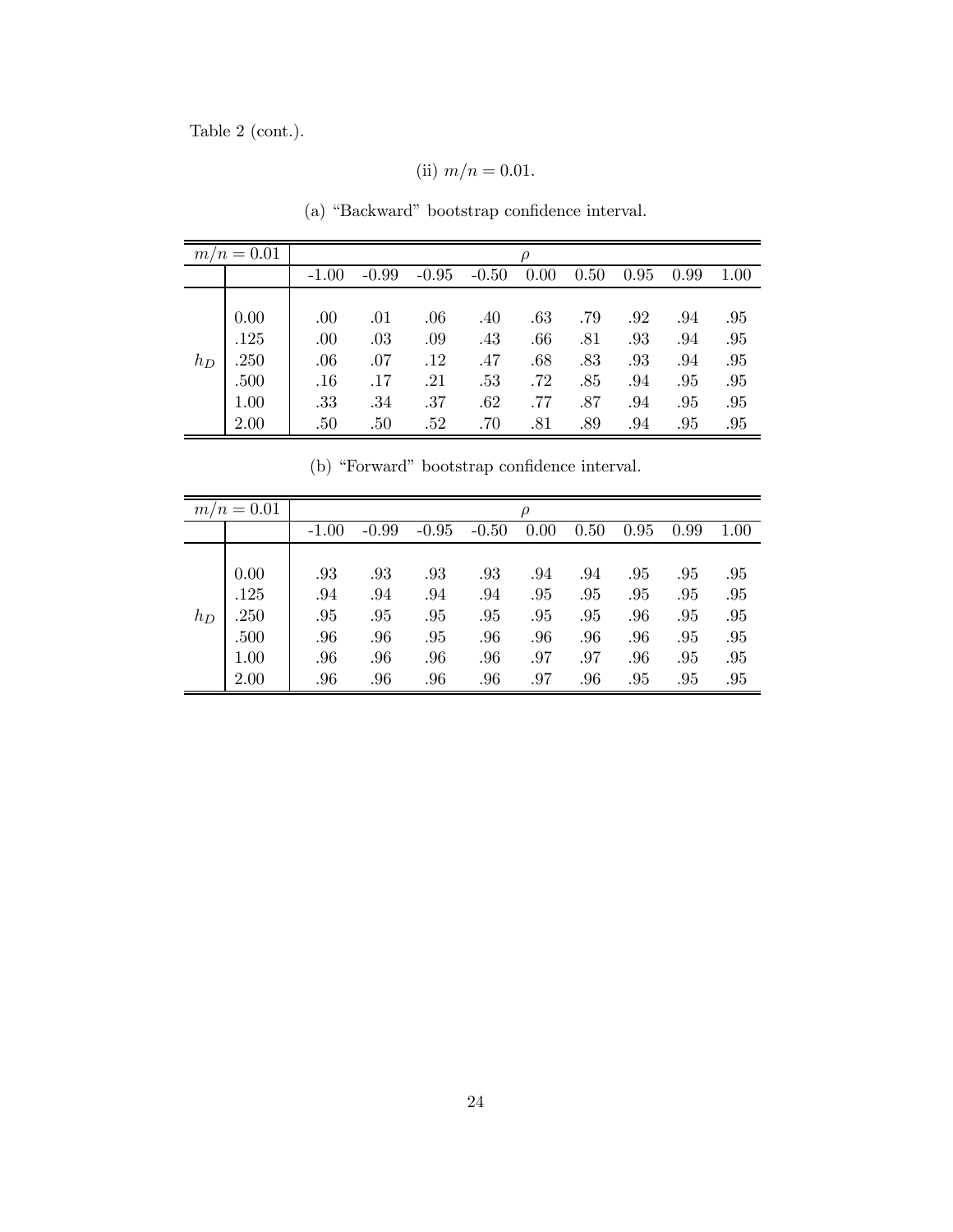(iii) 
$$
m/n = 0.05
$$
.

|  | (a) "Backward" bootstrap confidence interval. |  |  |  |
|--|-----------------------------------------------|--|--|--|
|--|-----------------------------------------------|--|--|--|

|       | $m/n = 0.05$ |         |         |         |         | ρ    |      |      |      |      |
|-------|--------------|---------|---------|---------|---------|------|------|------|------|------|
|       |              | $-1.00$ | $-0.99$ | $-0.95$ | $-0.50$ | 0.00 | 0.50 | 0.95 | 0.99 | 1.00 |
|       |              |         |         |         |         |      |      |      |      |      |
|       | 0.00         | .00     | .01     | .06     | .43     | .66  | .80  | .92  | .94  | .95  |
|       | .125         | .00     | .03     | .10     | .47     | .69  | .82  | .93  | .94  | .95  |
| $h_D$ | .250         | .07     | .08     | .15     | .51     | .71  | .84  | .94  | .95  | .95  |
|       | .500         | .19     | .19     | .25     | .57     | .75  | .86  | .94  | .95  | .95  |
|       | 1.00         | .38     | .39     | .43     | .67     | .80  | .89  | .95  | .95  | .95  |
|       | 2.00         | .57     | .57     | .60     | .76     | .85  | .91  | .95  | .95  | .95  |

(b) "Forward" bootstrap confidence interval.

|       | $m/n = 0.05$ | ρ       |         |         |         |      |      |      |      |      |
|-------|--------------|---------|---------|---------|---------|------|------|------|------|------|
|       |              | $-1.00$ | $-0.99$ | $-0.95$ | $-0.50$ | 0.00 | 0.50 | 0.95 | 0.99 | 1.00 |
|       |              |         |         |         |         |      |      |      |      |      |
|       | 0.00         | .91     | .91     | .91     | .92     | .93  | .94  | .95  | .95  | .95  |
|       | .125         | .92     | .92     | .92     | .93     | .94  | .94  | .95  | .95  | .95  |
| $h_D$ | .250         | .93     | .93     | .93     | .94     | .94  | .95  | .96  | .95  | .95  |
|       | .500         | .94     | .94     | .94     | .95     | .95  | .96  | .96  | .95  | .95  |
|       | 1.00         | .95     | .95     | .95     | .95     | .96  | .96  | .95  | .95  | .95  |
|       | 2.00         | .95     | .95     | .95     | .95     | .96  | .96  | .95  | .95  | .95  |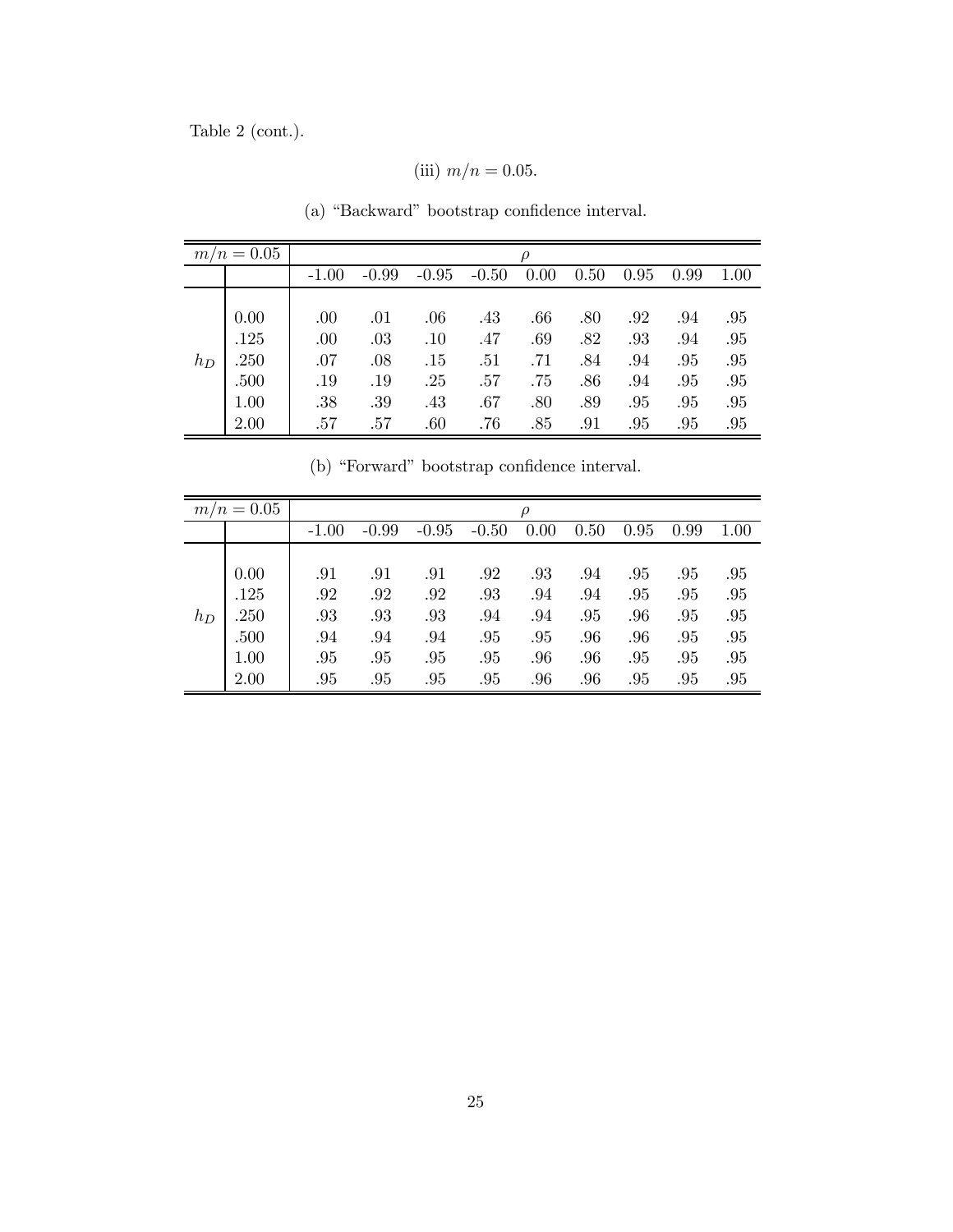(iv) 
$$
m/n = 0.1
$$
.

|  | (a) "Backward" bootstrap confidence interval. |  |  |  |
|--|-----------------------------------------------|--|--|--|
|--|-----------------------------------------------|--|--|--|

| $m/n = 0.1$ |      |         |         |         |         |      |      |      |      |      |
|-------------|------|---------|---------|---------|---------|------|------|------|------|------|
|             |      | $-1.00$ | $-0.99$ | $-0.95$ | $-0.50$ | 0.00 | 0.50 | 0.95 | 0.99 | 1.00 |
|             |      |         |         |         |         |      |      |      |      |      |
|             | 0.00 | .00.    | .01     | .08     | .47     | .68  | .81  | .92  | .94  | .95  |
|             | .125 | .00.    | .04     | .11     | .51     | .71  | .83  | .93  | .95  | .95  |
| $h_D$       | .250 | .07     | .09     | $.16\,$ | .54     | .73  | .85  | .94  | .95  | .95  |
|             | .500 | .21     | .21     | .28     | .61     | .77  | .87  | .94  | .95  | .95  |
|             | 1.00 | .43     | .43     | .47     | .71     | .83  | .90  | .95  | .95  | .95  |
|             | 2.00 | .63     | .64     | .66     | .80     | .88  | .92  | .95  | .95  | .95  |

(b) "Forward" bootstrap confidence interval.

|       | $m/n = 0.1$ |         |         |         |         |      |         |      |       |      |  |  |
|-------|-------------|---------|---------|---------|---------|------|---------|------|-------|------|--|--|
|       |             | $-1.00$ | $-0.99$ | $-0.95$ | $-0.50$ | 0.00 | 0.50    | 0.95 | -0.99 | 1.00 |  |  |
|       |             |         |         |         |         |      |         |      |       |      |  |  |
|       | 0.00        | .91     | .91     | .91     | .91     | .92  | $.93\,$ | .95  | .95   | .95  |  |  |
|       | .125        | .92     | .92     | .92     | .92     | .93  | .94     | .95  | .95   | .95  |  |  |
| $h_D$ | .250        | .93     | .93     | .93     | .93     | .94  | .95     | .95  | .95   | .95  |  |  |
|       | .500        | .94     | .94     | .94     | .94     | .95  | .95     | .95  | .95   | .95  |  |  |
|       | 1.00        | .95     | .95     | .95     | .95     | .95  | .96     | .95  | .95   | .95  |  |  |
|       | 2.00        | .95     | .95     | .95     | .95     | .95  | .95     | .95  | .95   | .95  |  |  |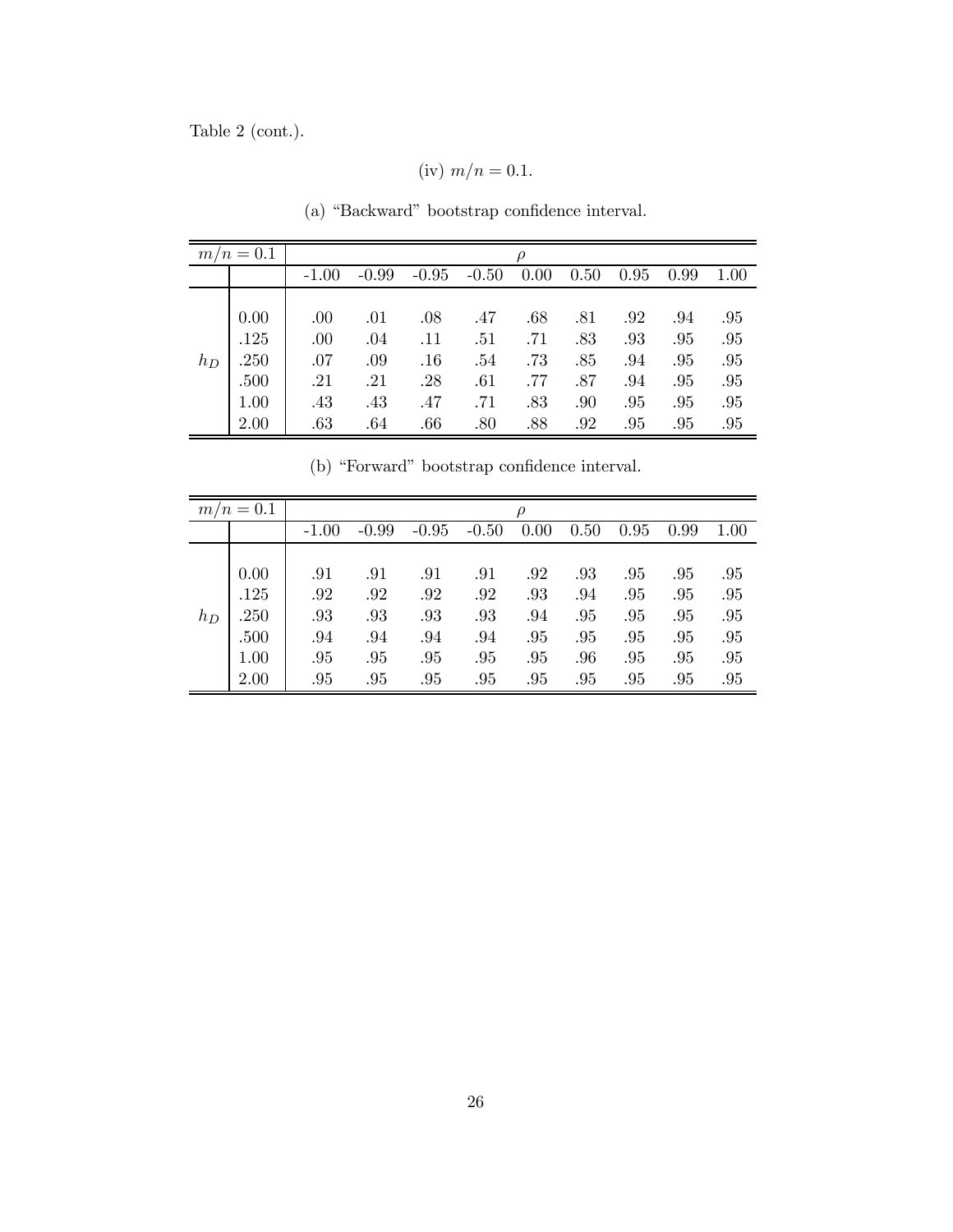(v) 
$$
m/n = 0.5
$$
.

|  | (a) "Backward" bootstrap confidence interval. |  |  |  |
|--|-----------------------------------------------|--|--|--|
|--|-----------------------------------------------|--|--|--|

|       | $m/n = 0.5$ |         | $\rho$  |         |         |      |      |      |      |      |  |  |
|-------|-------------|---------|---------|---------|---------|------|------|------|------|------|--|--|
|       |             | $-1.00$ | $-0.99$ | $-0.95$ | $-0.50$ | 0.00 | 0.50 | 0.95 | 0.99 | 1.00 |  |  |
|       |             |         |         |         |         |      |      |      |      |      |  |  |
|       | 0.00        | .00.    | .02     | .15     | .61     | .76  | .85  | .93  | .94  | .95  |  |  |
|       | .125        | .00     | .09     | .23     | .65     | .78  | .87  | .94  | .95  | .95  |  |  |
| $h_D$ | .250        | .17     | .20     | .32     | .69     | .80  | .88  | .94  | .95  | .95  |  |  |
|       | .500        | .45     | .46     | .52     | .75     | .84  | .90  | .95  | .95  | .95  |  |  |
|       | 1.00        | .77     | .77     | .77     | .84     | .89  | .93  | .95  | .95  | .95  |  |  |
|       | 2.00        | .93     | .93     | .92     | .92     | .93  | .95  | .95  | .95  | .95  |  |  |

(b) "Forward" bootstrap confidence interval.

| $m/n=0.5$ |      |         |         |         |         |      |         |      |       |      |  |  |
|-----------|------|---------|---------|---------|---------|------|---------|------|-------|------|--|--|
|           |      | $-1.00$ | $-0.99$ | $-0.95$ | $-0.50$ | 0.00 | 0.50    | 0.95 | -0.99 | 1.00 |  |  |
|           |      |         |         |         |         |      |         |      |       |      |  |  |
|           | 0.00 | .90     | .90     | .90     | $.90\,$ | .91  | $.92\,$ | .95  | .95   | .95  |  |  |
|           | .125 | .91     | .91     | .91     | .91     | .92  | .93     | .95  | .95   | .95  |  |  |
| $h_D$     | .250 | .92     | .92     | .92     | .92     | .93  | .94     | .95  | .95   | .95  |  |  |
|           | .500 | .94     | .94     | .94     | .93     | .94  | .95     | .95  | .95   | .95  |  |  |
|           | 1.00 | .95     | .95     | .95     | .95     | .95  | .95     | .95  | .95   | .95  |  |  |
|           | 2.00 | .95     | .95     | .95     | .95     | .95  | .95     | .95  | .95   | .95  |  |  |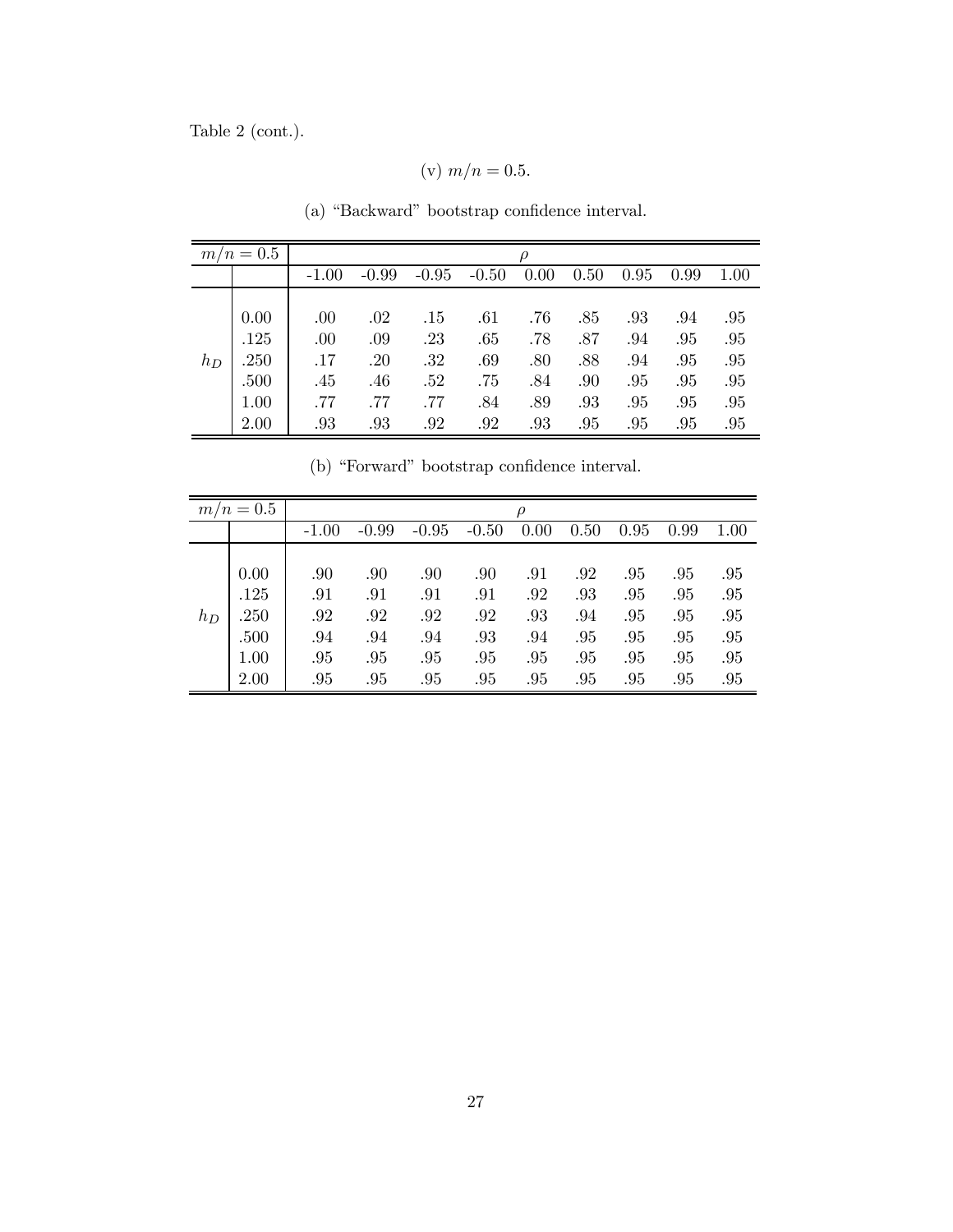Table 3. Linear moment inequalities II: bootstrap coverage probabilities of nominal 95% confidence intervals when  $h_2 = 0$ .

|       | $m/n=1$ |         |         |         |         | $\rho$ |      |      |      |      |
|-------|---------|---------|---------|---------|---------|--------|------|------|------|------|
|       |         | $-1.00$ | $-0.99$ | $-0.95$ | $-0.50$ | 0.00   | 0.50 | 0.95 | 0.99 | 1.00 |
|       |         |         |         |         |         |        |      |      |      |      |
|       | 0.00    | 1.00    | 1.00    | 1.00    | .99     | .98    | .98  | .96  | .95  | .95  |
|       | .125    | .95     | .99     | .99     | .99     | .98    | .97  | .96  | .95  | .95  |
|       | .250    | .95     | .98     | .99     | .99     | .98    | .97  | .95  | .95  | .95  |
|       | .500    | .95     | .95     | .98     | .98     | .98    | .97  | .95  | .95  | .95  |
| $h_D$ | 1.00    | .95     | .95     | .95     | .97     | .97    | .96  | .95  | .95  | .95  |
|       | 2.00    | .95     | .95     | .95     | .96     | .96    | .95  | .95  | .95  | .95  |
|       | 4.00    | .95     | .95     | .95     | .95     | .95    | .95  | .95  | .95  | .95  |
|       | 6.00    | .95     | .95     | .95     | .95     | .95    | .95  | .95  | .95  | .95  |
|       | 8.00    | .95     | .95     | .95     | .95     | .95    | .95  | .95  | .95  | .95  |

(a) "Backward" bootstrap confidence interval.

|       | $m/n=1$ |         |         |         |         | $\rho$ |      |      |      |      |
|-------|---------|---------|---------|---------|---------|--------|------|------|------|------|
|       |         | $-1.00$ | $-0.99$ | $-0.95$ | $-0.50$ | 0.00   | 0.50 | 0.95 | 0.99 | 1.00 |
|       |         |         |         |         |         |        |      |      |      |      |
|       | 0.00    | 1.00    | .96     | .97     | .96     | .96    | .96  | .96  | .95  | .95  |
|       | .125    | .51     | .86     | .93     | .96     | .96    | .96  | .95  | .95  | .95  |
|       | .250    | .53     | .71     | .89     | .95     | .95    | .95  | .95  | .95  | .95  |
|       | .500    | .55     | .57     | .77     | .93     | .94    | .95  | .95  | .95  | .95  |
| $h_D$ | 1.00    | .60     | .61     | .65     | .89     | .92    | .94  | .95  | .95  | .95  |
|       | 2.00    | .69     | .71     | .72     | .85     | .91    | .94  | .95  | .95  | .95  |
|       | 4.00    | .84     | .85     | .86     | .91     | .94    | .95  | .95  | .95  | .95  |
|       | 6.00    | .93     | .93     | .93     | .94     | .95    | .95  | .95  | .95  | .95  |
|       | 8.00    | .95     | .95     | .95     | .95     | .95    | .95  | .95  | .95  | .95  |

(b) "Forward" bootstrap confidence interval.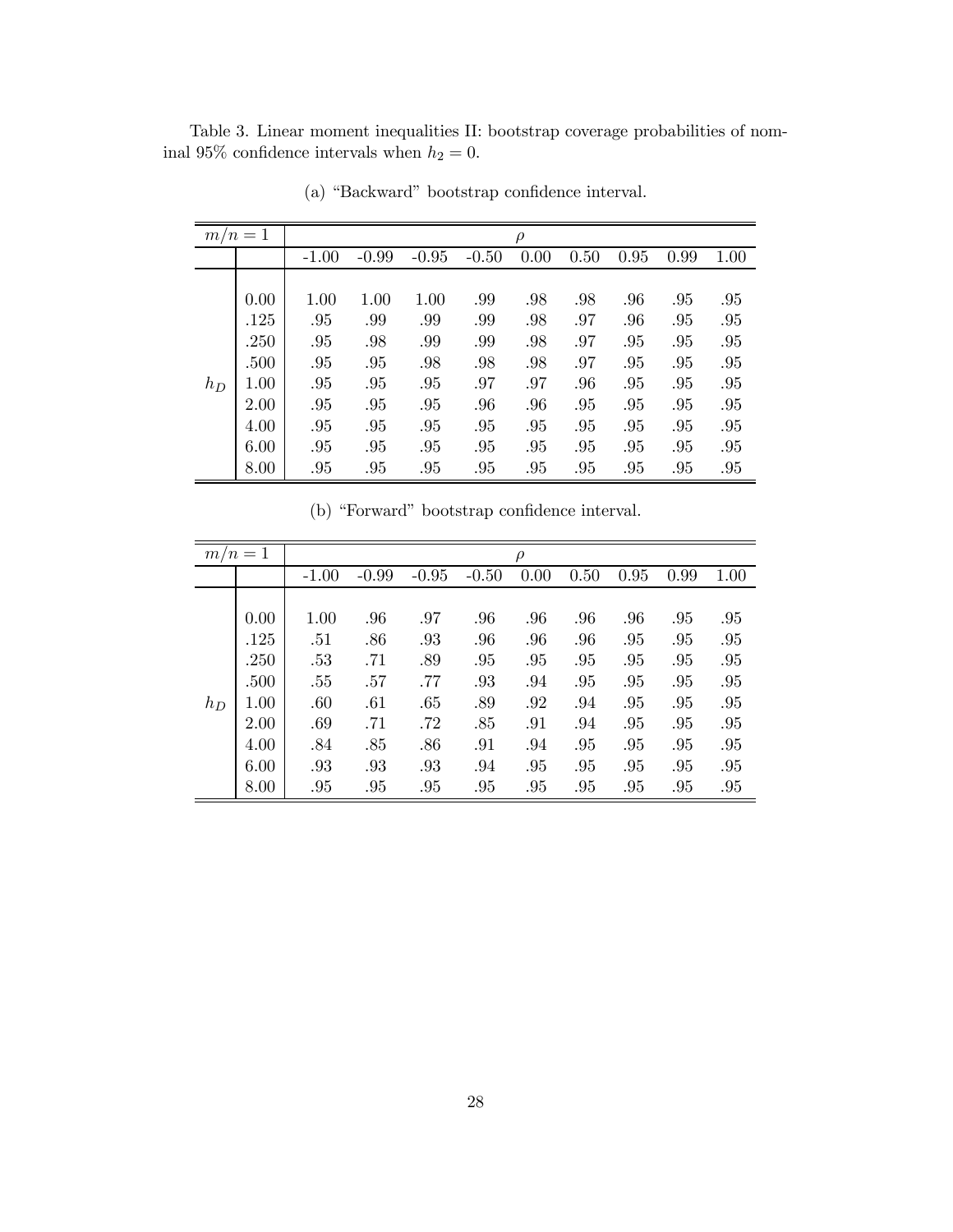Table 4. Linear moment inequalities II:  $m$  out of  $n$  bootstrap coverage probabilities of nominal 95% confidence intervals when  $h_2 = 0$ .

(i) 
$$
m/n = 0
$$
.

|       | $m/n=0$ |         |         |         |         | $\rho$ |      |      |      |      |
|-------|---------|---------|---------|---------|---------|--------|------|------|------|------|
|       |         | $-1.00$ | $-0.99$ | $-0.95$ | $-0.50$ | 0.00   | 0.50 | 0.95 | 0.99 | 1.00 |
|       |         |         |         |         |         |        |      |      |      |      |
|       | 0.00    | 1.00    | 1.00    | 1.00    | 1.00    | .99    | .98  | .96  | .96  | .95  |
|       | .125    | 1.00    | 1.00    | 1.00    | 1.00    | .99    | .98  | .96  | .96  | .95  |
|       | .250    | 1.00    | 1.00    | 1.00    | 1.00    | .99    | .98  | .96  | .95  | .95  |
|       | .500    | 1.00    | 1.00    | 1.00    | 1.00    | .99    | .98  | .96  | .95  | .95  |
| $h_D$ | 1.00    | 1.00    | 1.00    | 1.00    | 1.00    | .98    | .97  | .96  | .95  | .95  |
|       | 2.00    | 1.00    | 1.00    | 1.00    | .98     | .96    | .96  | .96  | .95  | .95  |
|       | 4.00    | .95     | .95     | .95     | .95     | .95    | .96  | .96  | .95  | .95  |
|       | 6.00    | .95     | .95     | .95     | .95     | .95    | .96  | .96  | .95  | .95  |
|       | 8.00    | .95     | .95     | .95     | .95     | .95    | .96  | .96  | .95  | .95  |

(a) "Backward" bootstrap confidence interval.

(b) "Forward" bootstrap confidence interval.

|       | $m/n=0$ |         |         |         |         |      |      |      |      |      |  |
|-------|---------|---------|---------|---------|---------|------|------|------|------|------|--|
|       |         | $-1.00$ | $-0.99$ | $-0.95$ | $-0.50$ | 0.00 | 0.50 | 0.95 | 0.99 | 1.00 |  |
|       |         |         |         |         |         |      |      |      |      |      |  |
|       | 0.00    | 1.00    | .95     | .95     | .95     | .95  | .95  | .95  | .95  | .95  |  |
|       | .125    | .50     | .83     | .90     | .94     | .95  | .95  | .95  | .95  | .95  |  |
|       | .250    | .50     | .67     | .85     | .93     | .94  | .94  | .95  | .95  | .95  |  |
|       | .500    | .50     | .54     | .72     | .90     | .92  | .93  | .95  | .95  | .95  |  |
| $h_D$ | 1.00    | .50     | .54     | .59     | .85     | .90  | .92  | .95  | .95  | .95  |  |
|       | 2.00    | .50     | .54     | .58     | .77     | .86  | .91  | .95  | .95  | .95  |  |
|       | 4.00    | .50     | .54     | .58     | .75     | .85  | .90  | .95  | .95  | .95  |  |
|       | 6.00    | .50     | .54     | .58     | .75     | .85  | .90  | .95  | .95  | .95  |  |
|       | 8.00    | .50     | .54     | .58     | .75     | .85  | .90  | .95  | .95  | .95  |  |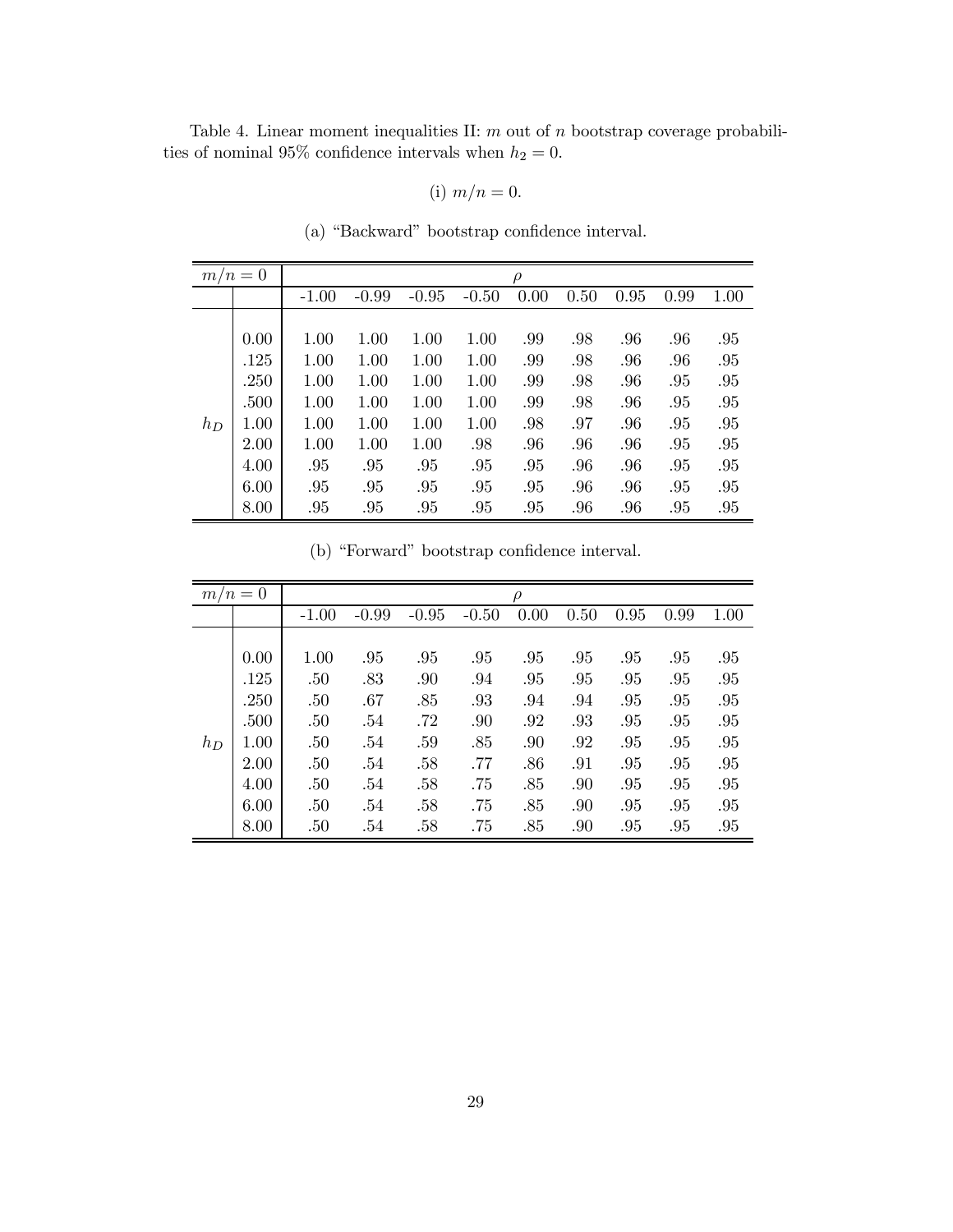(ii) 
$$
m/n = 0.01
$$
.

| (a) "Backward" bootstrap confidence interval. |  |  |  |
|-----------------------------------------------|--|--|--|
|-----------------------------------------------|--|--|--|

|       | $m/n = 0.01$ |         |         |         |         | $\rho$ |      |      |      |      |
|-------|--------------|---------|---------|---------|---------|--------|------|------|------|------|
|       |              | $-1.00$ | $-0.99$ | $-0.95$ | $-0.50$ | 0.00   | 0.50 | 0.95 | 0.99 | 1.00 |
|       |              |         |         |         |         |        |      |      |      |      |
|       | 0.00         | 1.00    | 1.00    | 1.00    | 1.00    | .99    | .98  | .96  | .96  | .95  |
|       | .125         | 1.00    | 1.00    | 1.00    | 1.00    | .99    | .98  | .96  | .95  | .95  |
|       | .250         | 1.00    | 1.00    | 1.00    | 1.00    | .99    | .98  | .96  | .95  | .95  |
|       | .500         | 1.00    | 1.00    | 1.00    | 1.00    | .99    | .97  | .95  | .95  | .95  |
| $h_D$ | 1.00         | 1.00    | 1.00    | 1.00    | 1.00    | .98    | .97  | .95  | .95  | .95  |
|       | 2.00         | 1.00    | 1.00    | 1.00    | .98     | .96    | .96  | .95  | .95  | .95  |
|       | 4.00         | .95     | .95     | .95     | .95     | .95    | .95  | .95  | .95  | .95  |
|       | 6.00         | .95     | .95     | .95     | .95     | .95    | .95  | .95  | .95  | .95  |
|       | 8.00         | .95     | .95     | .95     | .95     | .95    | .95  | .95  | .95  | .95  |

|  | (b) "Forward" bootstrap confidence interval. |  |  |  |
|--|----------------------------------------------|--|--|--|
|--|----------------------------------------------|--|--|--|

| $m/n = 0.01$ |      | ρ       |         |         |         |      |      |      |      |      |  |  |
|--------------|------|---------|---------|---------|---------|------|------|------|------|------|--|--|
|              |      | $-1.00$ | $-0.99$ | $-0.95$ | $-0.50$ | 0.00 | 0.50 | 0.95 | 0.99 | 1.00 |  |  |
|              |      |         |         |         |         |      |      |      |      |      |  |  |
|              | 0.00 | 1.00    | .95     | .95     | .95     | .95  | .95  | .95  | .95  | .95  |  |  |
|              | .125 | .50     | .84     | .91     | .94     | .95  | .95  | .95  | .95  | .95  |  |  |
|              | .250 | .51     | .68     | .86     | .93     | .94  | .94  | .95  | .95  | .95  |  |  |
|              | .500 | .51     | .55     | .73     | .91     | .93  | .94  | .95  | .95  | .95  |  |  |
| $h_D$        | 1.00 | .52     | .55     | .60     | .86     | .90  | .92  | .95  | .95  | .95  |  |  |
|              | 2.00 | .54     | .57     | .61     | .79     | .87  | .91  | .95  | .95  | .95  |  |  |
|              | 4.00 | .57     | .60     | .64     | .79     | .87  | .92  | .95  | .95  | .95  |  |  |
|              | 6.00 | .61     | .63     | .67     | .81     | .88  | .93  | .95  | .95  | .95  |  |  |
|              | 8.00 | .64     | .67     | .70     | .83     | .89  | .93  | .95  | .95  | .95  |  |  |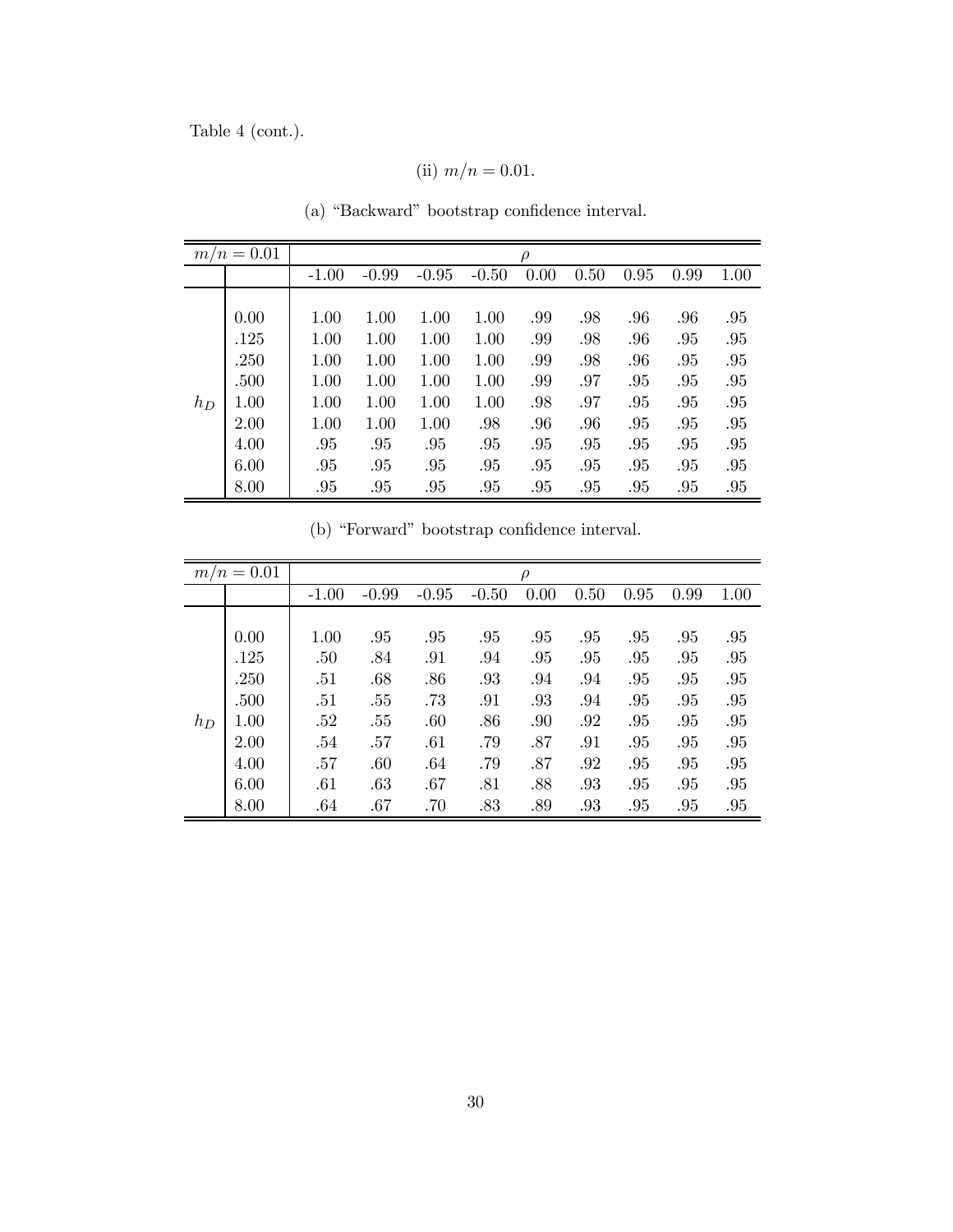(iii) 
$$
m/n = 0.05
$$
.

| $m/n = 0.05$ |      | $\rho$  |         |         |         |      |      |      |      |      |  |
|--------------|------|---------|---------|---------|---------|------|------|------|------|------|--|
|              |      | $-1.00$ | $-0.99$ | $-0.95$ | $-0.50$ | 0.00 | 0.50 | 0.95 | 0.99 | 1.00 |  |
|              |      |         |         |         |         |      |      |      |      |      |  |
|              | 0.00 | 1.00    | 1.00    | 1.00    | 1.00    | .99  | .98  | .96  | .96  | .95  |  |
|              | .125 | 1.00    | 1.00    | 1.00    | 1.00    | .99  | .98  | .96  | .95  | .95  |  |
|              | .250 | 1.00    | 1.00    | 1.00    | 1.00    | .99  | .98  | .96  | .95  | .95  |  |
|              | .500 | 1.00    | 1.00    | 1.00    | 1.00    | .99  | .97  | .95  | .95  | .95  |  |
| $h_D$        | 1.00 | 1.00    | 1.00    | 1.00    | 1.00    | .98  | .97  | .95  | .95  | .95  |  |
|              | 2.00 | 1.00    | 1.00    | 1.00    | .98     | .96  | .96  | .95  | .95  | .95  |  |
|              | 4.00 | .95     | .95     | .95     | .95     | .95  | .95  | .95  | .95  | .95  |  |
|              | 6.00 | .95     | $.95\,$ | .95     | .95     | .95  | .95  | .95  | .95  | .95  |  |
|              | 8.00 | .95     | .95     | .95     | .95     | .95  | .95  | .95  | .95  | .95  |  |

(a) "Backward" bootstrap confidence interval.

| $m/n = 0.05$ |      | $\rho$  |         |         |         |      |      |      |      |      |  |
|--------------|------|---------|---------|---------|---------|------|------|------|------|------|--|
|              |      | $-1.00$ | $-0.99$ | $-0.95$ | $-0.50$ | 0.00 | 0.50 | 0.95 | 0.99 | 1.00 |  |
|              |      |         |         |         |         |      |      |      |      |      |  |
|              | 0.00 | 1.00    | .95     | .96     | .95     | .95  | .95  | .95  | .95  | .95  |  |
|              | .125 | .51     | .84     | .92     | .94     | .95  | .95  | .95  | .95  | .95  |  |
|              | .250 | .51     | .68     | .87     | .93     | .94  | .95  | .95  | .95  | .95  |  |
|              | .500 | .52     | .55     | .74     | .91     | .93  | .94  | .95  | .95  | .95  |  |
| $h_D$        | 1.00 | .54     | .56     | .61     | .86     | .90  | .93  | .95  | .95  | .95  |  |
|              | 2.00 | .57     | .60     | .63     | .80     | .88  | .92  | .95  | .95  | .95  |  |
|              | 4.00 | .65     | .67     | .70     | .82     | .89  | .93  | .95  | .95  | .95  |  |
|              | 6.00 | .71     | .73     | .75     | .85     | .91  | .94  | .95  | .95  | .95  |  |
|              | 8.00 | .77     | .79     | .80     | .88     | .93  | .95  | .95  | .95  | .95  |  |

(b) "Forward" bootstrap confidence interval.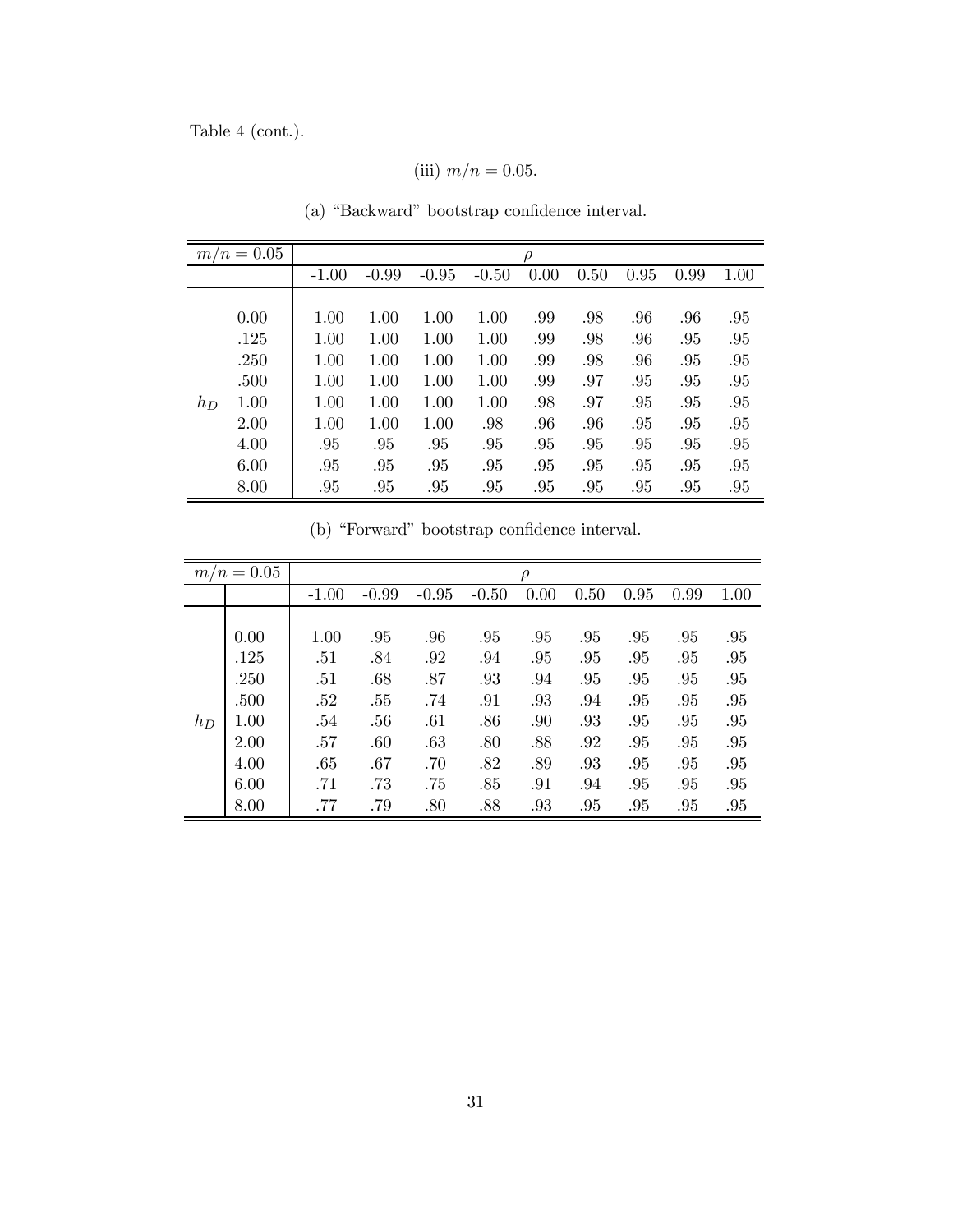(iv) 
$$
m/n = 0.1
$$
.

(a) "Backward" bootstrap confidence interval.

| $m/n = 0.1$ |      | ρ       |         |         |         |      |      |      |      |      |  |
|-------------|------|---------|---------|---------|---------|------|------|------|------|------|--|
|             |      | $-1.00$ | $-0.99$ | $-0.95$ | $-0.50$ | 0.00 | 0.50 | 0.95 | 0.99 | 1.00 |  |
|             |      |         |         |         |         |      |      |      |      |      |  |
|             | 0.00 | 1.00    | 1.00    | 1.00    | 1.00    | .99  | .98  | .96  | .96  | .95  |  |
|             | .125 | 1.00    | 1.00    | 1.00    | 1.00    | .99  | .98  | .96  | .95  | .95  |  |
|             | .250 | 1.00    | 1.00    | 1.00    | 1.00    | .99  | .98  | .96  | .95  | .95  |  |
|             | .500 | 1.00    | 1.00    | 1.00    | 1.00    | .98  | .97  | .95  | .95  | .95  |  |
| $h_D$       | 1.00 | 1.00    | 1.00    | 1.00    | .99     | .98  | .97  | .95  | .95  | .95  |  |
|             | 2.00 | 1.00    | 1.00    | 1.00    | .97     | .96  | .96  | .95  | .95  | .95  |  |
|             | 4.00 | .95     | .95     | .95     | .95     | .95  | .95  | .95  | .95  | .95  |  |
|             | 6.00 | .95     | .95     | .95     | .95     | .95  | .95  | .95  | .95  | .95  |  |
|             | 8.00 | .95     | .95     | .95     | .95     | .95  | .95  | .95  | .95  | .95  |  |

| $m/n = 0.1$ |      | ρ       |         |         |         |      |      |      |      |      |  |
|-------------|------|---------|---------|---------|---------|------|------|------|------|------|--|
|             |      | $-1.00$ | $-0.99$ | $-0.95$ | $-0.50$ | 0.00 | 0.50 | 0.95 | 0.99 | 1.00 |  |
|             |      |         |         |         |         |      |      |      |      |      |  |
|             | 0.00 | 1.00    | .96     | .96     | .96     | .96  | .96  | .95  | .95  | .95  |  |
|             | .125 | .51     | .85     | .92     | .95     | .95  | .95  | .95  | .95  | .95  |  |
|             | .250 | .51     | .69     | .87     | .94     | .94  | .95  | .95  | .95  | .95  |  |
|             | .500 | .52     | .56     | .75     | .91     | .93  | .94  | .95  | .95  | .95  |  |
| $h_D$       | 1.00 | .55     | .57     | .62     | .87     | .91  | .93  | .95  | .95  | .95  |  |
|             | 2.00 | .60     | .62     | .65     | .81     | .88  | .92  | .95  | .95  | .95  |  |
|             | 4.00 | .69     | .70     | .73     | .84     | .90  | .94  | .95  | .95  | .95  |  |
|             | 6.00 | .77     | .78     | .80     | .88     | .93  | .95  | .95  | .95  | .95  |  |
|             | 8.00 | .83     | .84     | .85     | .91     | .94  | .95  | .95  | .95  | .95  |  |

(b) "Forward" bootstrap confidence interval.